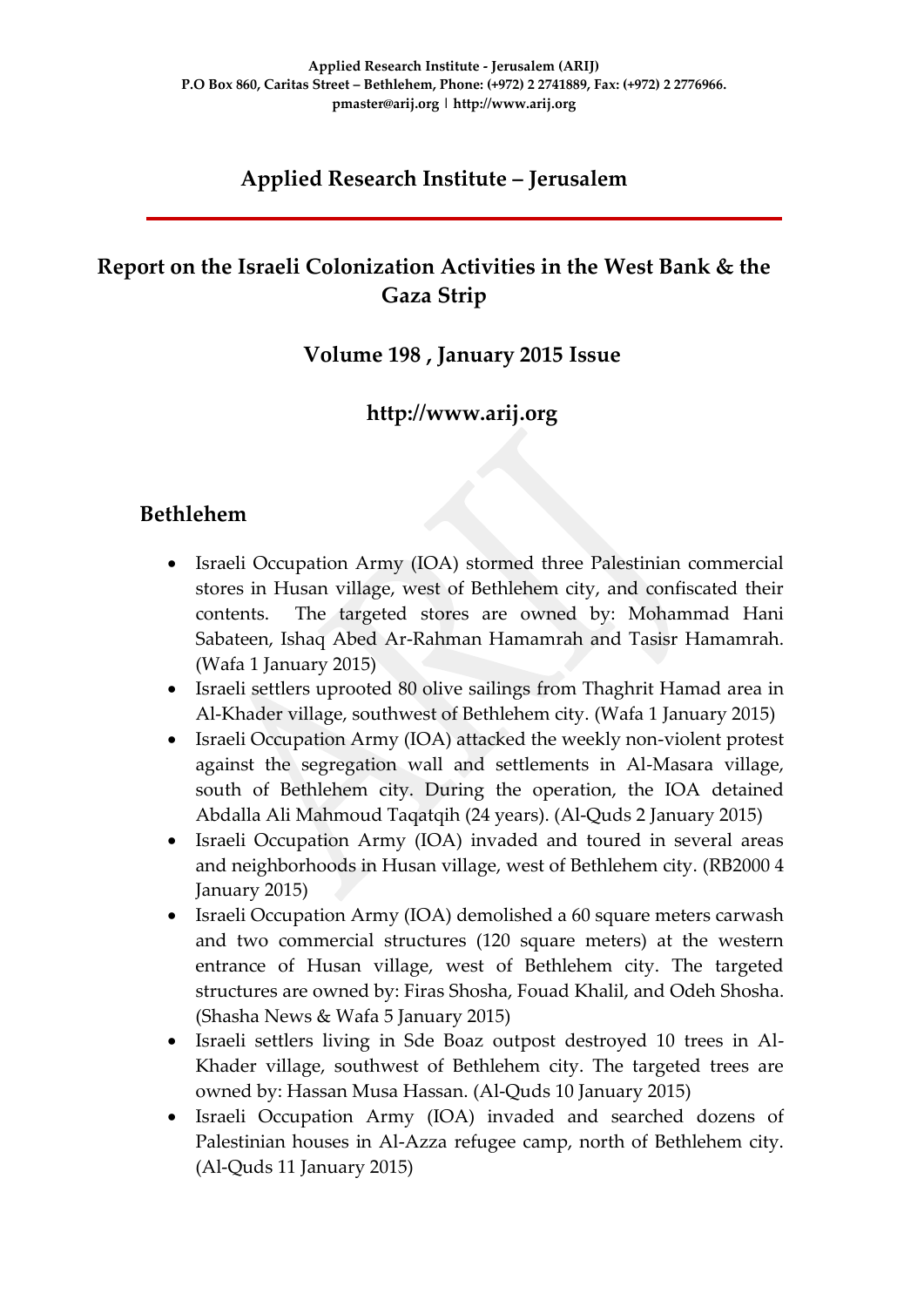- Israeli Occupation Army (IOA) raided and toured in Ad-Dhuhaisha refugee camp, south of Bethlehem city. (Al-Quds 11 January 2015)
- Israeli Occupation Army (IOA) stormed and searched dozens of Palestinian houses in Bethlehem city. One of the targeted houses is owned by Muntasir Asdouq. (Al-Quds 11 January 2015)
- Clashes erupted between Palestinians and the Israeli Occupation Army (IOA) in Tequ village, southeast of Bethlehem city. The IOA fired teargas and stun grenades, causing dozens of suffocation cases. (ARN 15 January 2015)
- A Palestinian was seriously injured after an Israeli settler opened fire at him while he was at the crossroad of Gush Etzion settlement bloc. (Wafa 15 January 2015)
- Israeli Occupation bulldozers and the Israeli Civil Administration escorted by the Israeli Occupation Army (IOA) razed about 30 dunums of Palestinian land in Khallit An-Nahla area, in Wadi Rahal village, south of Bethlehem city, to open a road link between an illegal new Israeli outpost and Efart settlement. The targeted land is owned by Mohammad Yahya Ayesh. (ARIJ Field workers 15 January 2015)
- Israeli Occupation Army (IOA) attacked the weekly non-violent protest against the Segregation wall and settlements in Al-Masara village, south of Bethlehem city. The IOA (Al-Quds 16 January 2015)
- Mutaz Ibrahim Musalam (12 years) was injured in his head, after the Israeli Occupation Army (IOA) opened fire at him during a military operation in Ayda refugee camp, north of Bethlehem city. The IOA fired rubber bullets, teargas and stun grenades, at a group of Palestinians. (Al-Quds 16 January 2015)
- Israeli Occupation Army (IOA) attacked a non-violent protest against the closure of the road link between Surif and Al-Jab'a villages, southwest of Bethlehem governorate. The IOA fired teargas grenades at participants and assaulted others. (Al-Quds 17 January 2015)
- Israeli Occupation Army (IOA) stormed and toured in several neighborhoods and areas in Bethlehem city. (Al-Quds 17 January 2015)
- Israeli Occupation Army (IOA) raided and searched a number of Palestinian houses in Hindaza village, south of Bethlehem city. (Al-Quds 17 January 2015)
- Israeli Occupation bulldozers razed 3 dunums of agricultural land, planted with trees, in Sha'b Al-Ajel area, located between Al-Khader and Husan villages, west of Bethlehem city. The targeted land is owned by Rana Tabilah. The IOA also, demolished the fence which surrounded the land and a gate. (Wafa 17 January 2015)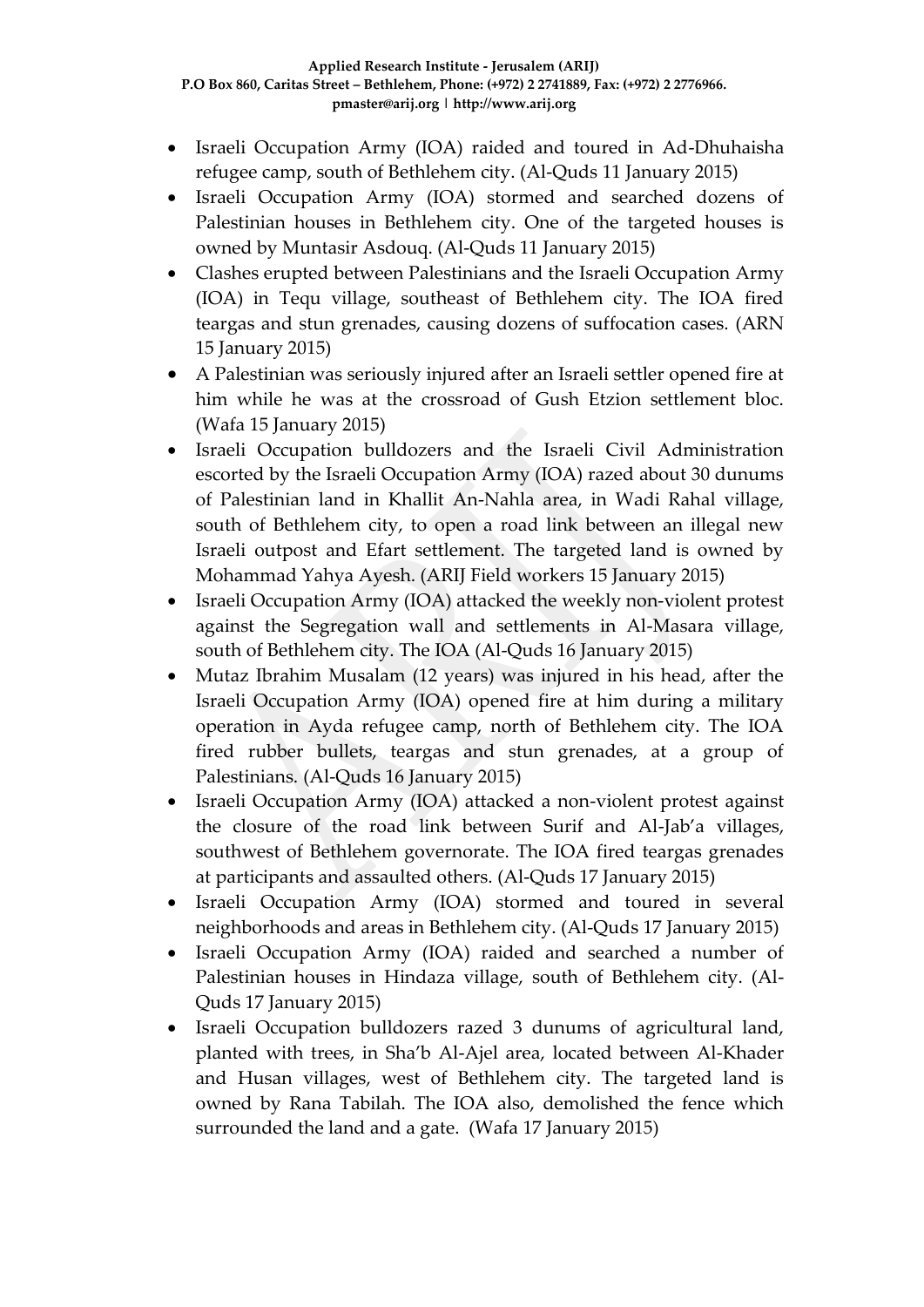- Israeli settlers attacked a Palestinian house in Al-Fureidsis village, southeast of Bethlehem city. The targeted house is owned by Nawara Hussen. (PNN 19 January 2015)
- Israeli settlers living in Efrat settlement hurled stones at Palestinian houses in Jurat Ash-Sham'a and Marah Ma'alla villages, south of Bethlehem city. (Al-Quds 22 January 2015)
- Israeli Occupation Army (IOA) demolished the protest village named "Abu Ein" near Gush Etzion crossroad, south of Bethlehem governorate. During the operation, the IOA arrested two Palestinian activists identified as: Hassan Brijiya and Yousif Abu Mariya. The IOA transferred the arrestees to unknown location. (ARN 23 January 2015)
- Israeli settlers living in an illegal outpost in Khallit An-Nahla area, south of Bethlehem city, opened fire and injured Mohammad Omra Khalil As'ad (24 years). (Al-Quds 24 January 2015)
- Israeli Occupation Army (IOA) invaded and searched four Palestinian houses in Al-Azza refugee camp in Bethlehem governorate. The targeted houses are owned by: Khalil An-Nashash (26 years), Samer Kayed An-Nashash (42 years), Fouad Nofal Al-Adween and Ibrahim Khalil Da'drah (52 years). (Wafa 26 January 2015)
- Israeli settlers living in Bettar Illit settlement hurled stones at Palestinian vehicles traveling between Nahhalin and Husan villages, southwest of Bethlehem governorate. (Al-Quds 25 January 2015)
- Israeli settlers prevented a number of Palestinian farmers from reaching their land in Al-Fureidis village, southeast of Bethlehem city. (Zamn Press 27 January 2015)
- Israeli Occupation Army (IOA) assaulted Issa Mohammad Razinah (13 years) from Ayda refugee camp, north of Bethlehem city. As a result, clashes erupted between Palestinians and the IOA, where the IOA fired teargas grenades, causing dozens of suffocation cases. (Bethlehem News 28 January 2015)
- Israeli Occupation Army (IOA) prevented the participants in the weekly non-violent protest against the segregation wall and settlements in Al-Masara village, south of Bethlehem city, from reaching the confiscated land in the village. (Wattan 30 January 2015)
- Clashes erupted between Palestinians and the Israeli Occupation Army (IOA) in Tequ village, southeast of Bethlehem city. The IOA fired teargas grenades at Palestinians and houses, causing dozens of suffocation cases. (Al-Quds 30 January 2015)
- Dozens of Palestinians suffered gas inhalation during clashes that erupted between Palestinians and the Israeli Occupation Army (IOA) in Ayda refugee camp, north of Bethlehem city. The IOA fired teargas grenades at Palestinians and houses. (Al-Quds 30 January 2015)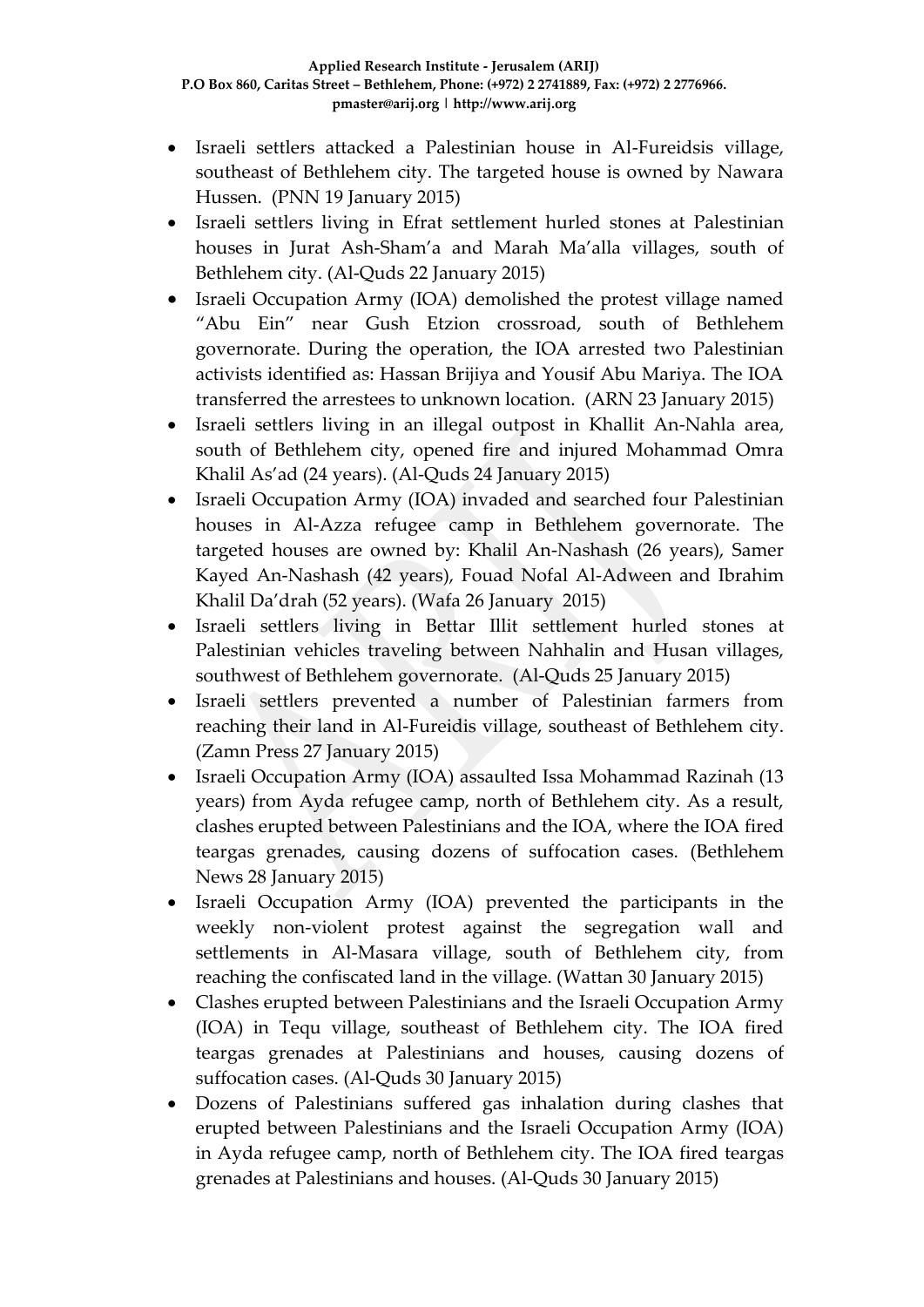Israeli settlers and Israeli Occupation Army (IOA) attacked Palestinian activists while they were planted Palestinian land near Nekdim settlement. The IOA closed the road reach to the land and seized a number of olive seedlings and agricultural tools. (Wafa 30 January 2015)

# **Jenin**

- Clashes erupted between Palestinians and the Israeli Occupation Army (IOA) in Al-'Araqa village, west of Jenin city, after the IOA stormed a Palestinian house owned by Younis Hassan Yahya and arrested his son Ibrahim (17 years). The IOA fired teargas and stun grenades at Palestinians, causing dozens of suffocation cases. (Pal Info 1 January 2015)
- Israeli Occupation Army (IO) invaded and searched dozens of Palestinian houses in Jenin city, and questioned more than 20 Palestinians. During the operation, the IOA arrested Lutfi Ali Abu As-Samin (22 years). (Pal Info 1 January 2015)
- In Jenin refugee camp, in Jenin governorate, the Israeli Occupation Army (IOA) threatened the family of two Palestinians; Nasser and Ja'far Mohammad Abu As-Samin, to forced their sons to summon the Israeli Intelligence Police in Salem military base as soon as possible. (Pal Info 1 January 2015)
- Israeli Occupation Army (IOA) invaded and searched a Palestinian house in Jenin refugee camp, west of Jenin city and detained the residents. The targeted house owned by Hweil family. The IOA transformed the house a military base. (Al-Quds 2 January 2015)
- Israeli settlers escorted by the Israeli Occupation Army (IOA) stormed the evacuation site of Tarsalah near Sanur and Jaba villages in Jenin governorate, and hurled stones at Palestinian vehicles, traveling near the site. (Al-Quds 2 January 2015)
- Israeli Occupation Army (IOA) raided and searched dozens of Palestinian houses in Meithalun, Az-Zababida and Qabatiya villages in Jenin governorate and questioned residents. The IOA also, erected sudden checkpoints at the entrance of the villages, stopped and searched Palestinian vehicles and checked ID cards. (Pal Info 3 January 2015)
- Clashes erupted between Palestinians and the Israeli Occupation Army (IOA) in Zububa village, northwest of Jenin city. The IOA fired teargas and stun grenades at Palestinians and houses, causing dozens of suffocation cases. (Al-Quds 6 January 2015)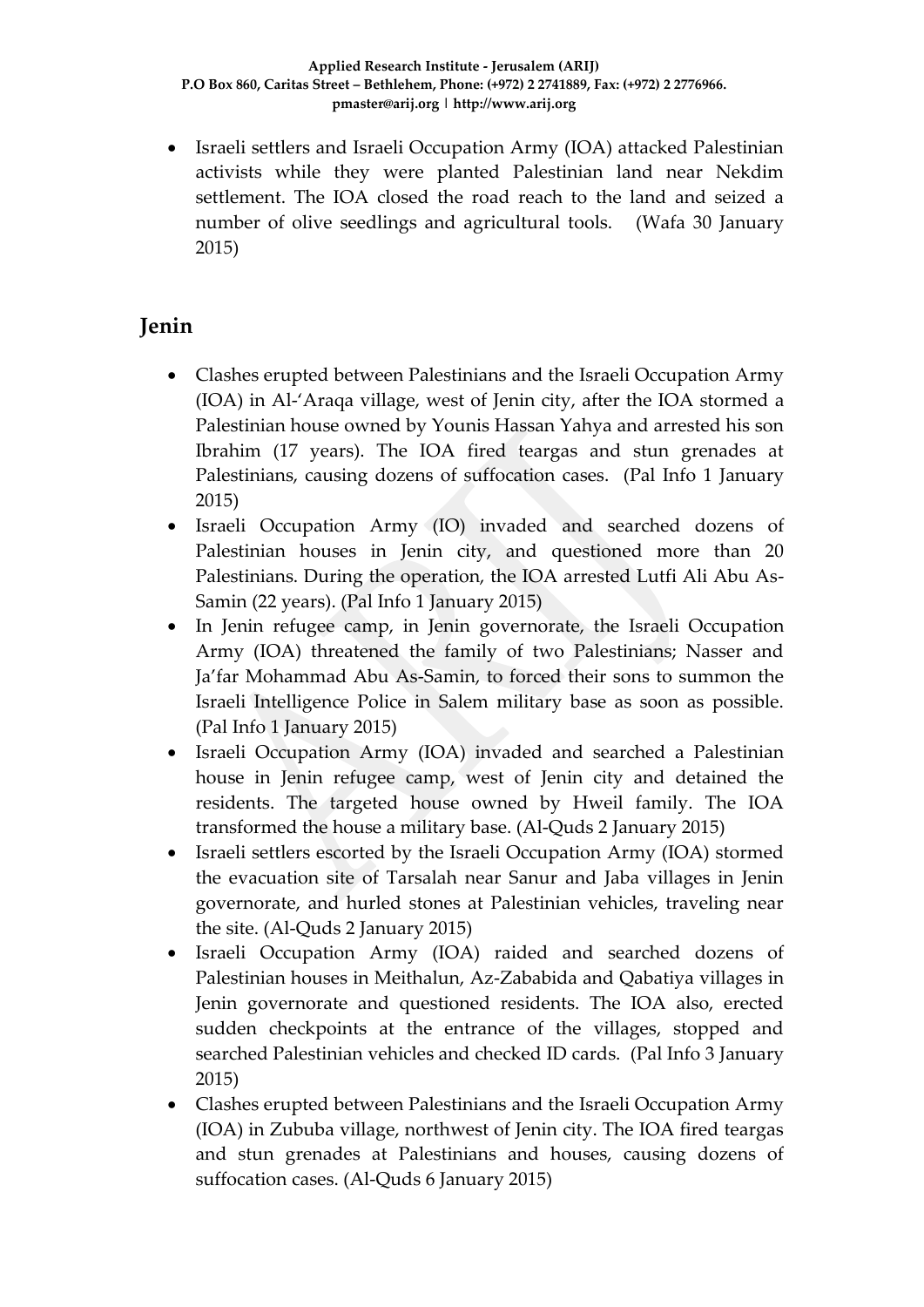- Israeli Occupation Army (IOA) invaded and toured in Rummana village, northwest of Jenin city, chanted anti-Palestinian slogans and fired teargas grenades at houses, causing dozens of suffocation cases. (Al-Quds 6 January 2015)
- Israeli Occupation Army (IOA) closed the main entrance of Al-Yamun village, west of Jenin city. The IOA stopped Palestinian vehicles and checked ID cards. (Pal Info 6 January 2015)
- Israeli Occupation Army (IOA) stormed the evacuation site of Sanur, south of Jenin city. (Al-Quds 9 January 2015)
- Israeli Occupation Army (IOA) stormed and searched dozens of Palestinian stores in Kufeirit village, southwest of Jenin city. The IOA detained and questioned dozens of Palestinians and checked ID cards. (Wafa 11 January 2015)
- Israeli Occupation Army (IOA) stormed and toured in several neighborhoods in Al-Yamun village, west of Jenin city. (RB2000 13 January 2015)
- Israeli Occupation Army (IOA) raided and searched a number of Palestinian stores in Silat Al-Harithiya village, northwest of Jenin city, and detained dozens of Palestinians. (RB2000 13 January 2015)
- Clashes erupted between Palestinians and the Israeli Occupation Army (IOA) in Jenin refugee camp, west of Jenin city, after the IOA stormed the camp and arrested 5 Palestinians. The IOA fired teargas grenades at metal bullets at Palestinians and houses, causing dozens of suffocation cases and the injury of Ahmed Saber Jarbu' (20 years). During the operation, the IOA stormed and searched dozens of Palestinian houses and arrested 5 people, identified as: Yahya Bassam As-Sa'di (18 years), Qassem and Ahmed Suliman As-Sa'di, Raid Tawalbah (28 years), Ala Ad-Den Abed Al-Hafid Abu Abed and Ahmed Said As-Sa'di. The IOA transferred the arrestees to unknown location. (Al-Quds 15 January 2015)
- Clashes erupted between Palestinians and the Israeli Occupation Army (IOA) in Barta'a Ash-Sharqiya village, west of Jenin city. The IOA fired metal and live bullets and teargas and stun grenades, causing dozens of suffocation cases. During the clashes, the IOA stormed and searched dozens of Palestinian shops and destroyed their contents. (Wafa 16 January 2015)
- Israeli Occupation Army (IOA) stormed the evacuation site of Sa Nur at the southern part of Jenin governorate. (Pal Info 18 January 2015)
- Israeli Occupation Army (IOA) erected sudden checkpoint at the entrances of Jaba, Meithalun, Sanur, 'Aja villages in Jenin governorate. The IOA stopped and searched Palestinian vehicles and checked ID cards. (Wafa 18 January 2015)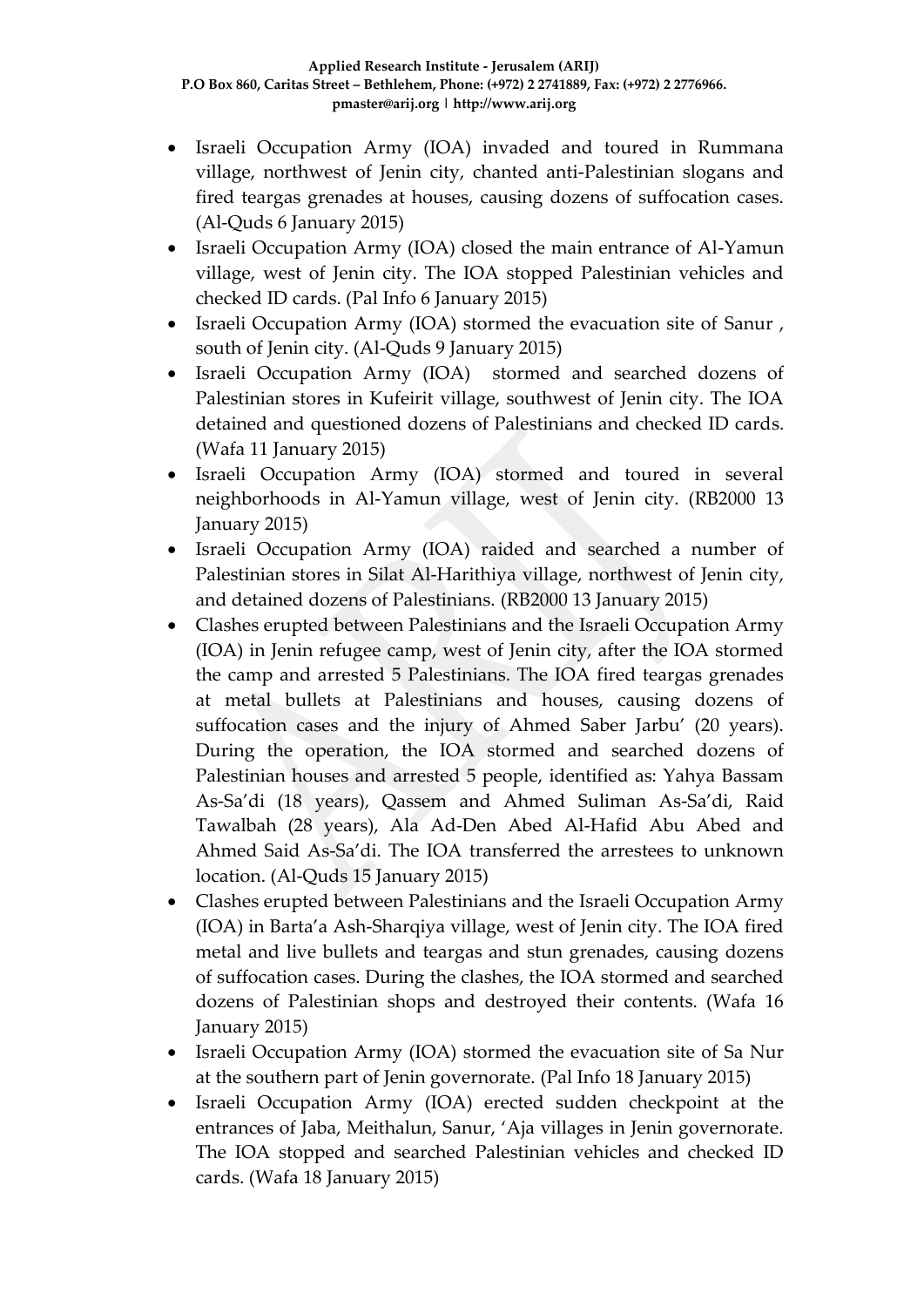- Israeli Occupation Army (IOA) stormed Birqin and Kafr Dan villages in Jenin governorate, and fired metal bullets at Palestinians and houses. (Wattan 19 January 2015)
- Israeli Occupation Army (IOA) invaded a neighborhood in Jenin city and took photos for a number of houses. (Wattan 19 January 2015)
- Israeli Occupation Army (IOA) handed out a military order to demolish a Palestinian park in Barta'a Ash-Sharqiya village, east of Jenin city. (RB2000 19 January 2015)
- Israeli Occupation Army (IOA) invaded and searched a Palestinian house in Deir Abu Da'if, east of Jenin city, and questioned the residents. The targeted house is owned by Abida Aref Yassen. During the operation, clashes erupted between Palestinians and the IOA, where the IOA fired teargas and stun grenades at Palestinians and houses, causing dozens of suffocation cases. (Wafa 21 January 2015)
- Israeli Occupation Army (IOA) confiscated a number of trees in Um Ar-Rihan village, west of Jenin city. (Wafa 21 January 2015)
- Israeli Occupation Army (IOA) invaded and searched three Palestinian houses in Yabad town, west of Jenin city, and questioned the residents. The targeted houses are owned by: Khaled, Ahmed and Atef Tawfiq Abu Samlah. (Wafa 23 January 2015)
- Israeli Occupation Army (IOA) stormed and searched a Palestinian house in Deir Abu D'aif village, east of Jenin city, and questioned the residents. The targeted house is owned by Othamn Rida Yassen. (Zamn Press 27 January 2015)
- Israeli Occupation Army (IOA) raided and toured in several neighborhoods and areas in Yabad, Qabatiya, Az-Zababida, Misliya, Jalqamus, Al-Mughayyir and Um At-Tut villages in Jenin governorate. (Zamn Press 27 January 2015)
- Israeli Occupation Army (IOA) invaded and searched a Palestinian house in Arraba village, southwest of Jenin city. The targeted house is owned by Fadi Tasir Abu Salah. (Pal Info 28 January 2015)
- Israeli Occupation Army (IOA) stormed and searched a Palestinian house in Fahma village south west of Jenin. The targeted house is owned by Hassan Mujedel Sa'abnih. (Pal Info 28 January 2015)
- Clashes erupted between Palestinians and the Israeli Occupation Army (IOA) in Silat Ad-Dhahir village, south of Jenin city, after the IOA stormed and toured in the village. The IOA fired rubber bullets, teargas and stun grenades at Palestinians, causing dozens of suffocation cases and the injury of Samir Mohammad Maloul (40 years). (Al-Quds 29 January 2015)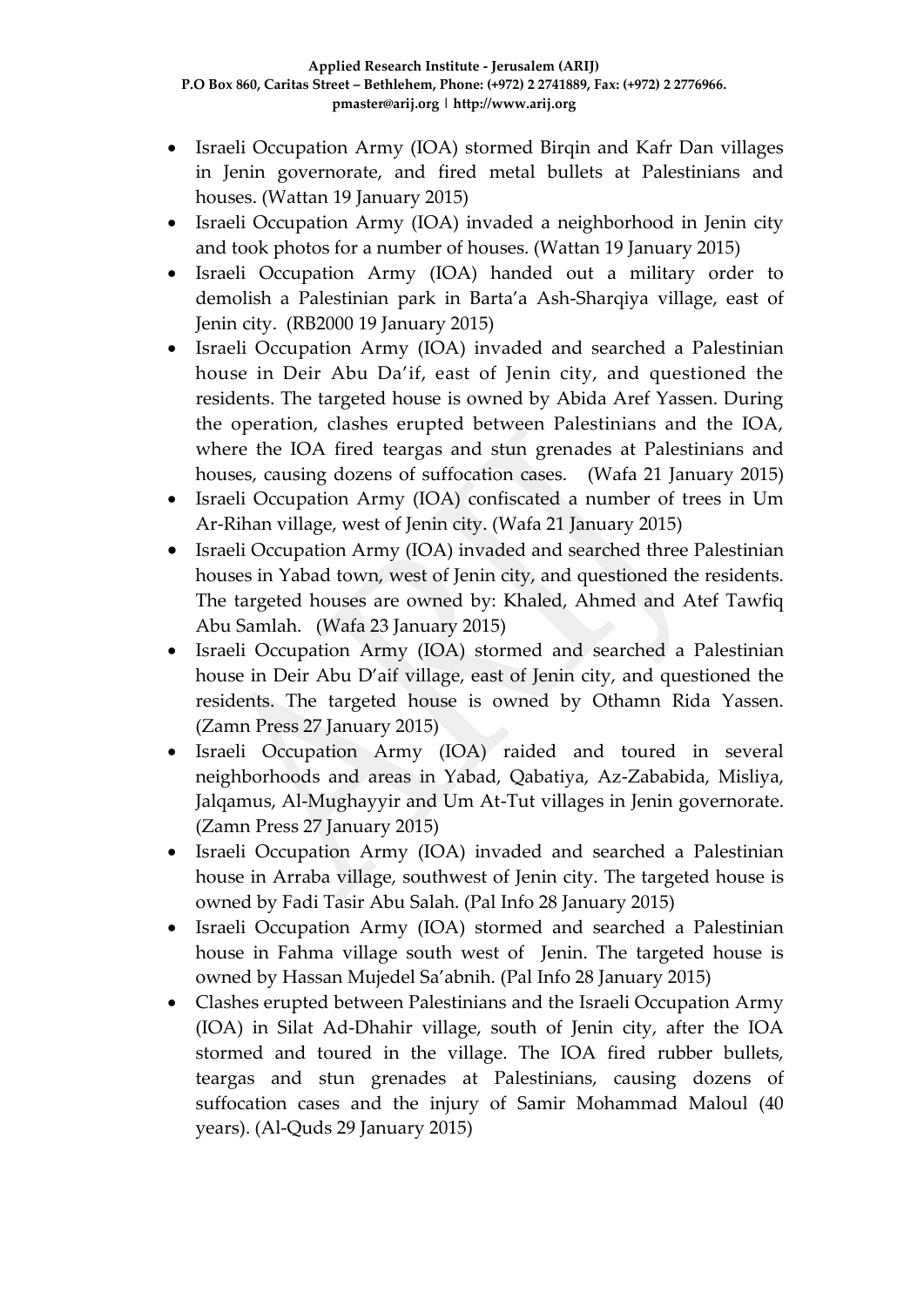- Israeli settlers escorted by the Israeli Occupation Army (IOA) held military trainings at the entrance of Al-Jalama village, north of Jenin city, and carried out provocative actions. (Al-Quds 29 January 2015)
- Clashes erupted between Palestinians and the Israeli Occupation Amy (IOA) in Zububa village, northwest of Jenin city. The IOA fired teargas grenades, causing dozens of suffocation cases. During the clashes, the IOA arrested Waleed Munir Jaradat. (Wafa 31 January 2015)

# **Jerusalem**

- Israeli Occupation Army (IOA) invaded and searched 5 Palestinian houses in Jerusalem city. The targeted houses are owned by: Ashraf, Ayman and Wissam Awisat. (SilwanIC 1 January 2015)
- Israeli settlers escorted by the Israeli Occupation Army (IOA) stormed Al-Aqsa mosque in Jerusalem city and toured in its courtyard. (Wafa 1 January 2015)
- Israeli Municipality of Jerusalem forced Ismail Al-Masri to demolish his house in Sur Baher village, south of Jerusalem city. (Wafa 2 January 2015)
- Israeli Occupation Army (IOA) assaulted and injured Mun Khalil Abu Al-Hawa (65 years) while she was in his way to a supermarket in At-Tur town in Jerusalem city. (SilwanIC 3 January 2015)
- Israeli Occupation Army (IOA) stormed a Palestinian house in Al-Bustan neighborhood in Silwan town in Jerusalem city. The targeted house used by the family of the Palestinian martyr Abed Ar-Rahman Shilwadi. During the operation, the IOA fired teargas and stun grenades at houses. (Al-Quds 3 January 2015)
- Israeli settlers escorted by the Israeli Occupation Army (IOA) stormed Al-Aqsa mosque in Jerusalem city and toured in its courtyard. (Wafa 5 January 2015)
- Clashes erupted between Palestinians and the Israeli Occupation Army (IOA) in As-Sa'di neighborhood in the old city of Jerusalem. The IOA assaulted Palestinians and fired rubber bullets at Palestinians. During the clashes, the IOA arrested 7 Palestinians, three of them were identified as: Mohammad Hijazi, Mohammad Mswada and Khalid Al-Qawasmi. (SilwanIC 8 January 2015)
- Israeli Occupation Army (IOA) stormed and searched a Palestinian coffee shop in At-Tur town in Jerusalem city. (l-Quds 10 January 2015)
- An Israeli settler opened fire at Palestinians in Al-Bazar market in the old city of Jerusalem. As a result, clashes erupted between Palestinians and the Israeli Occupation Army (IOA), who surrounded the area. The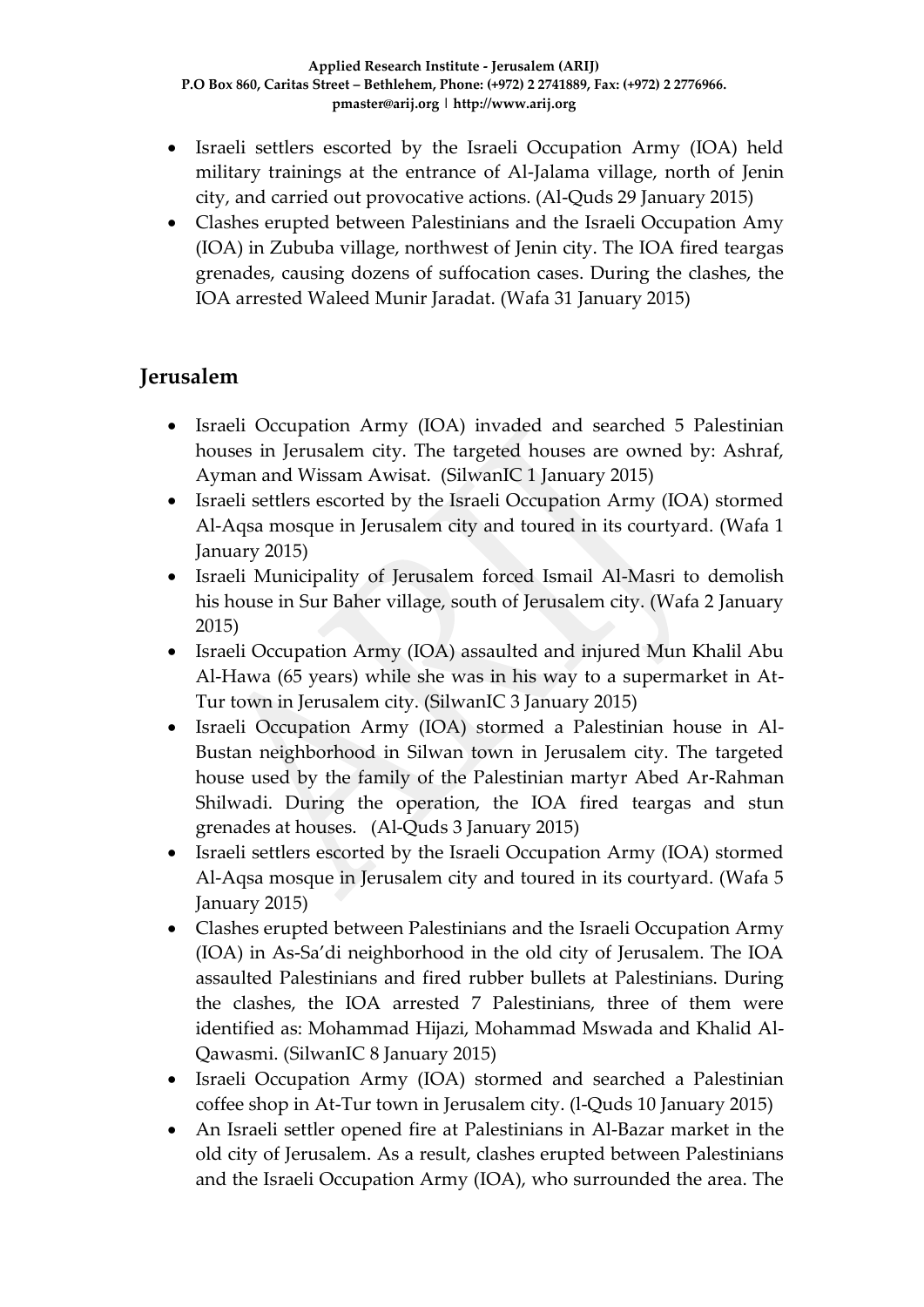IOA assaulted Palestinians and arrested Nassri Bashir Firawi (13 years). a(SilwanIC 10 January 2015)

- Israeli settlers escorted by the Israeli Occupation Army (IOA) stormed Al-Aqsa mosque in Jerusalem city and toured in its courtyard. (Al-Quds 11 January 2015)
- Israeli settlers escorted by the Israeli Occupation Army (IOA) stormed Al-Aqsa mosque in Jerusalem city and toured in its courtyard. (NBPRS 12 January 2015)
- Israeli Occupation Army (IOA) invaded and searched a Palestinian house in Silwan town in Jerusalem city. The targeted house is owned by Adnan Ghaith. (Safa 13 January 2015)
- Israeli Occupation Army (IOA) stormed and searched a Palestinian house in Al-Issawiya town in Jerusalem city. The targeted house is owned by Samer Al-Issawi. (Safa 13 January 2015)
- Israeli settlers escorted by the Israeli Occupation Army (IOA) stormed Al-Aqsa mosque in Jerusalem city and toured in its courtyard. At the same time, the IOA arrested Mohammad Shawkat Al-Khateb after stopping him at the entrance of the mosque while he was leaving it. (Wafa 13 January 2015)
- Clashes erupted between Palestinians and the Israeli Occupation Army (IOA) in Jerusalem city. The IOA fired teargas and stun grenades at Palestinians. (Zamn Press 14 January 2015)
- Israeli settlers escorted by the Israeli Occupation Army (IOA) stormed Al-Aqsa mosque in Jerusalem city and toured in its courtyard. (ARN 14 January 2015)
- Israeli settlers punctured the tires of 11 Palestinian vehicles in Beit Safafa town, south of Jerusalem city, and wrote anti-Palestinian slogans on the vehicles. (RB2000 14 January 2015)
- Israeli settlers escorted by the Israeli Occupation Army (IOA) stormed Al-Aqsa mosque in Jerusalem city and toured in its courtyard. (Al-Quds 15 January 2015
- Israeli settlers escorted by the Israeli Occupation Army (IOA) stormed a Palestinian school in At-Tur neighborhood in Jerusalem city, while they students and teachers inside the school. The IOA fired metal bullets and teargas grenades at the students. (Al-Quds 15 January 2015)
- Israeli settlers wrote anti-Islamic and anti-Palestinian slogans on walls in the central of Jerusalem city. (Wattan 16 January 2015)
- Israeli Settlers tried to carry out renovation works in Qaraeen family house that was confiscated by Israeli settlers in the neighborhood of [Wadi Hilweh](http://silwanic.net/?tag=wadi-hilweh) in Silwan town. (SilwanIC 16 January 2015)
- Israeli Occupation Army (IOA) closed the military checkpoint of Jaba, north of Jerusalem city. (Al-Quds 17 January 2015)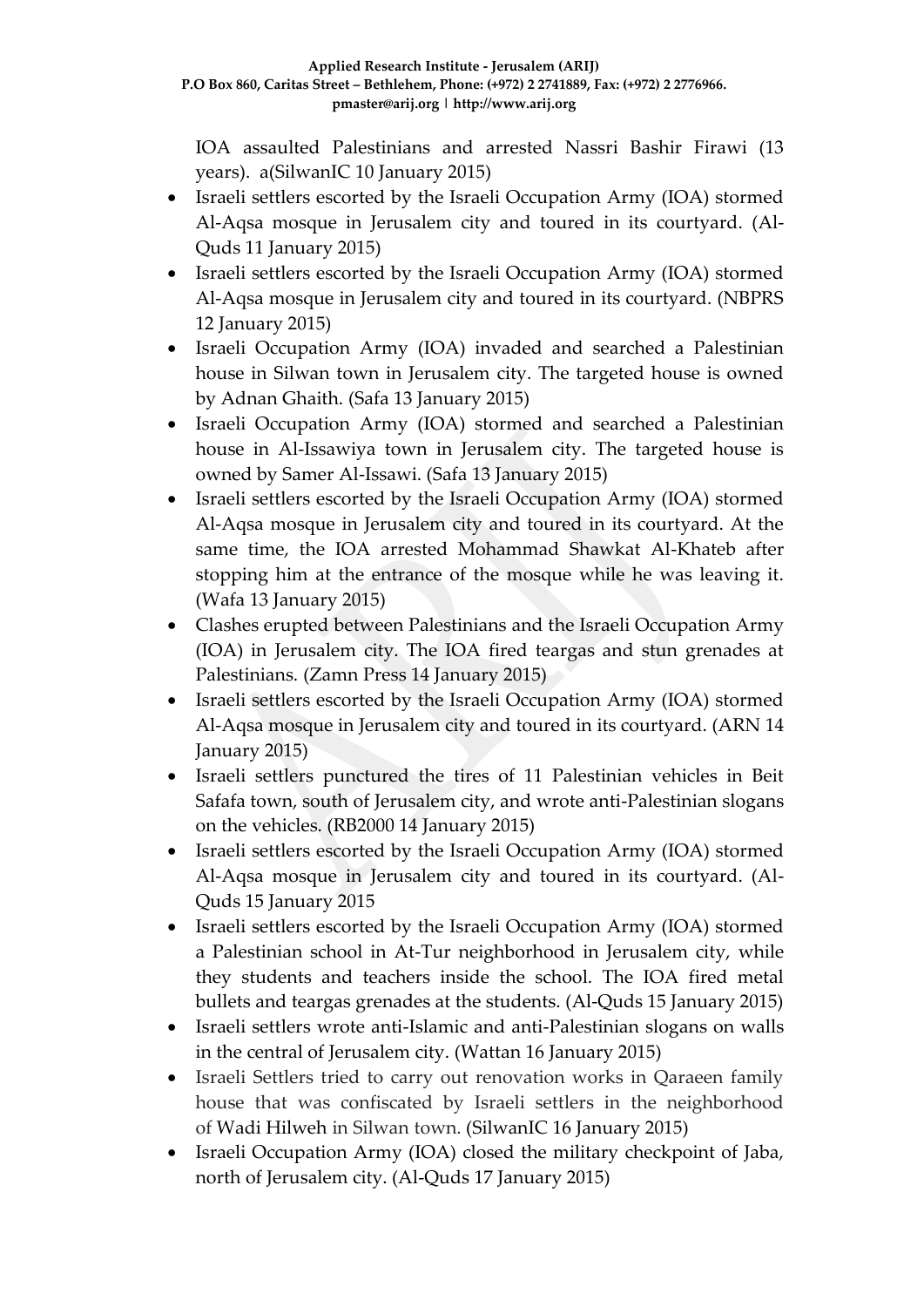- Israeli settlers escorted by the Israeli Occupation Army (IOA) stormed Al-Aqsa mosque in Jerusalem city and toured in its courtyard. During the operation, the IOA detained the ID cards for dozens of Palestinians. (Al-Quds 18 January 2015)
- Israeli Occupation Army (IOA) stormed Al-Issawiya town in Jerusalem city and stationed at the entrance of the town. The IOA stopped and searched Palestinian vehicles and checked ID cards. (Al-Quds 19 January 2015)
- Israeli settlers escorted by the Israeli Occupation Army (IOA) stormed Al-Aqsa mosque in Jerusalem city and toured in its courtyard. (Al-Quds 19 January 2015)
- A delegation from the Israeli Ministry of Foreign Affairs along with a group of Israeli settlers escorted by the Israeli Occupation Army (IOA) stormed Al-Aqsa mosque in Jerusalem city and toured in its courtyard. During the operation, the IOA arrested a Palestinian woman after stopping her at Bab Hutta; one of Al-Aqsa mosque gates. (Maannews 20 January 2015)
- Israeli Occupation Army (IOA) and a staff from Taxing authority stormed a Palestinian house owned by Adnan Bamiya in Wadi Hilwah neighborhood in Silwan town in Jerusalem city and confiscated their vehicle. (SilwanIC 20 January 2015)
- Israeli Occupation bulldozers demolished a 200 square meters under construction house in Al-Issawiya town in Jerusalem city. The targeted house is owned by Mohammad Abu Al-Humos. During the operation, clashes erupted between Palestinians and the IOA, where the IOA fired rubber bullets and teargas grenades, causing dozens of suffocation cases and the injury of Iman Abu Asab (33 years). (SilwanIC & Shasha News 20 January 2015)
- Israeli Municipality of Jerusalem postponed the demolition of two Palestinian houses (each one 180 square meters) in Al-Issawiya town in Jerusalem city, for 24 hours. The targeted houses are owned by Riad and Mohammad Hassan Mazra'awi. (Maannews 21 January 2015)
- Israeli settlers escorted by the Israeli Occupation Army (IOA) stormed Al-Aqsa mosque in Jerusalem city, toured in its courtyard and tried to perform Talmudic rituals. At the same time, the IOA stationed at Bab As-Salsila, arrested Sameha Shaheen, while she was leaving Al-Aqsa mosque. (Wafa 21 January 2015)
- Israeli Occupation bulldozers demolished a Palestinian house in Jabal Al-Mukabbir town, south of Jerusalem city. The targeted house is owned by: Aliyan Rabai'a. Noted that the Israeli Authorities handed out a military order to demolish the house on the 19<sup>th</sup> of January 2015. (Al-Quds 21 January 2015)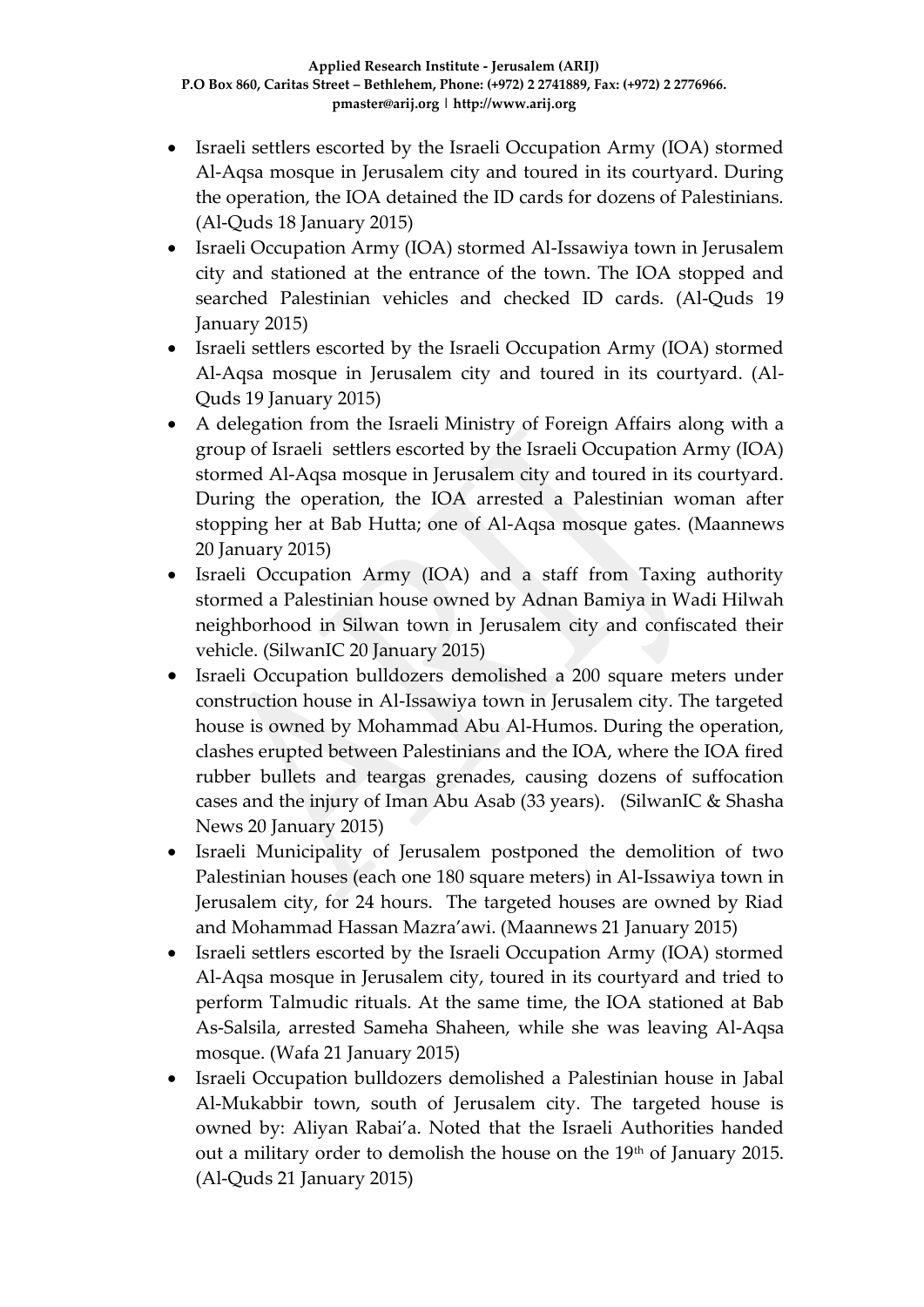- Israeli Occupation bulldozers demolished a Palestinian building consist of two floors (4 apartments, each one 120 square meters) in Shufat town, north of Jerusalem city. The targeted building is owned by: Al-Mashni, Bishara and Makhimar families. (SilwanIC 21 January 2015)
- Israeli settlers escorted by the Israeli Occupation Army (IOA) stormed Al-Aqsa mosque in Jerusalem city and toured in its courtyard. (Al-Quds 22 January 2015)
- Israeli Occupation Army (IOA) demolished a number of residential tents and barracks in Beit Iksa village, northwest of Jerusalem city. The targeted structures are owned by Ad-Dawahek family. (Wafa 22 January 2015)
- Clashes erupted between Palestinians and the Israeli Occupation Army (IOA) in Abu Dis and Al-Eaziriya towns, east of Jerusalem city. The IOA arrested five Palestinians and assaulted others. (Maannews 23 January 2015)
- Clashes erupted between Palestinians and the Israeli Occupation Army (IOA) in At-Tur town, in Jerusalem city. The IOA fired teargas grenades at Palestinians, causing dozens of suffocation cases. During the clashes, the IOA detained about 15 Palestinians. (Maannews 23 January 2015)
- Israeli Occupation Army (IOA) invaded in Wadi Al-Jouz neighborhood in Jerusalem city and fired live bullets and stun grenades at Palestinians. (Maannews 23 January 2015)
- Clashes erupted between Palestinians and the Israeli Occupation Army (IOA) in Ar-Ram town, north of Jerusalem city. The IOA fired teargas and stun grenades at Palestinians, causing dozens of suffocation cases. During the clashes, the IOA arrested three Palestinians; one of them identified as: Mustafah Jaradat. (Al-Quds 23 January 2015)
- Sad Ad-Diyn Samer Abu Isninah (20 years) was injured in his face after the Israeli Occupation Army (IOA) fired rubber bullets at him while he was in front of his house in At-Tur town in Jerusalem city. (SilwanIC 25 January 2015)
- Israeli settlers escorted by the Israeli Occupation Army (IOA) stormed Al-Aqsa mosque in Jerusalem city and toured in its courtyard. (Wattan 26 January 2015)
- Israeli Occupation Authorities handed out a military order to demolish a house in Sur Baher village, south of Jerusalem city. The targeted house is owned by Musa 'Amirah. (Wattan 26 January 2015)
- Israeli settlers escorted by the Israeli Occupation Army (IOA) stormed Al-Aqsa mosque in Jerusalem city and toured in its courtyard. (Pal Info 27 January 2015)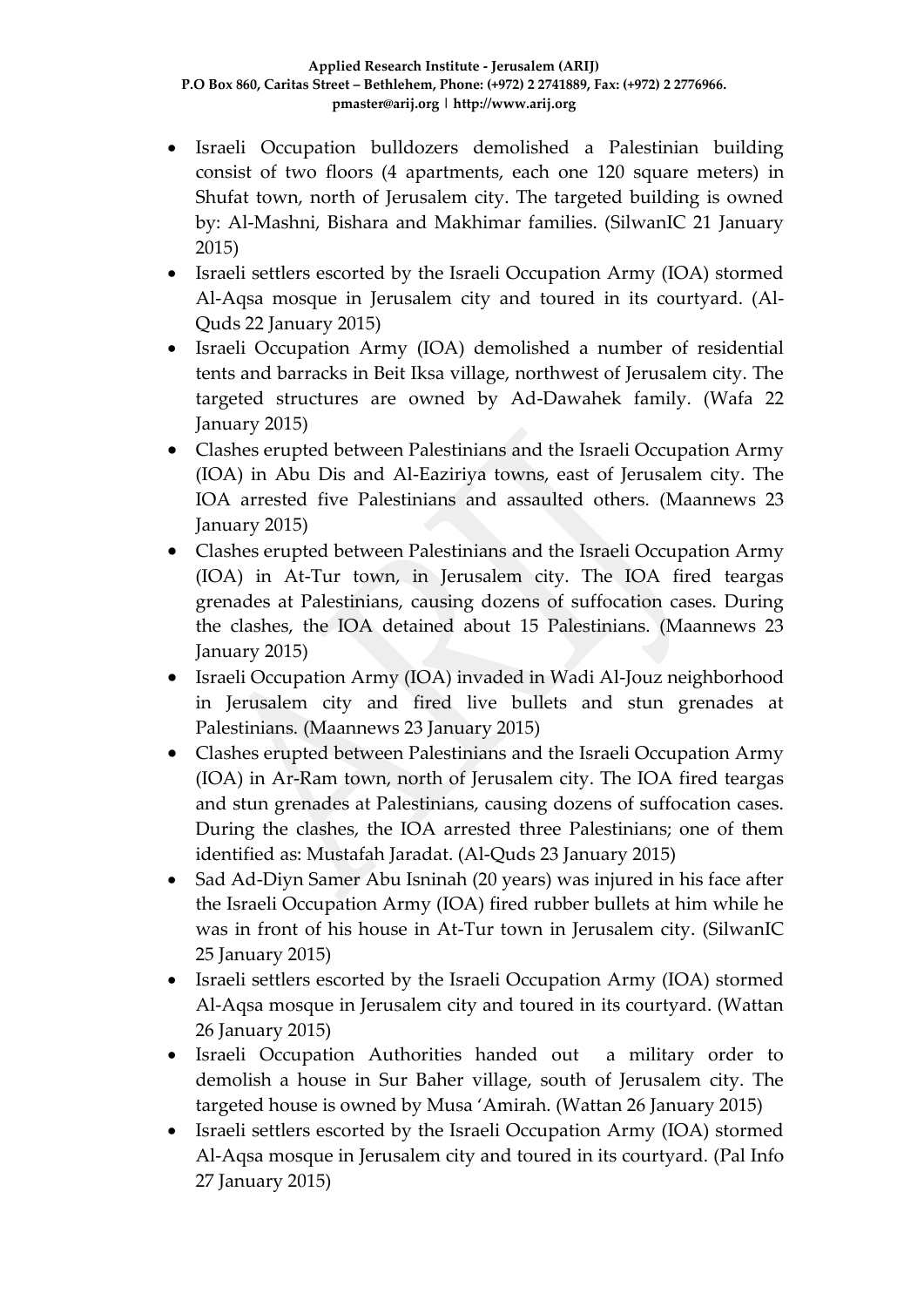- Israeli Occupation Army (IOA) closed with cement blocks the northern entrance of Ar-Ram town, north of Jerusalem city. (Maannews 27 January 2015)
- Israeli settlers escorted by the Israeli Occupation Army (IOA) stormed Al-Aqsa mosque in Jerusalem city and toured in its courtyard. (Safa 28 January 2015)
- Israeli settlers assaulted Ibrahim Ghaith (14 years) while he was in his way to school in Silwan town in Jerusalem city. (Al-Quds 28 January 2015)
- Israeli Occupation Army (IOA) stormed and searched three Palestinian houses and two commercial structures in Jerusalem city, and assaulted residents. During the operation, the IOA confiscated computers devices, IPad and cell phones. The targeted structures are owned by: Nasser Al-Hadmi, Osama Ash-Shalabi and Abi Odeh (SilwanIC 29 January 2015)
- Israeli Occupation Army (IOA) stationed at Shufat military checkpoint in Jerusalem city, detained Inas Omar At-Tamimi (16 years). (SilwanIC 29 January 2015)
- Israeli Occupation Army (IOA) invaded and toured in Al-Bustan neighborhood in Silwan town in Jerusalem city. (Wafa 29 January 2015)
- Israeli settlers escorted by the Israeli Occupation Army (IOA) stormed Al-Aqsa mosque in Jerusalem city and toured in its courtyard. (Al-Quds 29 January 2015)
- Contested East Jerusalem home belongs to settlers, court rules. Decision means Jewish activists from Elad will not be evicted from a building the right-wing group bought from Palestinians in Silwan. The Jerusalem Magistrates' Court on Monday declined to issue an eviction order against activists from an organization whose goal is to settle Jews in predominantly Arab East Jerusalem. On the night of September 29, dozens of Jewish settlers [moved into](http://www.haaretz.com/news/national/.premium-1.618470) 27 apartments in seven buildings in Silwan purchased by Elad. The organization had bought the units over a period of years through a company registered abroad and using [Palestinian brokers.](http://www.haaretz.com/news/national/.premium-1.619025) In most cases, the sellers were Palestinians who concealed the sale from their families and neighbors. In most cases, the Palestinian families that had owned the buildings filed complaints after the mass move-in, arguing that there were irregularities that rendered the purchase of the properties invalid. Most of these families did not take legal action, but three have sued Elad. The first suit ended in victory for the Palestinian owners, when the court ordered Elad to vacate the building. The organization had refused to show the court the documents of sale, on the grounds that it sought to protect the sellers. Elad has appealed the ruling in Jerusalem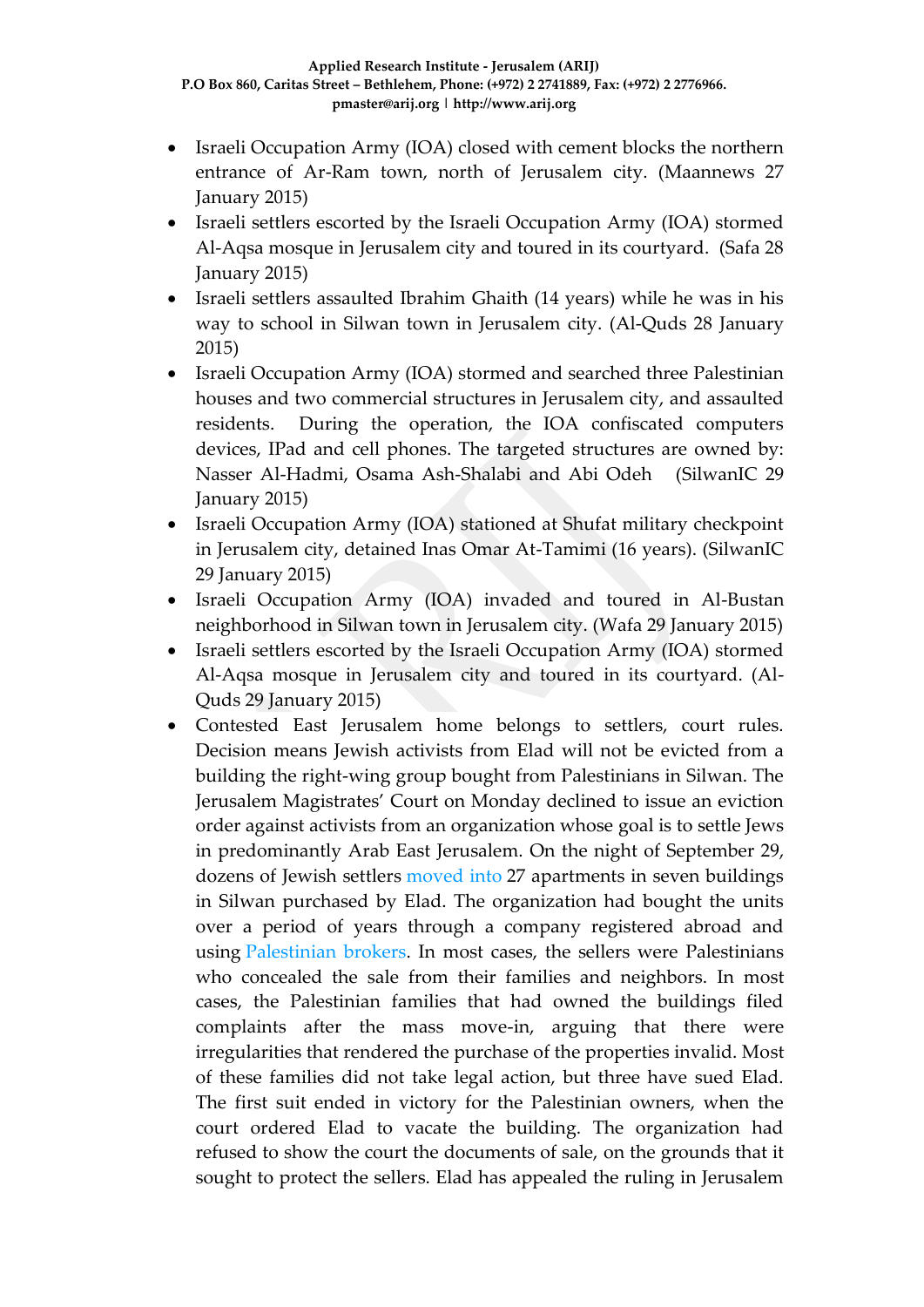District Court. Monday's ruling was on a suit by the Kara'in family, which had owned one of the apartments purchased by Elad. The plaintiffs sought an eviction order against the tenants and an injunction barring Elad temporarily from renting out or using the yard at this stage. Judge Tamar Bar-Asher Zaban rejected the suit, writing in her ruling that the plaintiffs had concealed the fact that the building did not belong to them exclusively because it was divided among siblings after the father's death. The third suit against Elad is still under examination. Palestinian activists and lawyers admit that because of the cooperation Elad receives from Palestinians, it is hard to take legal action against the property sales. Mohammed Dahla, a lawyer who represents some of the Palestinian families, said one tactics they were looking into was to claim that the transaction had been carried out under fraudulent circumstances, since in at least some of the cases the sellers were not aware that they buyers were Jews. Elad welcomed Monday's ruling, saying in a statement that the organization would continue to work to strengthen the Jewish presence in ancient Jerusalem. "These lawsuits are brought in disregard of the facts and legal claims that were made in the past, and with the spreading of lies and slander against the organization. In claims such as these, all means are fair, including threats against other Arabs in the neighborhood, the filing of false complaints with the Israel Police and the spreading of lies in court. The lawsuits are brought after pressure has been applied by the Palestinian Authority, which interferes on a daily basis in what is done in Jerusalem and tries to terrorize Arab residents of Jerusalem whose only sin is the sale of their home to Jews. The property is purchased legally, in exchange for payment in full, for amounts even higher than market prices, with the will and the full consent of the property owners," Elad said in a statement. [\(Haaretz](http://www.haaretz.com/news/national/.premium-1.639573) 29 January 2015)

 Israeli settlers tried to kidnap Mohammad Ghassan Abu Al-Jamal (2 years) while he was walking with his brothers on of Jabal Al-Mukabber streets in Jerusalem city. (SilwanIC 30 January 2015)

### **Hebron**

 Clashes erupted between Palestinians and the Israeli Occupation Army (IOA) in Beit Ummer town, north of Hebron city. The IOA fired rubber bullets and teargas grenades, causing dozens of suffocation cases. During the clashes, the IOA arrested Bilal Hani Nimir Adi (20 years). (Wattan 2 January 2015)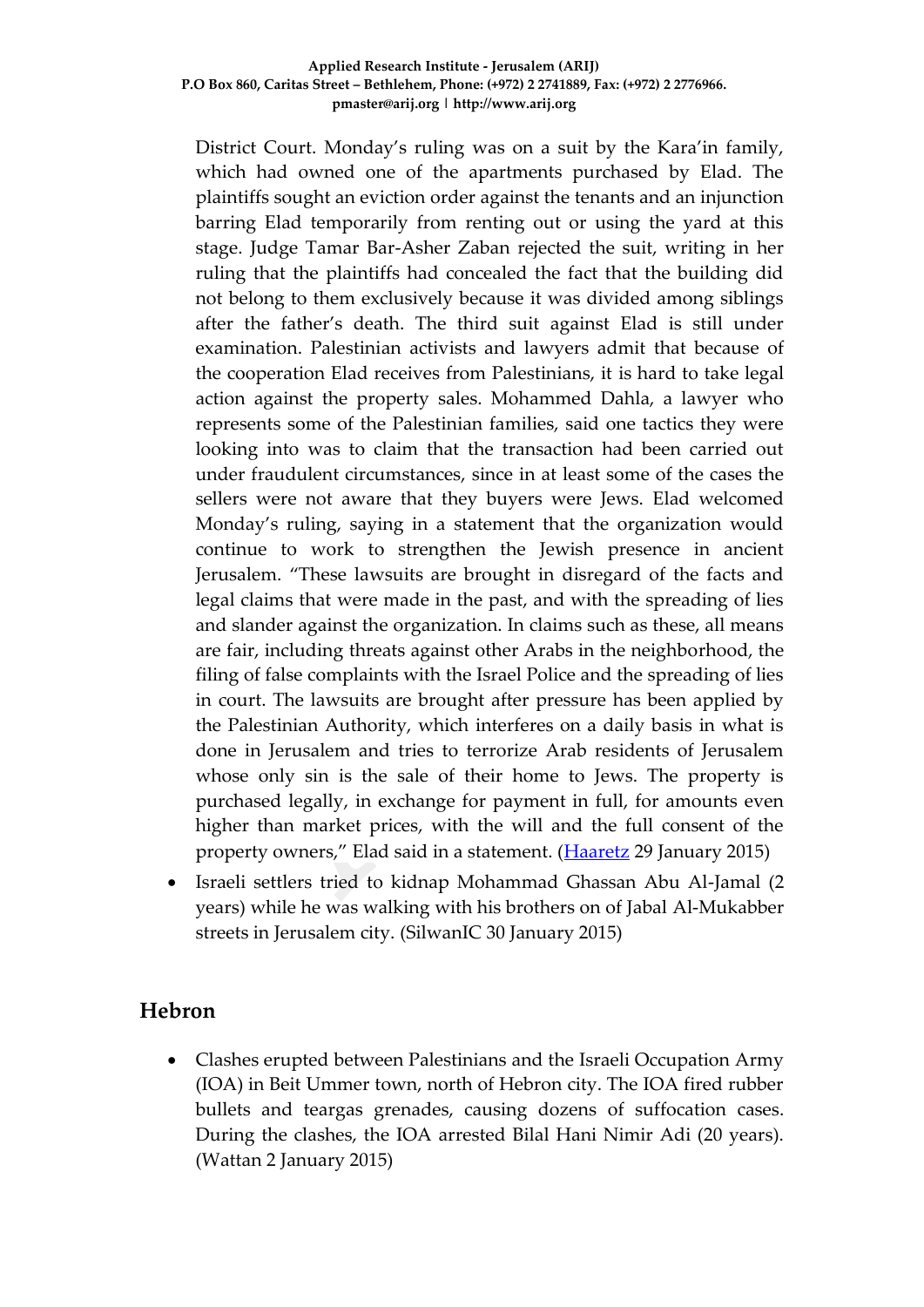- Israeli Occupation Army (IOA) handed out military orders to demolish three barracks and three residential tents in Al-Buqiha area in Yatta town, south of Hebron city. The targeted structures are owned by: Mohammad Hassan Ash-Shawaheen, Issam Mohammad Ash-Shawaheen and Khalil Issa Ad-Da'ajnah. Note that the military orders forced the Palestinians to demolish their own structures or they will pay for the cost of the Israeli bulldozers. (Al-Quds 3 January 2015)
- Haitham Hijazi Ar-Rajabi was injured during clashes that erupted with the Israeli Occupation Army (IOA) in Jabal Johar area in Hebron city. The IOA used live bullets to attack Palestinians. (Al-Quds 4 January 2015)
- Israeli Occupation Authorities handed out military orders to stop the construction in four agricultural and commercial structures in Idhna town, west of Hebron city. The targeted structures are owned by: Abed Al-Hamid Suliman Abu Ijhish (owned a 800 square meters agricultural structure), Halmi Msalam At-Tmizi (owned 250 square meters commercial structure), Khalil Riziq Islimiya (owned 300 square meters structure) and Yousif At-Tmizi (owned 1000 square meters agricultural barracks. (Wafa 4 January 2015)
- Clashes erupted between Palestinians and the Israeli Occupation Army (IOA) in Al-Arroub refugee camp, north of Hebron city. The IOA fired teargas and stun grenades, causing dozens of suffocation cases. (Pal Info 5 January 2015)
- Israeli Occupation Army (IOA) stormed and toured in several neighborhoods in Ad-Dhahiriya town, south of Hebron city. (Safa 5 January 2015)
- Israeli Occupation Army (IOA) demolished an agricultural barracks in Wad Al-Ghrous area, east of Hebron city, and razed land prepared for the construction of a new barracks. The targeted barracks is owned by Abed Al-Rahman Abed Ar-Rahem Al-Ja'bari. (Al-Quds 5 January 2015)
- Israeli Occupation Army (IOA) erected sudden checkpoints at the entrances of Sair and Halhul towns in Hebron governorate. The IOA stopped and searched Palestinian vehicles and checked ID cards. (Wattan 5 January 2015)
- Israeli Occupation Army (IOA) opened fire and injured Nour Mohammad Hamed Za'aqiq (19 years) while he was in front of his house in Beit Ummer town, north of Hebron city. The IOA also assaulted and injured Mohammad Ahmed Abu Hashem (18 years) and Mohammad Akhalil (50 years). During the operation the IOA arrested 6 Palestinians; identified as: Ihab Omar Musleh Awad (19 years), Mohammad Jamel Sa'di Abu Mariya (19 years), Amir Mohammad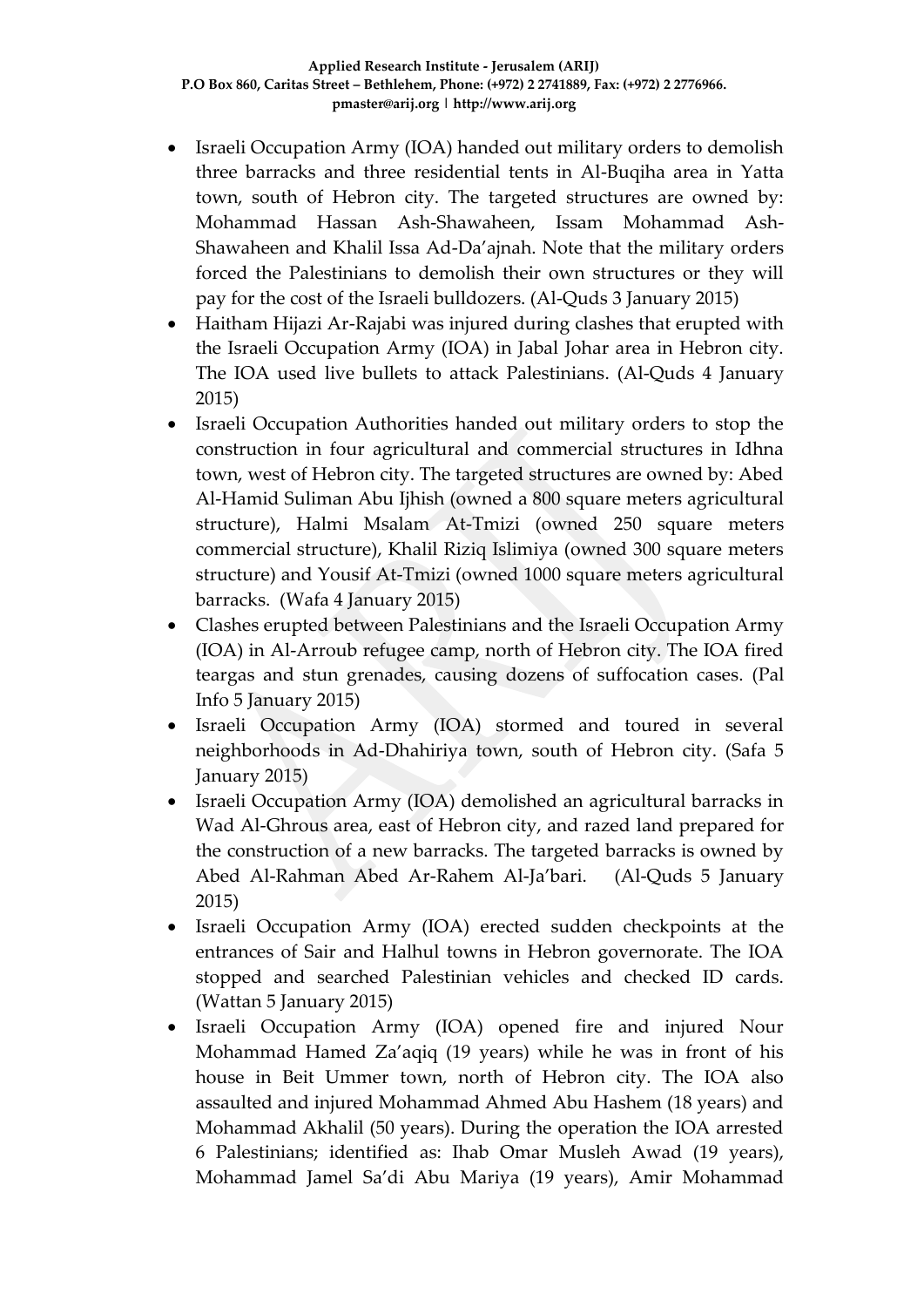Abed Al-Jawad Akhalil (16 years), Mohammad Hussen Khalil Abu Aiesh (28 years), Ismail Fathi Ismail Breghith (15 years) and Sameer Mohammad Sabri Sabarnah (22 years). (Wafa 6 January 2015)

- Israeli Occupation Army (IOA) erected a military checkpoint at the northern entrance of Hebron city. The IOA stopped and searched Palestinian vehicles and checked ID cards. (Pal Info 6 January 2015)
- Israeli settlers attacked Mahmoud Abu Markhiya (24 years) with pepper gas while he was in Tal Rumida neighborhood in the central of Hebron city. (Wattan 7 January 2015)
- Israeli settlers living in Maon and Susiya settlements attacked Palestinian vehicles works with emergency rooms while they were at the eastern part of Yatta town, south of Hebron city. (Al-Quds 8 January 2015)
- Israeli settlers living in Susiya settlement uprooted 300 olive trees in Khallit Ghzawi, southeast of Yatta town, south of Hebron city. The targeted trees are owned by: Shatat, Halabi and Doud families. (Wafa 9 January 2015)
- Israeli Settlers living in Metzipe Ya'ir settlement destroyed 45 olive trees in Shu'b Al-Batem area, east of Yatta town, south of Hebron city. The targeted trees are owned by: Jubrail, Khalid and Mohammad Abu Aram. (Al-Quds 9 January 2015)
- Ibrahim Issa Suliman At-Tubasi (15 years) from Ar-Rihiya village, south of Hebron city, was injured after Israeli settlers living in Haga settlement opened fire at him while he was working in his family land near the settlement. (Wafa 10 January 2015)
- Clashes erupted between Palestinians and the Israeli Occupation Army (IOA) in Al-Karmel area, east of Yatta town, south of Hebron city. The IOA fired teargas and stun grenades at Palestinian houses, causing dozens of suffocation cases. (Al-Quds 11 January 2015)
- Israeli Occupation Army (IOA) raided and toured in several neighborhoods in Hebron city. (Wafa 12 January 2015)
- Israeli Occupation Army (IOA) erected military checkpoints at the entrance of Sair and Halhul towns in Hebron governorate. The IOA stopped and searched Palestinian vehicles and checked ID cards. (Wafa 12 January 2015)
- Israeli Occupation Army (IOA) stormed and searched four Palestinian houses in Yatta town, south of Hebron city. The targeted houses are owned by: Hussem Mohammad Hussen Ash-Shawaheen and his brother Ja'far, and Issa Mohammad Mahmoud Ash-Shawaheen and his brother Khalil. (RB2000 13 January 2015)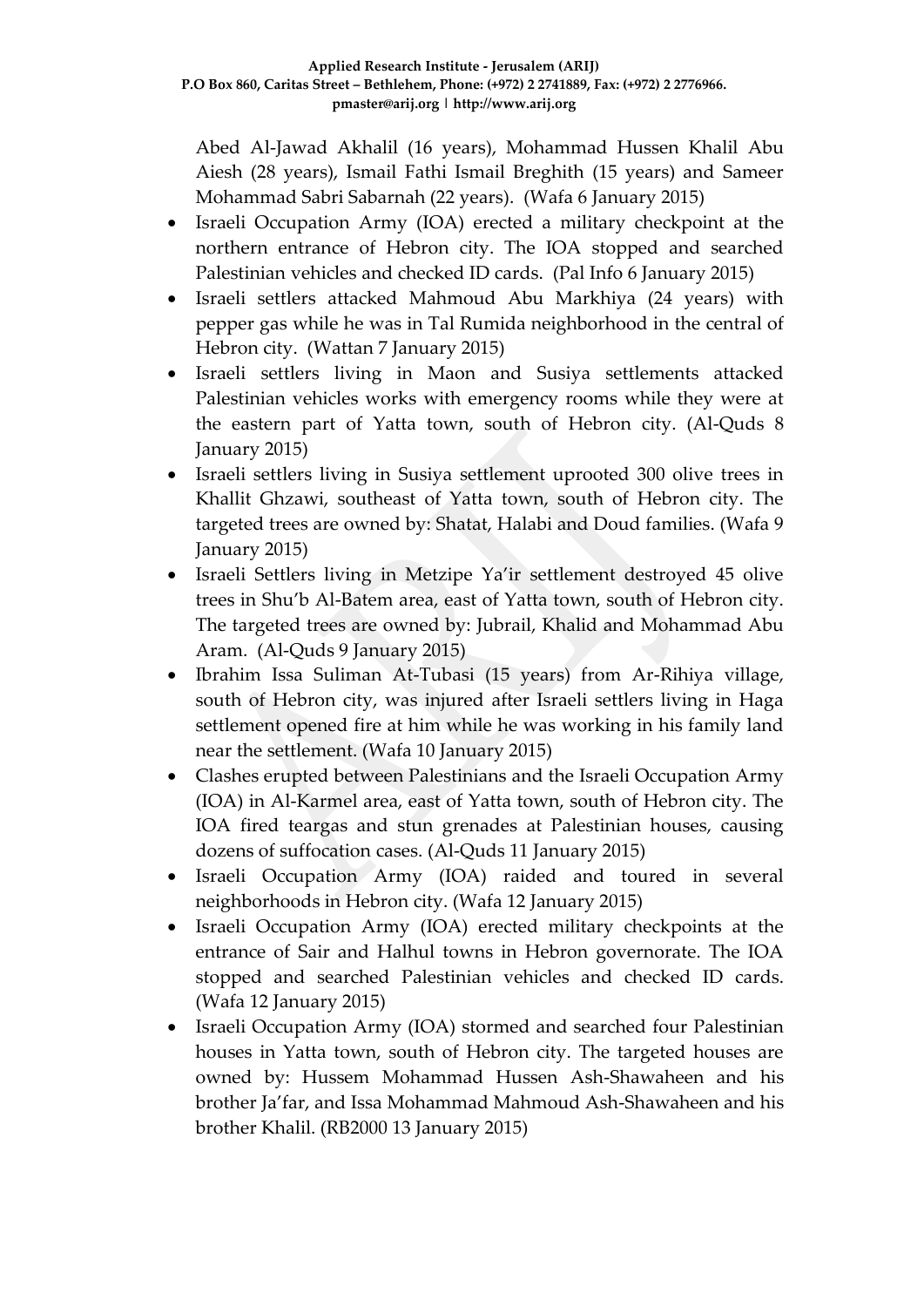- Israeli Occupation Army (IOA) stormed several neighborhoods in Hebron city and erected a sudden checkpoint at the northern entrance of the city. (RB2000 13 January 2015)
- Israeli Occupation Army (IOA) erected sudden checkpoints at the entrances of Sair and Halhul towns in Hebron governorate. The IOA stopped and searched Palestinian vehicles and checked ID cards. (RB2000 13 January 2015)
- Israeli Occupation Army (IOA) stormed Al-Fawar refugee camp, south of Hebron city and fired stun grenades at Palestinians and houses. (Raya 14 January 2015)
- Osama Ali Mohammad Abu Jundiya (17 years), from Yatta town, was killed and Musa Jabreen Mohammad An-Najar (20 years) was injured after the Israeli Occupation Army (IOA) opened fire at them while they were at the crossroad of Gush Etzion settlement bloc. (Maannews 15 January 2015)
- Israeli Occupation Army (IOA) put a fence around 2000 dunums of Palestinian land in Al-Qerenat area in Surif village, northwest of Hebron city. (Pal Info 15 January 2015)
- Israeli Occupation Army (IOA) invaded and searched dozens of Palestinian houses in Abu Al-Asja area in Dura town, southwest of Hebron city. One of the targeted houses is owned by Yousif Ad-Darawish. (Wafa 17 January 2015)
- Israeli settlers living in Susiya settlement assaulted and injured Nasser Khalil An-Nawa'ja (30 years) while he was near his house in Susiya village, southeast of Yatta town, south of Hebron city. (Al-Quds 17 January 2015)
- Israeli Occupation Army (IOA) erected military checkpoints at the entrances of Sair and Halhul towns of Hebron governorate. The IOA stopped and searched Palestinian vehicles and checked ID cards. (Wafa 17 January 2015)
- Israeli Occupation Army (IOA) invaded and toured in several neighborhoods and areas in Dura and As-Samu towns in Hebron governorate. (Pal Info 18 January 2015)
- Clashes erupted between Palestinians and the Israeli Occupation Army (IOA) in Beit Ummer town, north of Hebron city. The IOA fired teargas grenades at Palestinians, causing dozens of suffocation cases. (Wafa 18 January 2015)
- Israeli Occupation Army (IOA) erected a military checkpoint at the northern entrance of Yatta town, south of Hebron city. The IOA stopped and searched Palestinian vehicles, and detained dozens of Palestinians. (Wafa 18 January 2015)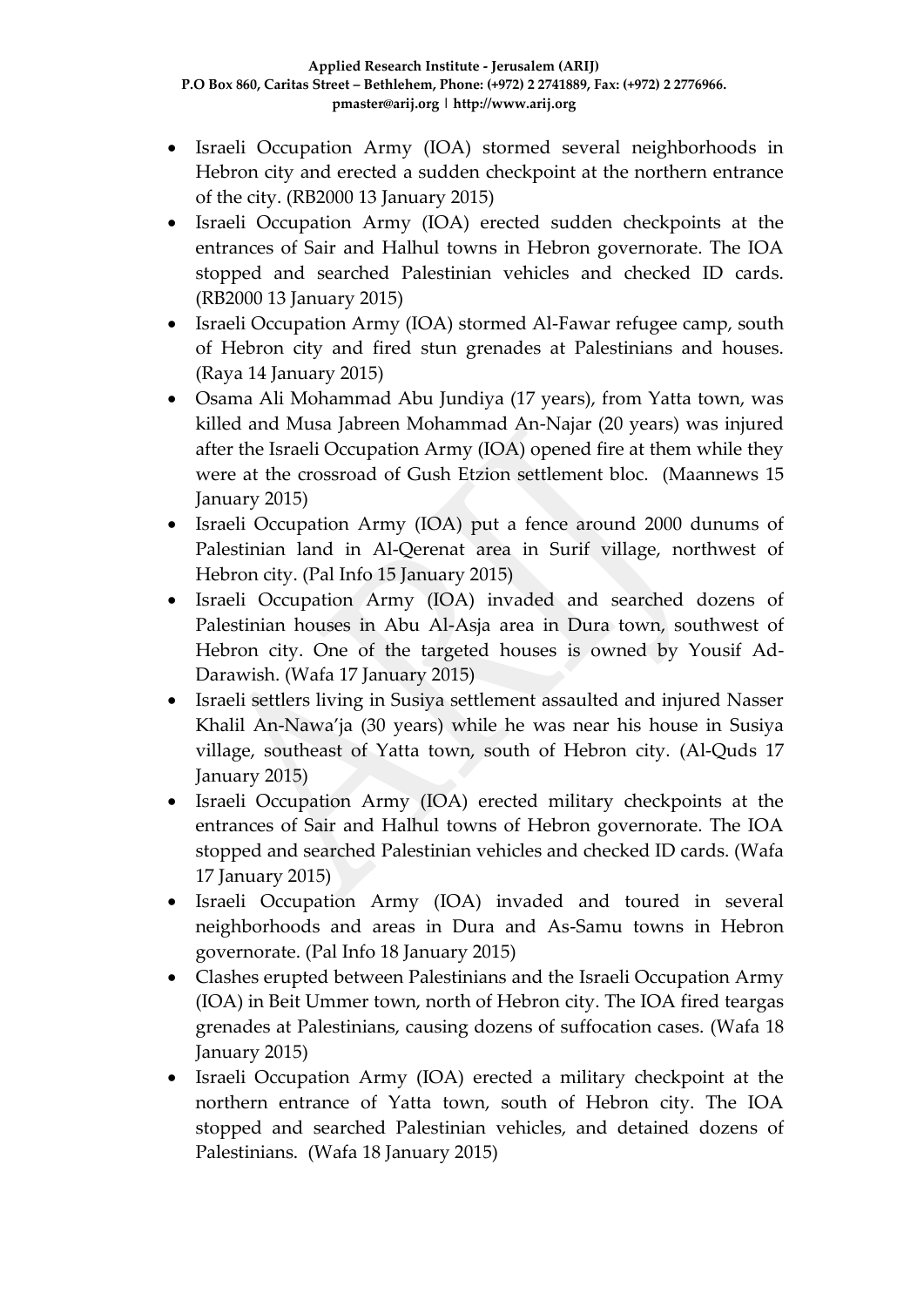- Israeli Occupation Army (IOA) forced two Palestinian old women to leave their house at Ash-Shuhada street in the central of Hebron city, and closed the house. The targeted house is owned by: Zuhaira Awidah Dandis (80 years) and Amal Dandis (52 years). (Maannews 19 January 2015)
- Israeli Occupation Army (IOA) tried to assault Mohammad Khader Al-Kafrawi (21 years) in the central of Hebron city. (Shasha News 19 January 2015)
- Israeli Occupation bulldozers demolished an agricultural barracks in Al-Baluta area (Khallit Al-Warda) near Bani Naim town, east of Hebron city. The targeted barracks is owned by: Imad, Majdi, Amjad and Sharif Ar-Rajabi. (RB2000 19 January 2015)
- Israeli Occupation Army (IOA) stormed and searched several areas and neighborhoods in Hebron city and erected a sudden checkpoint at the northern entrance of the city. The IOA stopped and searched dozens of Palestinian vehicles and checked ID cards. (Sama News 20 January 2015)
- Israeli Occupation Army (IOA) along with bulldozers stormed Khallit Al-Maya area, east of Yatta town, south of Hebron city and demolished two houses, an animal shed and a store. The targeted structures are owned by: Hussni Mohammad Salamah Rab'I (his house inhabited by 6 family members) and Hussen Mohammad Salamah Rab'I (his house inhabited by 8 family members). The IOA prevented the owners of the houses from evacuating their houses from furniture and clothes. (Zamn Press 20 January 2015)
- Israeli Occupation Army (IOA) erected military checkpoints at the entrances of Sair and Halhul towns in Hebron governorate. The IOA stopped and searched Palestinian vehicles and checked ID cards. (Sama News 20 January 2015)
- Clashes erupted between Palestinians and the Israeli Occupation Army (IOA) in Beit Ummer town, north of Hebron city. The IOA fired rubber bullets and teargas grenades at Palestinians, causing dozens of suffocation cases. The IOA also arrested Qassam Ahmed Abu Hashem (21 years) after raiding his family house in the town. (Maannews 21 January 2015)
- Israeli Occupation Army (IOA) demolished a water well in Halhul town, north of Hebron city. The targeted well is owned by As'ad Al-Ja'bari. (Zamn Press 21 January 2015)
- Israeli Occupation Army (IOA) erected a sudden checkpoint in the central of Deir Samit village, southwest of Hebron city. The IOA stopped and searched Palestinian vehicles and checked ID cards. (RB2000 21 January 2015)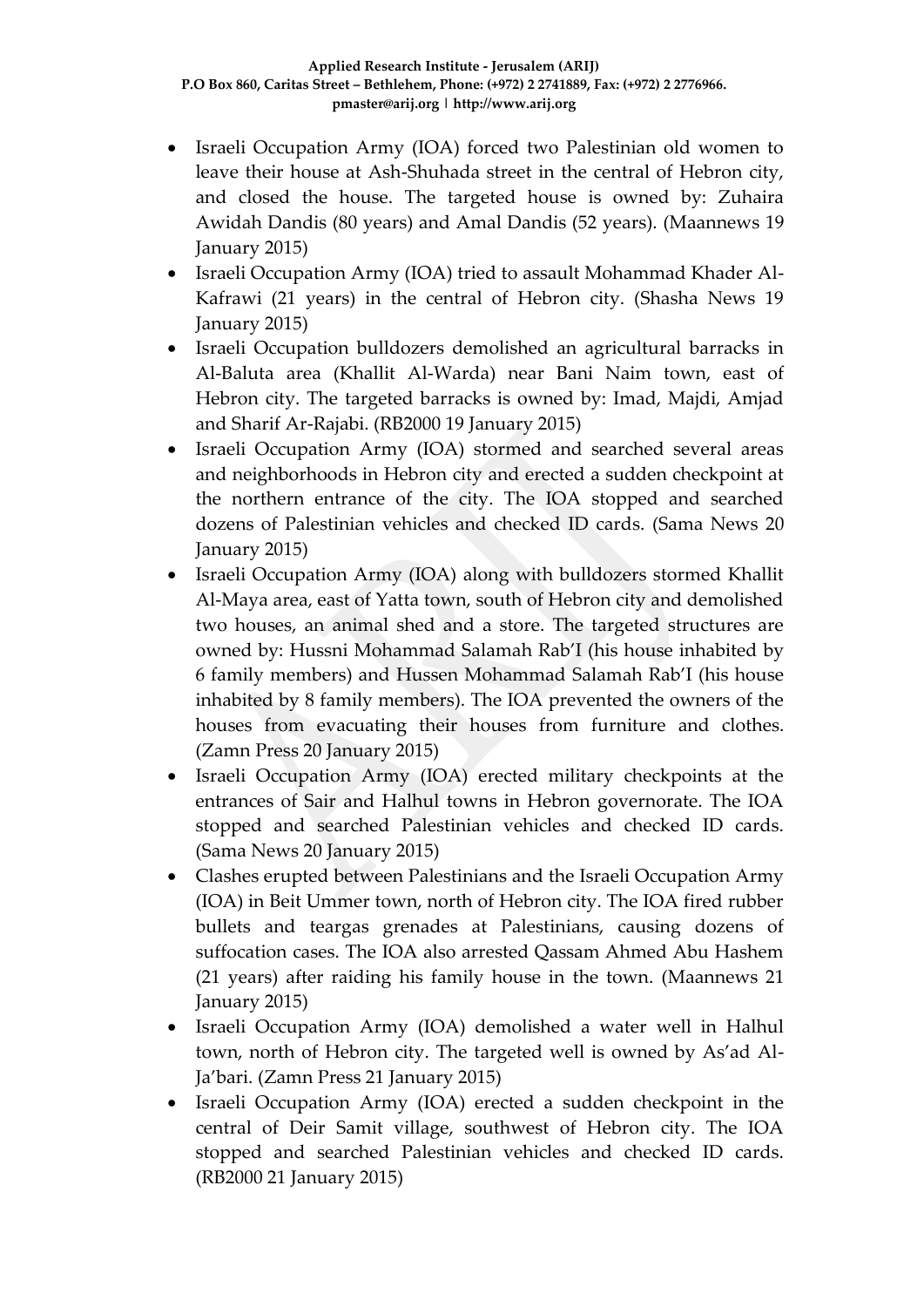- Israeli Occupation Army (IOA) invaded and searched a number of Palestinian commercial stores in As-Samu town, south of Hebron city, and questioned the owners. (Pal Info 22 January 2015)
- Clashes erupted between Palestinians and the Israeli Occupation Army (IOA) in Beit Ummer town, north of Hebron city. The IOA fired rubber bullets, teargas and stun grenades at Palestinians, causing dozens of suffocation cases. (Al-Quds 22 January 2015)
- Israeli Occupation Army (IOA) assaulted the participants on a nonviolent protest in Susiya village, southeast of Yatta town, south of Hebron city. The IOA fired rubber bullets, teargas and stun grenades, causing dozens of suffocation cases. During the operation, the IOA arrested four Palestinians; identified as: Muntasir Shakhtur, Tareq Absalla, Ismail Abu Zahra and Samer Arafat. (Wattan 23 January 2015)
- Clashes erupted between Palestinians and the Israeli Occupation Army (IOA) in Beit Ummer town, north of Hebron city. The IOA fired teargas grenades at Palestinians and houses, causing dozens of suffocation cases. (Al-Quds 23 January 2015)
- Settlers build synagogue on Palestinian land, bill owner. After petitioning court to have illegal structure removed from his land, Abdul al-Jaabari receives NIS 88,200 property tax bill. Kiryat Arba, an Israeli settlement on the outskirts of Hebron, billed a Palestinian citizen NIS 88,000 (\$22,000) in property taxes after he petitioned an Israeli court to demolish a synagogue illegally built on his land. Last April, Abdul-Karim al-Jaabari petitioned the High Court of Justice to have the makeshift synagogue demolished. In its response, the settlement argued that since the property in question was not on Kiryat Arba's land, it was not the under the jurisdiction of the court. In August, the court determined that the synagogue had been built on private property, and ordered it removed. In its ruling, the court countered the settlement's claim, and said that Jaabari's property was under the jurisdiction of the Kiryat Arba Council and therefore the High Court's as well. This week, Jaabari received a property tax bill for NIS 88,200 from the Kiryat Arba Council. In the letter, the settlement cited the High Court's finding that his property was under the jurisdiction of the settlement, and therefore was eligible to be taxed. The bill also included a provision that if the bill went unpaid, his property would be seized and sold. Al-Jaabari told Palestinian media that the unprecedented move was an attempt to force his family off their property. The Kiryat Arba Council said it would comment on the incident later this week. [\(Time of Israeli](http://www.timesofisrael.com/settlers-build-synagogue-on-palestinian-land-bill-owner/) 23 January 2015)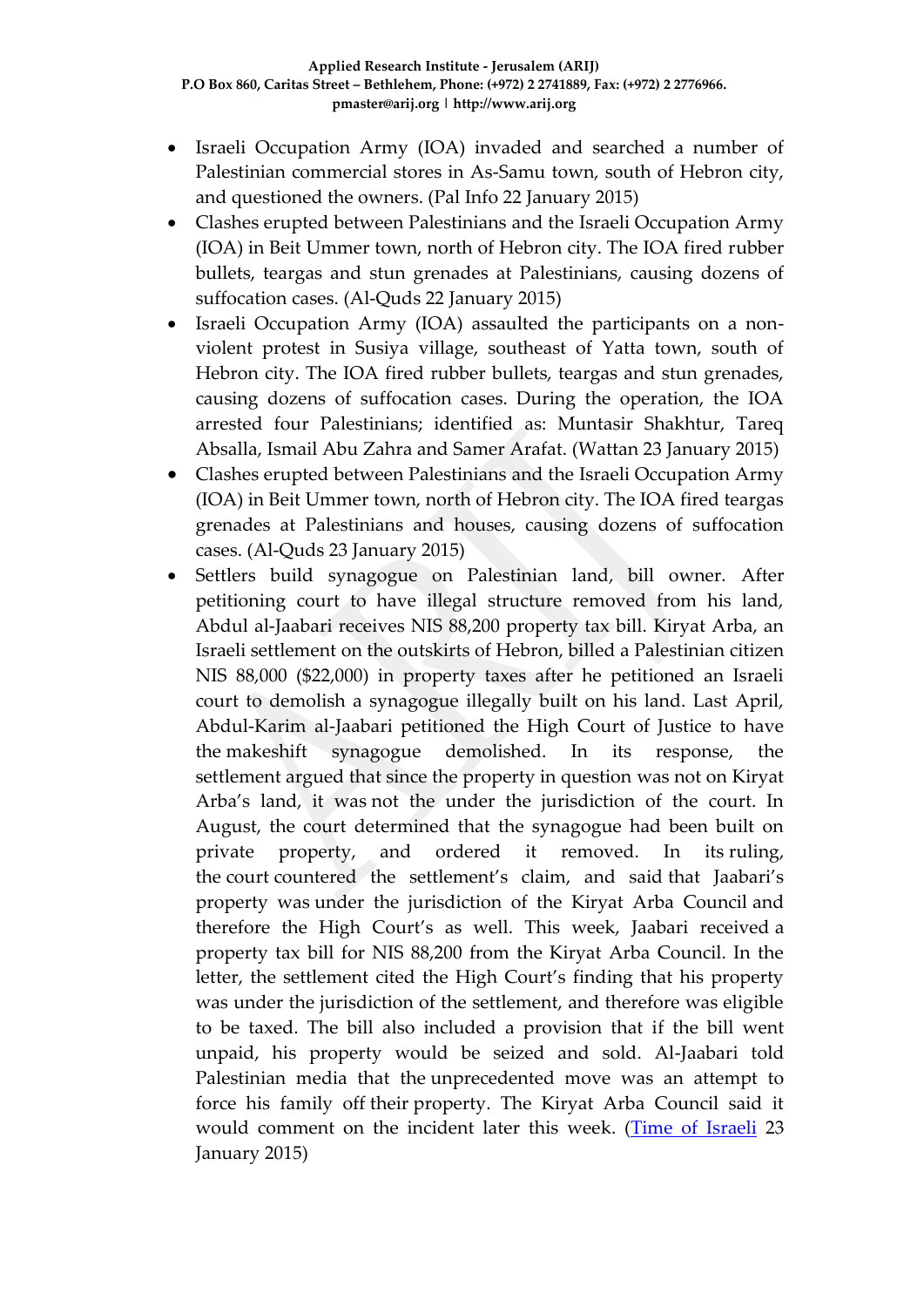- Israeli Occupation Army (IOA) fired teargas and stun grenades at a Palestinian school in Hebron city. (Pal Info 24 January 2015)
- An Israeli settler tried to ran over a Palestinian; Ahmed Ad-Daghameen (14 years), in As-Samu twon, south of Hebron city. (Wafa 24 January 2015)
- Israeli Occupation Army (IOA) erected military checkpoints at the entrances of Sair and Halhul towns and Al-Fawar refugee camp in Hebron governorate. The IOA stopped and searched Palestinian vehicles and checked ID cards. (Wafa 24 January 2015)
- Israeli Occupation Army (IOA) prevented Palestinian activists and farmers from reaching land in Um Al-'Arayes area, southeast of Yatta town, south of Hebron city. The IOA informed the Palestinians that the area declared as "close military zone". (NBPRS 25 January 2015)
- Israeli Occupation Army (IOA) invaded and toured in several areas and neighborhoods in Deir Samit and Ad-Dhahiriya towns in Hebron governorate. (Zamn Press 25 January 2015)
- Yousif Ahmed Hantash (38 years) was injured after a group of Israeli settlers attacked him while he was walking near an Israeli bypass road near Dura town, southwest of Hebron city. (Bethlehem News 25 January 2015)
- Israeli Occupation Authorities forced Musalam Abu Ijhesh to demolish his cow farm (build on 1000 square meters) in Idhan town in Hebron governorate, after the IOA handed him the finial demolition order on the  $25<sup>th</sup>$  of January 2015. (Pal Info 25 January 2015)
- Clashes erupted between Palestinians and the Israeli Occupation Army (IOA) in the old city of Hebron. The IOA fired teargas and stun grenades, causing dozens of suffocation cases. (Bethlehem News 26 January 2015)
- Israeli settlers uprooted about 30 olive trees in Susiya village, southeast of Yatta town, south of Hebron city. The targeted trees are owned by: Khalil An-Nawa'ja. (Al-Quds 26 January 2015)
- Israeli settlers living in Havat Maon outpost, which located near Ma'on settlement, in Hebron governorate, added two caravans to 12 others that already there. (Al-Ayyam 26 January 2015)
- Israeli Civil Administration handed out military orders to demolish two sheds and a residential tent in At-Taban area, east of Yatta town, south of Hebron city. The targeted structures are owned by: Nasser Mahmoud Khalil Abu Al-Abed and Samer Mohammad Hassan Al-Hamada. (Al-Quds 27 January 2015)
- Israeli Occupation Authorities handed out military orders to confiscate 500 dunums of Palestinian land in Atus and Al-Makhid areas, west of Beit Ula village, northwest of Hebron city, under the claim that the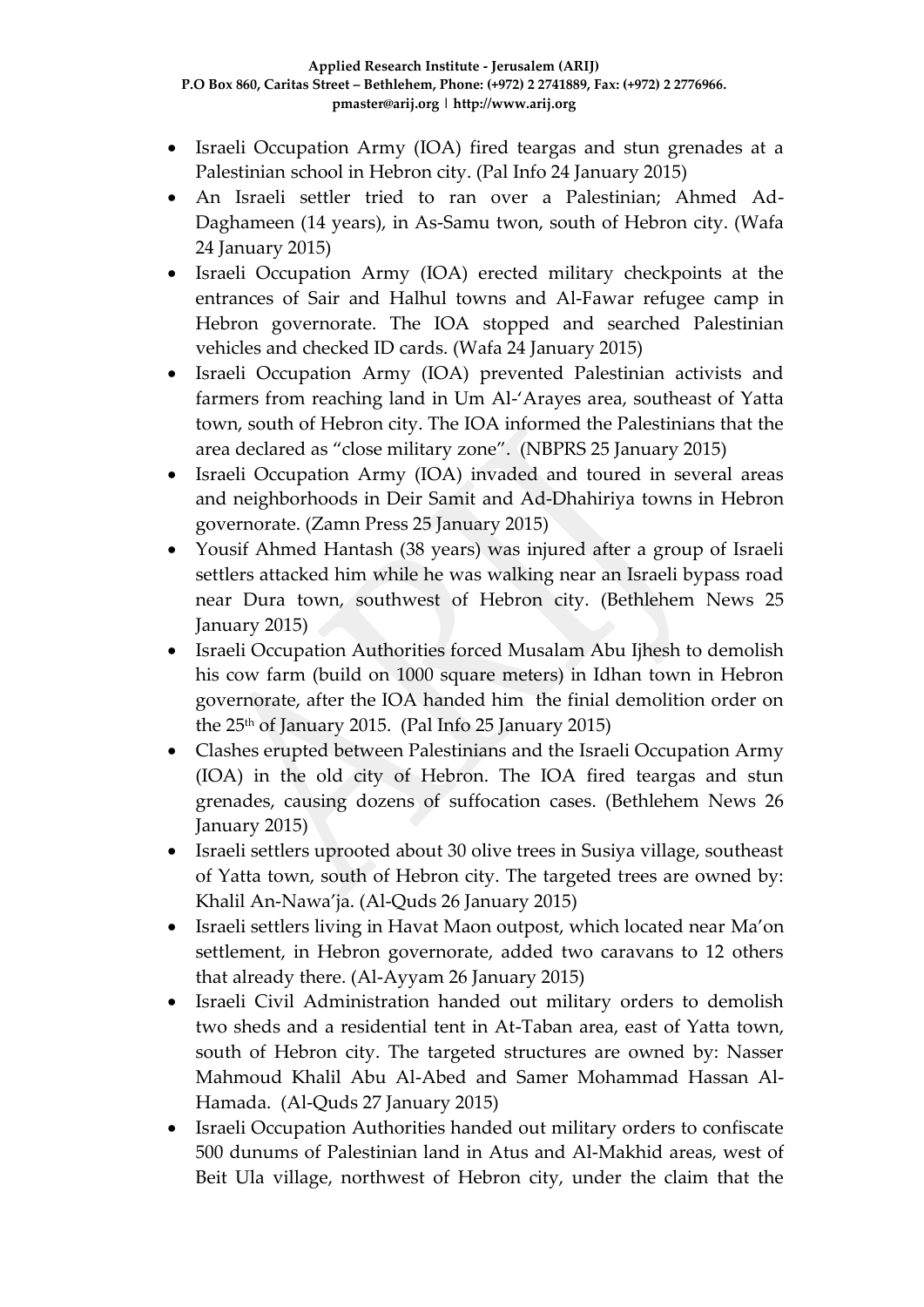targeted land classified by the Israeli Authorities as "State land". The targeted land are owned by Al-Amla and Abu Naser families. (Wafa & Maannews 27 January 2015)

- Israeli Occupation Army (IOA) stormed and searched dozens of Palestinian houses in Surif village, northwest of Hebron city, and questioned the residents. (Pal Info 28 January 2015)
- Clashes erupted between Palestinians and the Israeli Occupation Army (IOA) in Yatta town, south of Hebron city. The IOA fired teargas and stun grenades, causing dozens of suffocation cases. During the clashes, the IOA invaded a number of houses and erected a sudden checkpoint at the entrance of the town. (Pal Info 28 January 2015)
- Israeli Occupation Army (IOA) fired teargas grenades at Palestinian students while they were entering their Schools in the southern part of Hebron city, as a result, dozens of them suffered gas inhalation. (Wafa 29 January 2015)
- Israeli Occupation Army (IOA) invaded and searched a Palestinian house owned by Ali Badawi Akhalil in Beit Ummer town, north of Hebron city. As a result, clashes erupted between Palestinians and the IOA, where the IOA fired teargas and stun grenades, causing dozens of suffocation cases. (Maannews 29 January 2015)
- Israeli Occupation bulldozers demolished a 1000 meter cow shed and an agricultural caravan in Wadi Risha and Khirbet Ar Ras areas, west of Idhna town, west of Hebron city. The targeted structures are owned by: Mahmoud Musalam Abu Ijhish and Ahmed Jamal Al- Jibawi. (Al-Quds 29 January 2015)
- Israeli settlers living in Ma'on settlement uprooted a number of trees in Al-Hamra area in At-Tawani village, southeast of Yatta town, south of Hebron city. The targeted trees is owned by: Tasir and Yasir Musa Rab'i. (Al-Quds 31 January 2015)

# **Qalqilyah**

- Israeli Occupation Army (IOA) attacked the weekly non-violent protest against the segregation wall and settlements in Kafr Qaddum village, east of Qalqiliya city. The IOA assaulted and arrested Majed Abed Al-M'men Jum'a (40 years) and fired teargas and stun grenades at participants, causing dozen of suffocation cases. (Wattan 2 January 2015)
- Israeli Occupation bulldozers razed land around Immanuel Industrial settlement, to expand the settlement by building new factories. (Wattan 5 January 2015)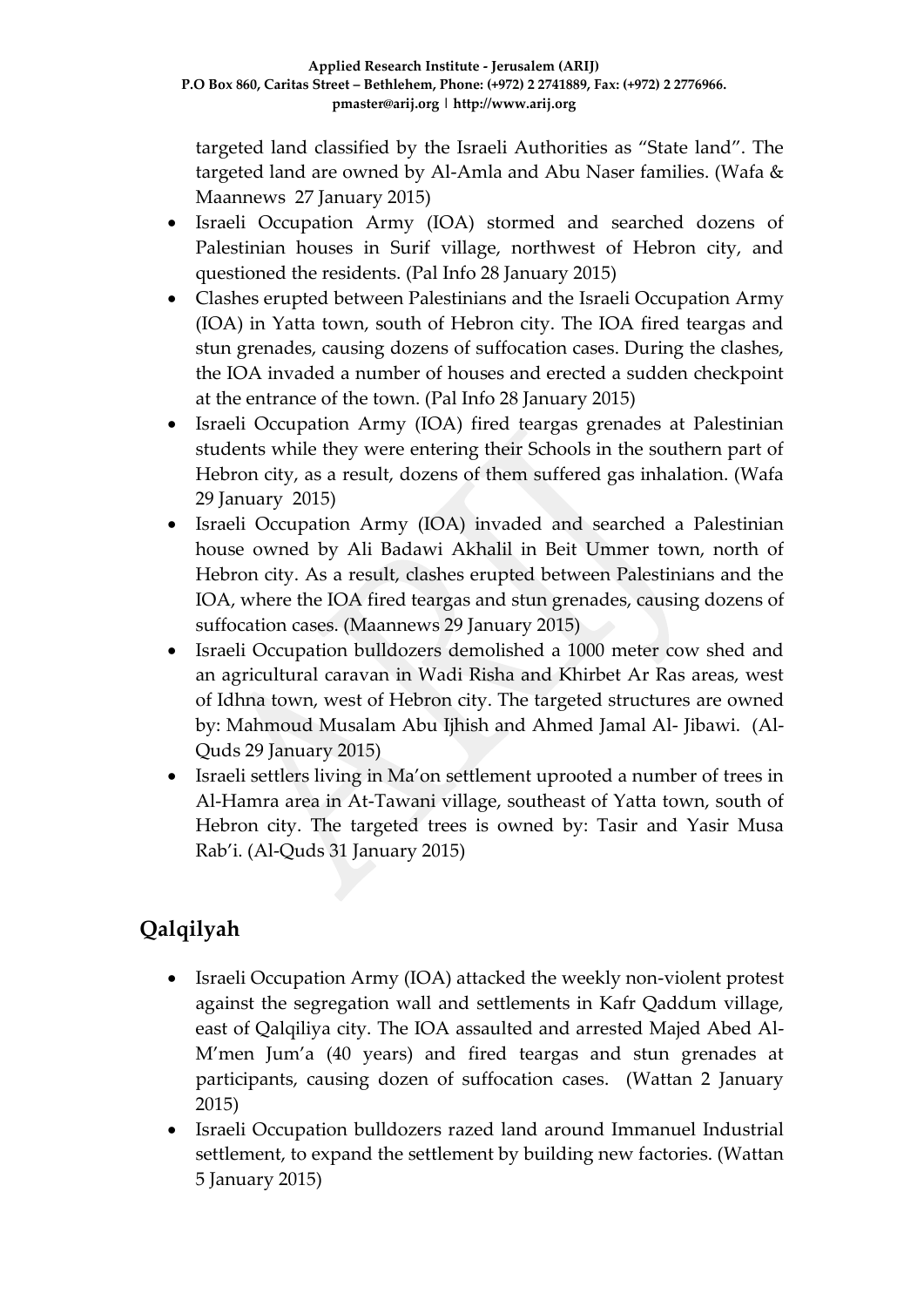- Israeli Occupation Army (IOA) attacked the weekly non-violent protest against the segregation wall and settlements in Kafr Qaddum village, east of Qalqiliya city. The IOA fired teargas and stun grenades at participants causing dozens of suffocation cases. (Wafa 9 January 2015)
- Israeli Occupation Army (IOA) closed all the entrances of Azzun village, east of Qalqiliya city. The IOA stormed and toured in the village and fired teargas grenades at Palestinian houses.(Wafa 12 January 2015)
- Israeli Occupation Army (IOA) attacked the weekly non-violent protest against the segregation wall and settlements in Kafr Qaddum village, east of Qalqiliya city. The IOA fired teargas and stun grenades at participants, causing dozens of suffocation cases and the injury of Ayman An-Nubani. The IOA also, arrested Maher Saleh Hassan Jum'a (45 years). (Wafa 16 January 2015)
- Israeli Occupation Army (IOA) attacked the weekly non-violent protest against the Segregation wall and settlements in Kafr Qaddum village, east of Qalqiliya city. The IOA fired rubber bullets, teargas and stun grenades at participants, causing dozens of suffocation cases and the injury of a Palestinian. (Wattan 23 January 2015)
- Israeli Occupation Army (IOA) stormed and searched dozens of Palestinian houses in Jayyus village, east of Qalqiliya city, questioned the owners of the houses and summoned a number of Palestinians to interview the Israeli Intelligence Police. (Wafa 26 January 2015)
- Israeli Occupation Army (IOA) attacked the weekly non-violent protest against the segregation wall and settlements in Kafr Qaddum village, east of Qalqiliya city. The IOA fired live bullets, teargas and stun grenades at Palestinians, causing dozens of suffocation cases and the injury of Moayyad Shatawi and Alam Nedal. (Wafa 30 January 2015)

# **Tubas**

- Israeli Occupation Army (IOA) demolished 25 Palestinian structures in Khirbet Um Jamal area, east of Tubas city. (Wafa 1 January 2015)
- Israeli Occupation bulldozers razed Palestinian agricultural land planted with olive trees in Khribet Yirza at the eastern part of Tubas city. (Wafa 1 January 2015)
- Israeli Occupation Army (IOA) demolished a Palestinian park named "The Martyr Ziyad Abu Ein" in Khirbet Atouf in Tubas governorate, after few hours of opening its and planed its land with trees.(Al-Quds 2 January 2015)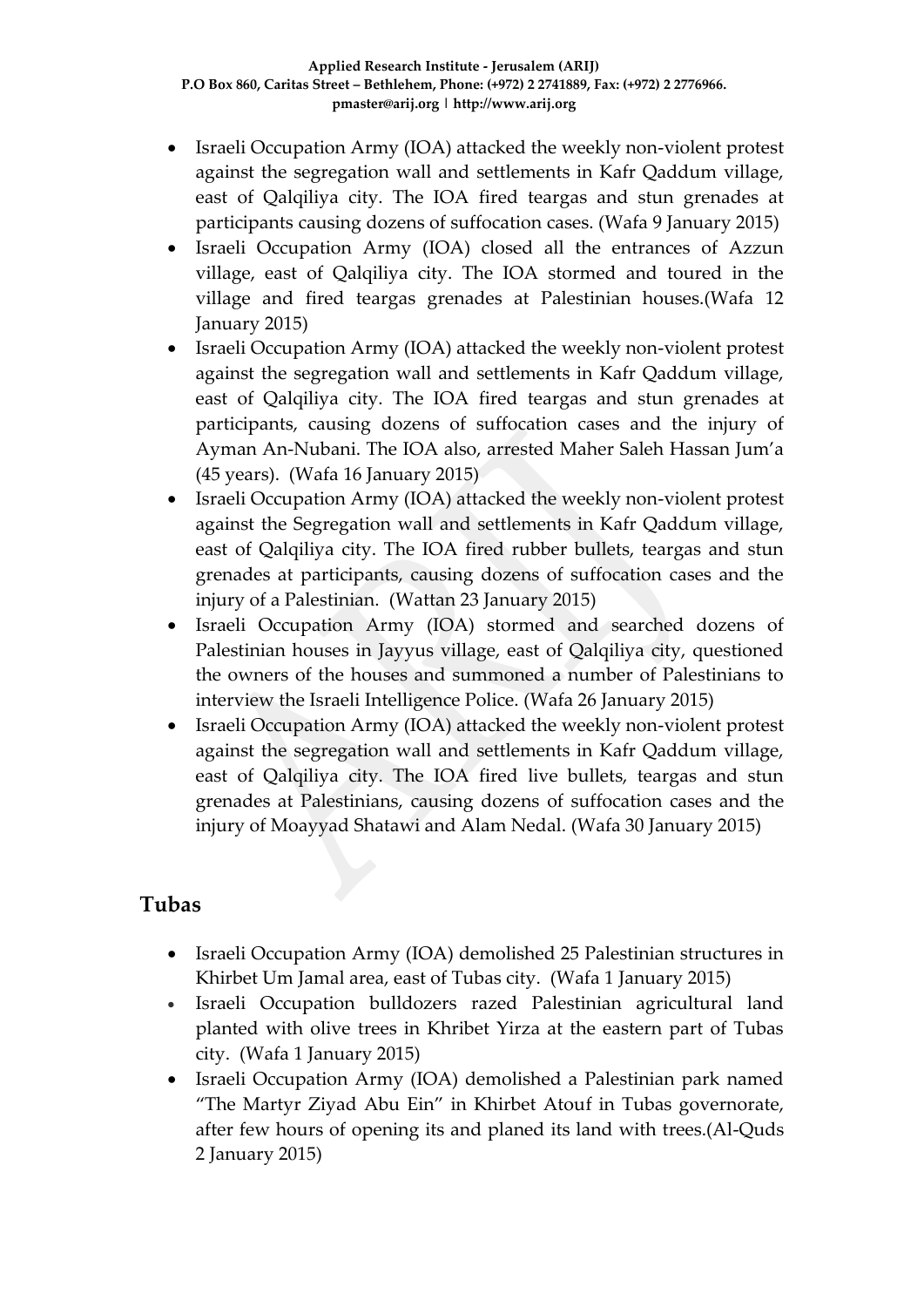- Israeli Occupation Army (IOA) handed out 12 Palestinian families military orders to evacuate their houses in Wadi Ibziq area in the northern of Jordan valley, from 12 to 20 January 2015. (Al-Quds 9 January 2015)
- Israeli Occupation Army (IOA) stormed Al-Far'a refugee camp, south of Tubas city and fired stun grenades at Palestinians and houses. During the operation, the IOA arrested a Palestinian. (Pal Info 18 January 2015)
- Israeli Occupation Army (IOA) handed 4 military orders to demolish 30 tents and barracks in Khirbet Ad-Deir in the northern of Jordan valley. (Al-Quds 20 January 2015)
- Civil Administration again demolishes all homes in Khirbet 'Ein Karzaliyah. This morning, Civil Administration bulldozers demolished all structures in the tiny five-family Palestinian community in the northern Jordan Valley. This included the seven tents in which the families live, rendering them homeless for the third time since January 2014. The previous demolitions took place in January and February 2014, and in April 2014 the authorities demolished some structures in the community.  $(B' Tselem 22 January 2015)$  $(B' Tselem 22 January 2015)$  $(B' Tselem 22 January 2015)$
- Israeli Occupation Army (IOA) invaded and searched a Palestinian house in Tubas city, and questioned the residents. The targeted house is owned by Mohammad Abu Muhseen. (Wattan 27 January 2015)
- Ali Mohammad Awad (16 years) from Tayasir village, northeast of Tubas city, was injured after an Israeli bomb exploded near him. (Pal Info 29 January 2015)
- Israeli Occupation bulldozers destroyed an under construction water line (1000 meters) in area located between Atuf and Khirbet Yarza in the northern of Jordan valley. (Al-Quds 29 January 2015)

# **Ramallah**

- Israeli settlers living in Adi Ad outpost destroyed 5000 olive sailings from the eastern part of Turms'ayya village, north of Ramallah city. (Wattan 1 January 2015)
- Israeli Occupation Army (IOA) attacked the weekly non-violent protest against the segregation wall and settlements in Bilin village, northwest of Ramallah city. The IOA fired rubber bullets teargas and stun grenades, causing dozens of suffocation cases and the injury of Hamdi Abu Rahma, A Palestinian journalist, and Hamada Mohammad Samara. (Wattan 2 January 2015)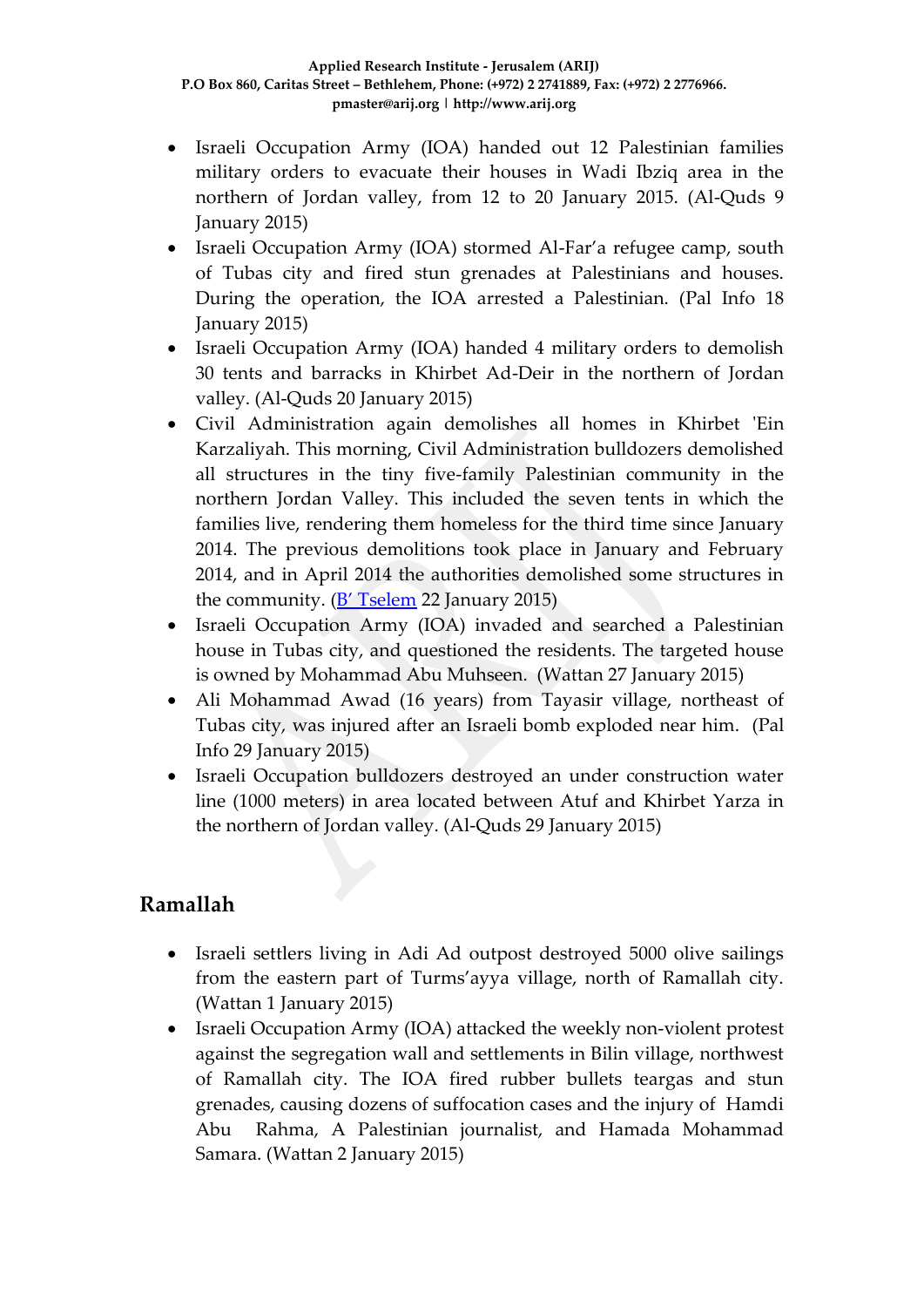- A Palestinian was injured and dozens suffered gas inhalation during clashes that erupted between Palestinians and the Israeli Occupation Army (IOA) at the western entrance of Silwad village, north of Ramallah city. The IOA fired rubber bullets, teargas and stun grenades at Palestinians. (Wattan 2 January 2015)
- Israeli Occupation Army (IOA) imposed curfew on Palestinian in Deir Nedham village, north of Ramallah city. The IOA also, invaded and searched dozens of Palestinian houses and arrested Ahmed Othman Abed Al-Hamed At-Tamimi (40 years). (Wafa 2 January 2015)
- Israeli Occupation Army (IOA) attacked the weekly non-violent protest against the segregation wall and settlements in An-Nabi Saleh village, north of Ramallah city. The IOA fired live bullets, teargas and stun grenades, causing dozens of suffocation cases and the injury of a Palestinian. The IOA also, assaulted Sara Al-Adrah, a Palestinian journalist. (Wattan 2 January 2015)
- Israeli Occupation Army (IOA) erected a military checkpoint at the entrance of An-Nabi Saleh village, north of Ramallah city. The IOA stopped and searched Palestinian vehicles and checked ID cards. (Wattan 2 January 2015)
- Clashes erupted between Palestinians and the Israeli Occupation Army (IOA) in Ani Nabi Saleh village, north of Ramallah city. The IOA fired rubber bullets, teargas and stun grenades, causing dozens of suffocation cases. (Raya 5 January 2015)
- Mohammad Abu Rahma was injured and dozens of participants were suffered gas inhalation after the Israeli Occupation Army (IOA) attacked the weekly non-violent protest against the Segregation wall and settlements in Bilin village, northwest of Ramallah city. The IOA fired rubber bullets, teargas and stun grenades at participants. (Al-Quds 9 January 2015)
- Israeli settlers hurled stones at Palestinian vehicles traveling at Ramallah- Nablus road. As a result, Ro'a Hazem Sawalha (12 years) was injured. (Al-Quds 11 January 2015)
- Clashes erupted between Palestinians and the Israeli Occupation Army (IOA) in several areas and neighborhoods in Ramallah city. The IOA fired stun grenades at Palestinians and houses. (Al-Quds 13 January 2015)
- Israeli Occupation Army (IOA) invaded and toured in several areas in Deir Qaddis village, northwest of Ramallah city. (Al-Quds 13 January 2015)
- Israeli Occupation Army (IOA) demolished a Palestinian house in Deir Jarrir village, north of Ramallah city. The targeted house is owned by Jaser Ka'abnih. (Wattan 14 January 2015)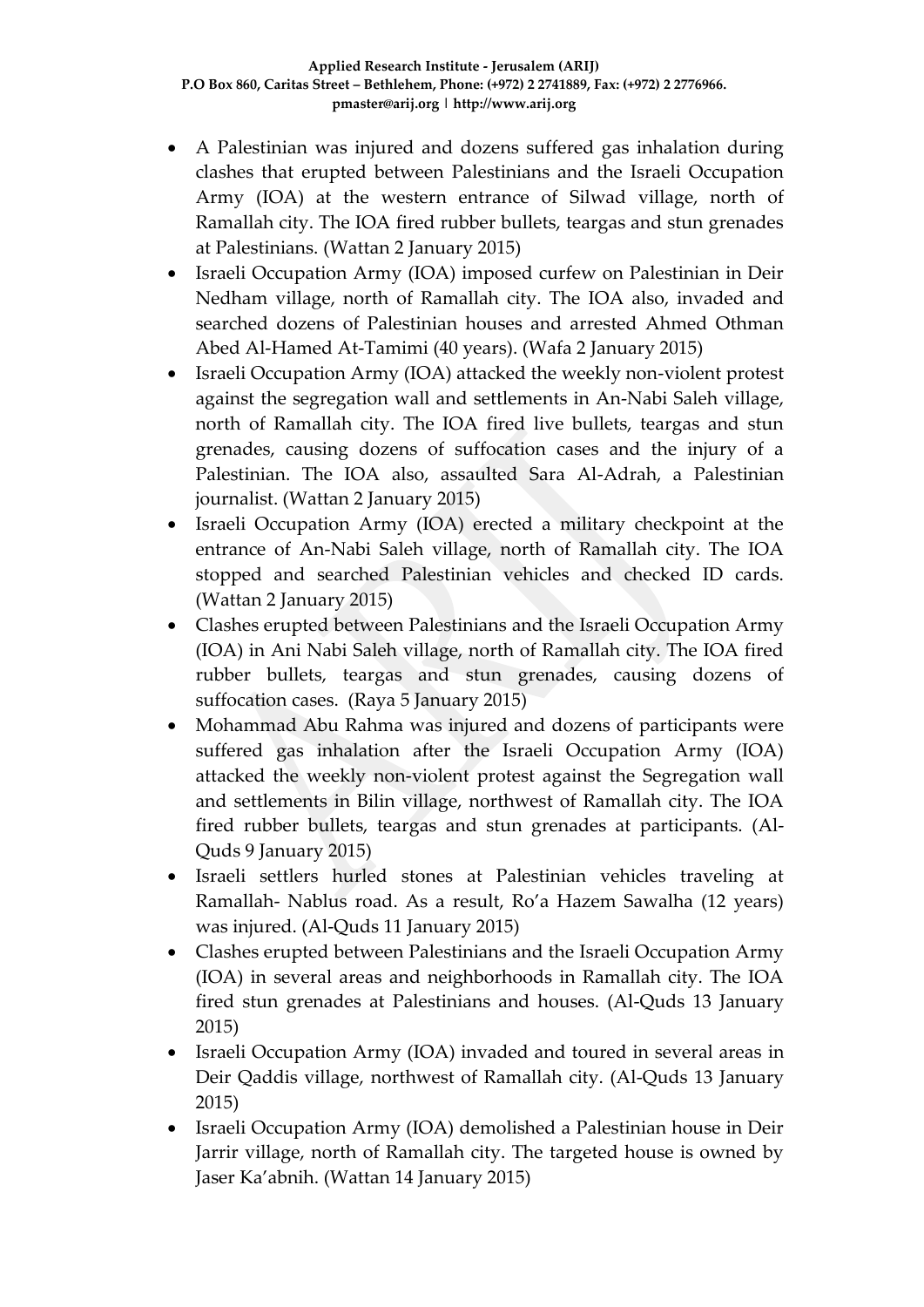- Israeli Occupation bulldozers razed an agricultural road link between Al-Mazra'a Ash-Sharqiya and Jilijliya villages, north of Ramallah city. The targeted road length about 3 kilometers. (Al-Quds 14 January 2015)
- Israeli Occupation Army (IOA) stormed Abud village, northwest of Ramallah city and imped curfew on the residents. (RB2000 15 January 2015)
- Israeli Occupation Army (IOA) attacked the weekly non-violent protest against the Segregation wall and settlements in Bilin village, northwest of Ramallah city. The IOA fired rubber bullets, teargas and stun grenades at participants, causing dozens of suffocation cases and the injury of two international activists. The IOA also arrested an international activist. (Wafa 16 January 2015)
- Israeli Occupation Army (IOA) raided the weekly non-violent protest against the Segregation wall and settlements in An-Nabi Saleh village, north of Ramallah city. The IOA fired metal bullets, teargas and stun grenades, causing dozens of suffocation cases and the injury of a Palestinian. (Wafa 16 January 2015)
- Israeli settlers uprooted 20 olive trees from land located between Al-Mughayyir and Turmus'ayya villages, northeast of Ramallah city. The targeted trees are owned by Rakeed An-Na'ssan. (Al-Quds 17 January 2015)
- Israeli Occupation Army (IOA) invaded and searched dozens of Palestinian houses in Kafr Malek village in Ramallah governorate. (Safa 20 January 2015)
- Israeli Occupation bulldozers demolished a residential tent and a barracks in Al-Mughayyir village, northeast of Ramallah city. The Israeli Authorities claimed that the targeted structures are located in area classified as" Israeli Firing Zone". The targeted structures are owned by : Abed Ibrahim Abu 'aliya. (Wattan 22 January 2015)
- Clashes erupted between Palestinians and the Israeli Occupation Army (IOA) in Silwad village, northeast of Ramallah city. The IOA fired live and rubber bullets and teargas grenades, causing dozens of suffocation cases and the injury of three people.(Wattan 23 January 2015)
- Israeli Occupation Army (IOA) attacked the weekly non-violent protest against the segregation wall and settlements in An-Nabi Saleh village, north of Ramallah city. The IOA fired rubber bullets, teargas and stun grenades, causing dozens of suffocation cases. (Pal Today 23 January 2015)
- Clashes erupted between Palestinians and the Israeli Occupation Army (IOA) near the Israeli Jail of Ofar in Ramallah governorate. The IOA fired teargas and stun grenades at Palestinians. (Raya 23 January 2015)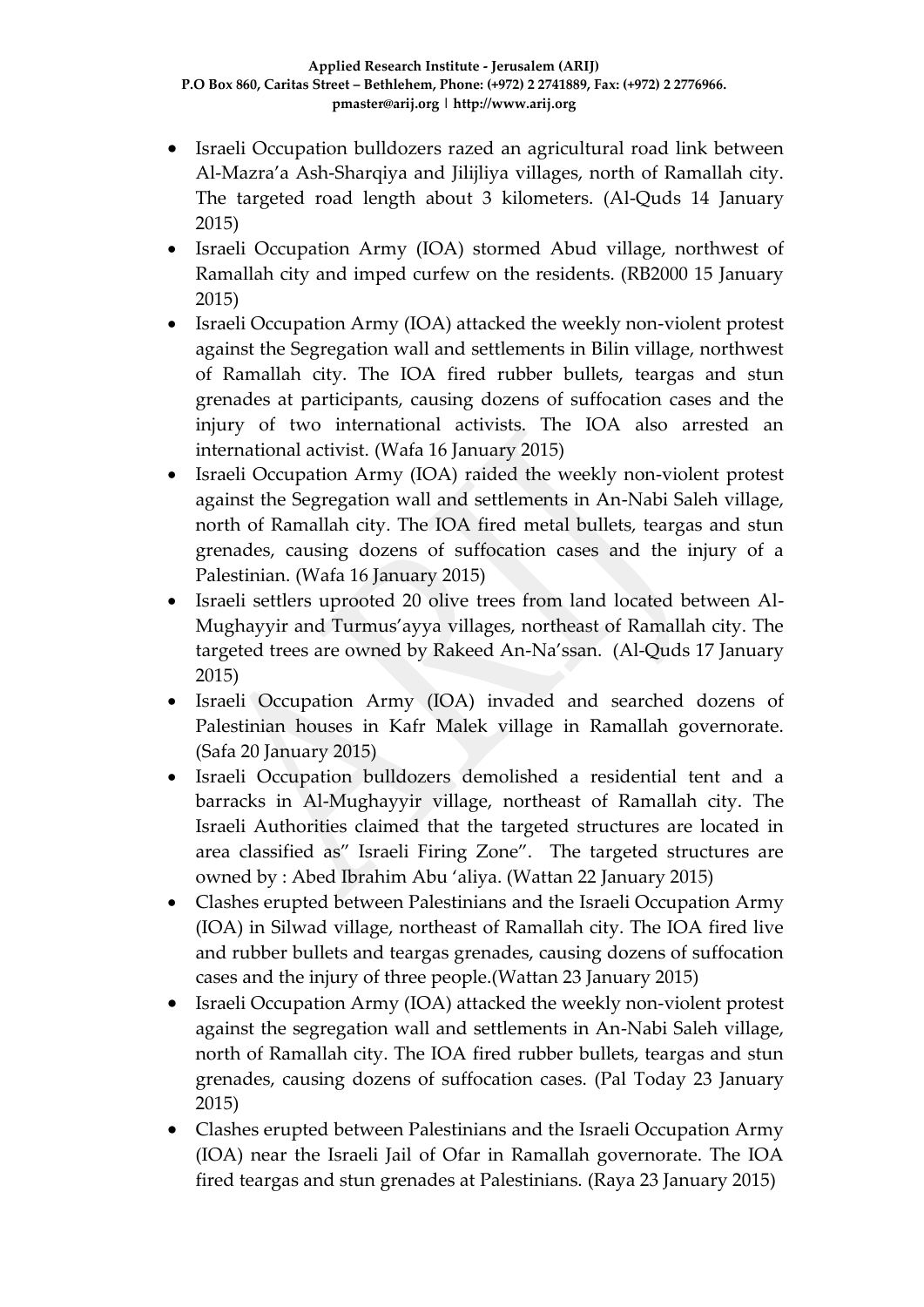- Israeli Occupation Army (IOA) attacked the weekly non-violent protest against the segregation wall and settlements in Bilin village, northwest of Ramallah city. The IOA fired live and rubber bullets and teargas grenades, causing dozens of suffocation cases and the injury of Mohammad Adeb Abu Rahma. (Maannews 23 January 2015)
- Israeli Occupation Army (IOA) handed out military orders to demolish 12 Palestinian houses in Kharbatha Bani Harith village, west of Ramallah city. (Wattan 24 January 2015)
- Israeli Occupation Army (IOA) attacked the weekly non-violent protest against the segregation wall and settlements in Bilin village, northwest of Ramallah city. The IOA fired rubber bullets and teargas grenades, causing dozens of suffocation cases and the injury of a Palestinian. During the operation, the IOA detained for few hours Mohammad Al-Khateeb. (Wafa 30 January 2015)
- Israeli Occupation Army (IOA) raided the weekly non-violent protest against the segregation wall and settlements in An-Nabi Saleh village, north of Ramallah city. The IOA fired live and rubber bullets and teargas grenades, causing dozens of suffocation cases and the injury of Mohammad Bilal At-Tamimi (15 years). (Wafa 30 January 2015)
- Israeli Occupation Army (IOA) attacked the weekly non-violent protest against the segregation wall and settlements in Nilin village, northwest of Ramallah city. The IOA fired teargas grenades at participants, causing dozens of suffocation cases. (Wafa 30 January 2015)
- Israeli settlers escorted by the Israeli Occupation Army (IOA) hurled stones at Palestinian vehicles traveling at Nablus-Ramallah road, near Beit El settlement, a number of vehicles were damaged. (NBPRS 31 January 2015)

# **Jericho**

 **Civil Administration serves eviction orders to al-Ka'abneh community near Wadi Qelt, West Bank.** On 12 January 2015, Civil Administration representatives, accompanied by Border Police officers, arrived at the small community of al-Ka'abneh near Wadi Qelt in the West Bank. They took photographs of the prefabricated temporary dwellings that are home to the community's 15 families and threw into each one an eviction order for "recent incursion into state land". The orders stipulated that the residents must evacuate within 48 hours. Members of the community turned to Att. Shlomo Lecker, who filed an objection on their behalf with the Civil Administration. The al-Ka'abneh community, originally from the Negev, has lived at its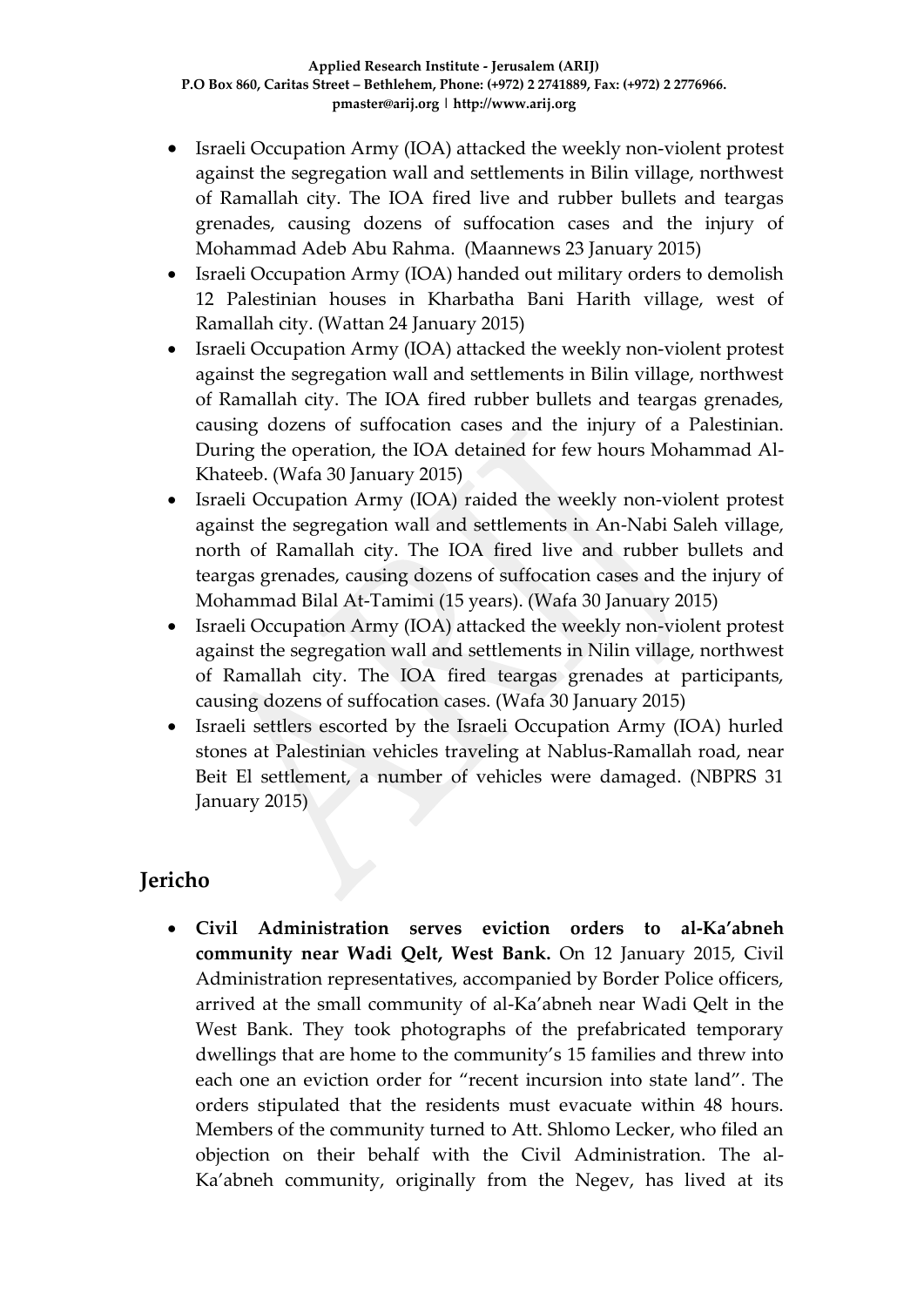current location since 1983. They were expelled from the Negev after the state of Israel was established in 1948 and initially moved to the Hebron area, in the West Bank. They have been living in the Ma'ale Adumim area, also in the West Bank, for decades. The authorities have evicted them from their sites twice so that settlements could be built there – first, the settlement of Kfar Adumim, and then the settlement of Mizpe Yericho. Since their eviction from in the location of Mizpe Yericho in 1983, the community has lived at its current site near Wadi Qelt, a fact that renders the claim of "recent incursion into state land" baseless. According to community leader Muhammad Ka'abneh, 43, there are some 60 people in the community half of them children. In late December 2014, the European Union provided each family with a prefabricated temporary dwelling to replace their ramshackle shacks. The community is not recognized by the state and has never been connected to power and water grids. Residents have no choice but to purchase water in containers, and some have obtained solar panels to generate electricity. The only paved access roads to the community are roads leading into the Wadi Qelt nature reserve, which is gated off after dark. Once these roads are closed, the only way in and out of the community is a dangerous drive along rocky hills. Consequently, the community has no access to medical attention after dark. Once a month, a mobile clinic run by the Al-Islah organization visits the community and provides residents with basic medical services. The children are driven to school in Jericho in buses supplied by the Palestinian Authority. The community used to rely on shepherding for a living. After the abovementioned settlements were established and many grazing areas were declared firing zones, they could no longer sustain this occupation and sold their flocks. Now, they earn a living from street vending and selling handmade artifacts to visitors at the Waqi Qelt nature reserve. The al-Ka'abneh community is one of more than 20 Bedouin communities (some 3,000 people) living in the Ma'ale Adumim area. For years, the Civil Administration has initiated and pursued plans to evict these communities and concentrate them elsewhere, in sites chosen by the Administration. In the 1990s, dozens of families were evicted and resettled in a site the Administration organized near the Abu Dis landfill; a plan to transfer 200 more families to the site is on hold, following a petition to Israel's High Court of Justice. The new eviction orders and the other steps mentioned above are part of the concerted efforts various authorities have been making for decades to expel thousands of Palestinians in dozens of communities throughout [Area C](http://www.btselem.org/topic/area_c) from their homes, under a range of pretenses. Israeli officials have repeatedly declared an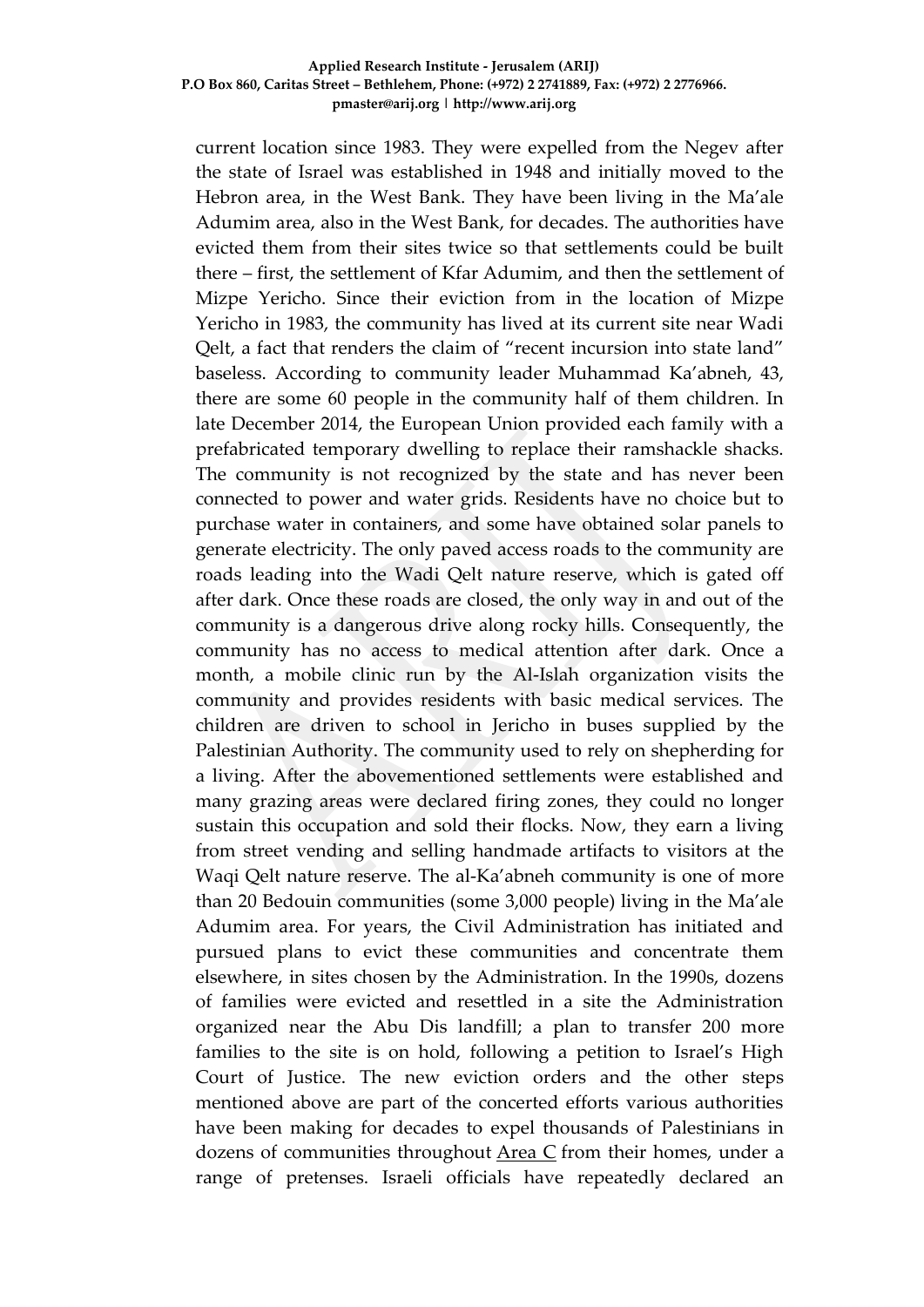intention to take over land in Area C in order to create "facts on the ground" that will facilitate annexation to Israel in a future peace agreement and, until then, de-facto annexation. In recent years, the Civil Administration has been planning a permanent site for Bedouin communities from the Ma'ale Adumim area and from the Jericho area in the [Jordan Valley](http://www.btselem.org/topic/jordan_valley), to be called "Ramat Nu'eimah". The plan is being drawn up with no input from the residents themselves, who oppose it. The demand that the al-Ka'abneh families leave their homes within 48 hours is absurd, given that at present, they have nowhere else to go. The Civil Administration's plan contravenes IHL, which prohibits the forcible transfer of protected persons for any reason other than their own security or imperative military needs. Even then, the transfer must be temporary. Clearly, the al-Ka'abneh community eviction fails to meet these terms. Israeli authorities, as representatives of the occupying power in the West Bank, also have an obligation to act in a manner that benefits the residents of the occupied territory and promotes their welfare. The plan to evict residents from their homes and force some of them into living conditions that are detrimental to their livelihood breaches this obligation, and is clearly intended to promote political interests that are entirely unrelated to the occupying power's duties. The Civil Administration must cancel the plans for establishing "Ramat Nu'eimah" and similar sites. It must enable Bedouin communities to maintain their lifestyle, plan their communities, and build homes legally. It must also connect them to infrastructure and provide them with basic health and education services. **([B'Tselem](•%09http:/www.btselem.org/planning_and_building/20150122_al_kaabneh_evacuation_orders) 21 January 2015)**

### **Salfit**

- Israeli settlers living in Nefih Hanania outpost near Rachelim settlement razed Palestinian land at the southeastern part of Iskaka village, east of Salfit city. (Wattan 20 January 2015)
- Israeli settlers living in Immanuel settlement escorted by the Israeli Occupation Army (IOA) razed Palestinian agricultural land in Al-Masaheel area in Deir Istiya village, north of Salfit city. (Pal Info 27 January 2015)

### **Tulkarem**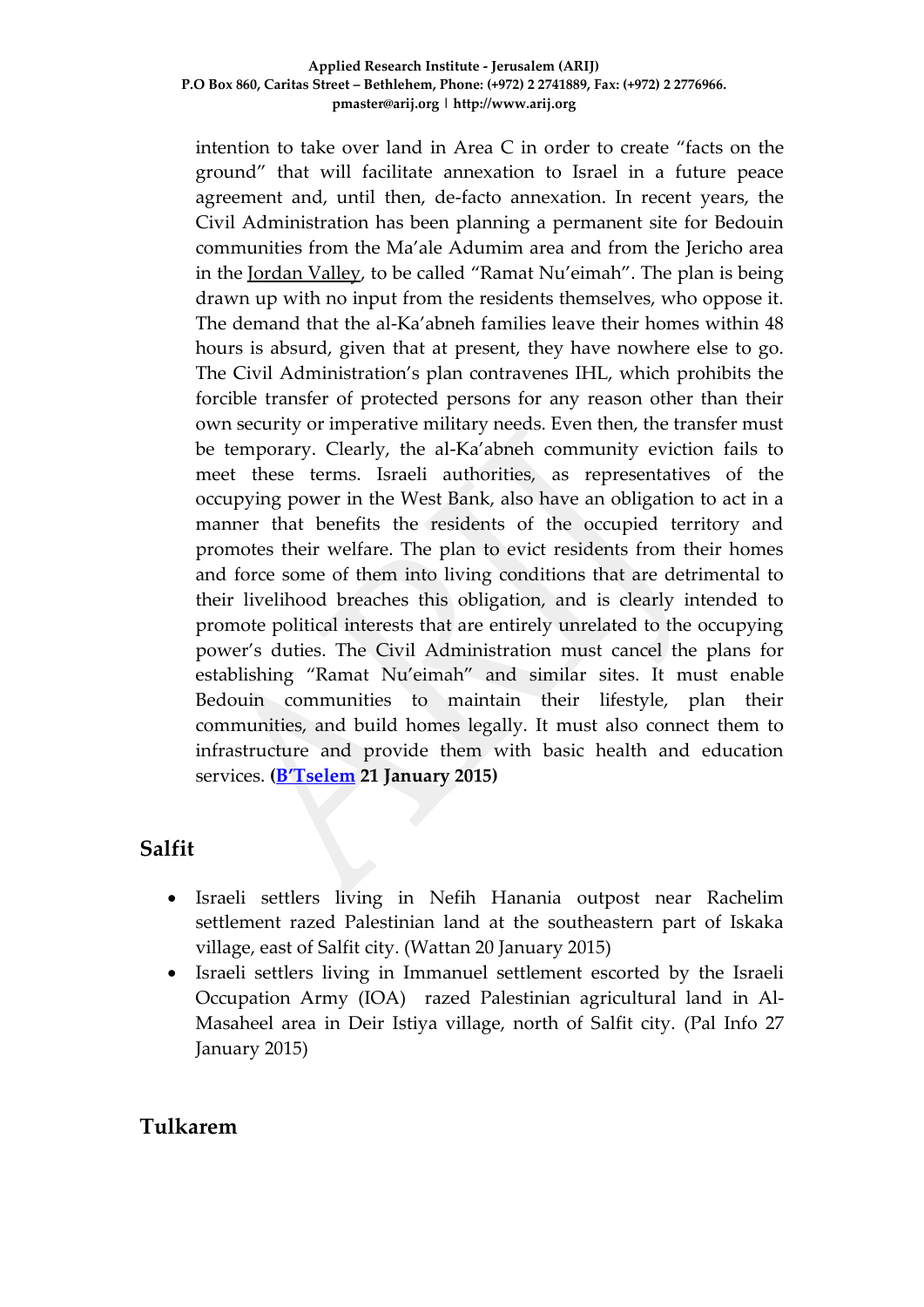- Israeli Occupation Army (IOA) attacked a non-violent event in Far'un village, south of Tulkarm city. Clashes erupted between Palestinians and the IOA, where the IOA fired rubber bullets, teargas and stun grenades, causing dozens of suffocation cases and the injury of three people. (Al-Quds 4 January 2015)
- Israeli Occupation Authorities handed out a military order to stop the construction in an agricultural structure in Shufa village in Tulkarm governorate, under the claim that the targeted structure located in land classified by the Israeli Authorities as "State land". (ARIJ Field workers 15 January 2015)
- Yamen Nabil Mahmoud (5 years) from Shuffa village, southeast of Tulkarm city, was injured after an Israeli settler hit him by his vehicle while he was crossing the Israeli bypass road near the village. (Maannews 23 January 2015)

# **Nablus**

- Israeli Occupation Army (IOA) raided Nablus city. Clashes erupted between Palestinians and the IOA, where the IOA fired teargas and stun grenades at Palestinians. (Pal Info 1 January 2015)
- Israeli Occupation Army (IOA) raided and searched a number of Palestinian houses in Zawata and Wadi Al-Far'I villages in Nablus governorate. (Pal Info 1 January 2014)
- A Palestinian was injured after the Israeli Occupation Army (IOA) opened fire at him while he was at the entrance of Burin village, south of Nablus city. (Al-Quds 1 January 2015)
- Clashes erupted between Palestinians and the Israeli Occupation Army (IOA) in Aqraba village, southeast of Nablus city. The IOA fired live and rubber bullets, and teargas grenades, causing dozens of suffocation cases and the injury of Falah Yousif Banu Jaber, Ahmed Bani Jaber and Joudah Bani Jaber. (Al-Quds 3 January 2015)
- Israeli settlers living in Itamar settlement escorted by the Israeli Occupation Army (IOA) assaulted 6 Palestinian shepherds in Aqraba village, southeast of Nablus city, and the IOA detained five of them for few hours. (Wattan 3 January 2015)
- Israeli settlers sprayed toxic substances on Palestinian land in Aqraba village, southeast of Nablus city, causing the death of 16 sheep. (Shasha News 5 January 2014)
- Israeli Occupation Army (IOA) handed out military orders to evacuate Khirbet Tana, east of Beit Furik village, east of Nablus city, on the 7<sup>th</sup> of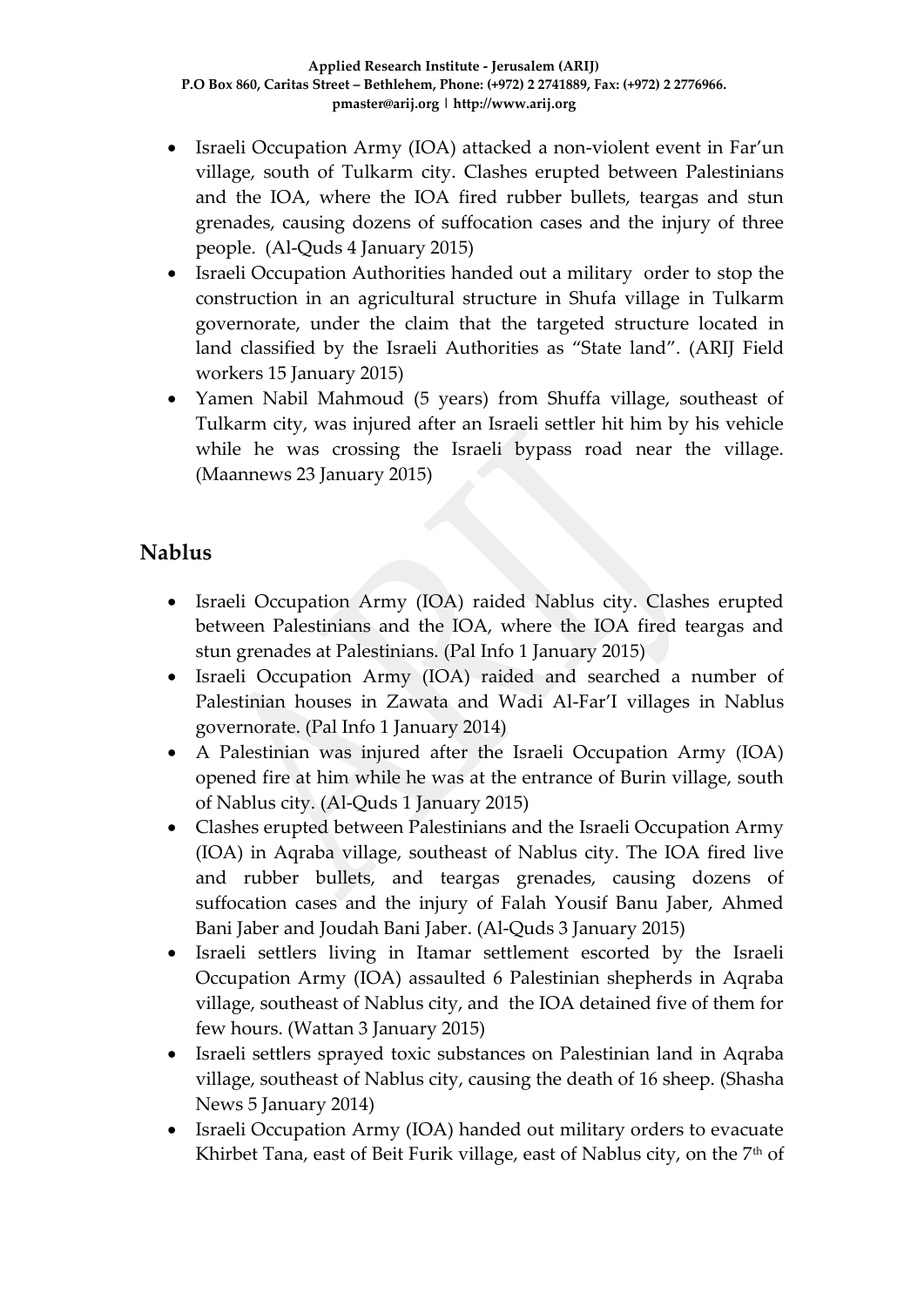January 2015, from 7:00 a.m.  $-$  2:00 p.m., under the claim of military trainings. (ARN 5 January 2015)

- Two Palestinians were injured during clashes that erupted with the Israeli Occupation Army (IOA) in Burin village, south of Nablus city, after the IOA and a group of Israeli settlers stormed the eastern part of the village. (Al-Quds 10 January 2015)
- Israeli settlers living in Kfar Tapuah settlement uprooted 170 olive trees in Yasuf village, south of Nablus city. (Al-Quds 11 January 2015)
- Israeli Occupation Army (IOA) closed all the entrances of Asira Ash-Shamaliya village, north of Nablus city. The IOA prevented Palestinians from entering or leaving the village. (Wafa 11 January 2015)
- Israeli Occupation Army (IOA) invaded and searched two Palestinian houses in An-Naqura village, north of Nablus city. The targeted houses are owned by: Mu'een Mohammad Abed Ar-Razeq and Ahmed Mohammad Abed Al-Aziz Hamad. (Maannews 14 January 2015)
- Israeli settlers living in Alon Moreh settlement attacked Palestinian farmers and shepherds in Salem village, east of Nablus city. (ARN 15 January 2015)
- Clashes erupted between Palestinians and the Israeli Occupation Army (IOA) in Nablus city, after the IOA stormed a building in the central of the city. The IOA fired rubber bullets, teargas and stun grenades at Palestinians, causing dozens of suffocation cases and the injury of Mohammad Ali Ramadan (22 years), Nayef Mohammad Ali Ash-Shami and Jehad Mohammad Ash-Shami. (PNN & Pal Info 18 January 2015)
- Israeli Occupation Army (IOA) invaded and toured around Joseph tomb at the eastern part of Nablus city. (Sama News 20 January 2015)
- Israeli Occupation Army (IOA) stormed several areas and neighborhoods in Asira Ash-Shamaliya village, north of Nablus city. (Sama News 20 January 2015)
- Israeli Occupation Army (IOA) raided and toured in several neighborhoods in Kafr Qallil, south of Nablus city. (Sama News 20 January 2015)
- Israeli Occupation Army (IOA) stormed Asira Ash-Shamaliya village, north of Nablus city, surrounded a mosque and detained and questioned 8 Palestinians identified as: Nasser Jawabrah, Hilmi Sawalmah, Anas Hamadnah, Osama Sholi, Mahmoud Rawajbah, Ghassan Sharqa, Ruslan Yassen and Zahi Yassen. During the operation, the IOA summoned Anas Jamlan to interview the Israeli Intelligence Police, after raiding his house in the village. (Maannews 22 January 2015)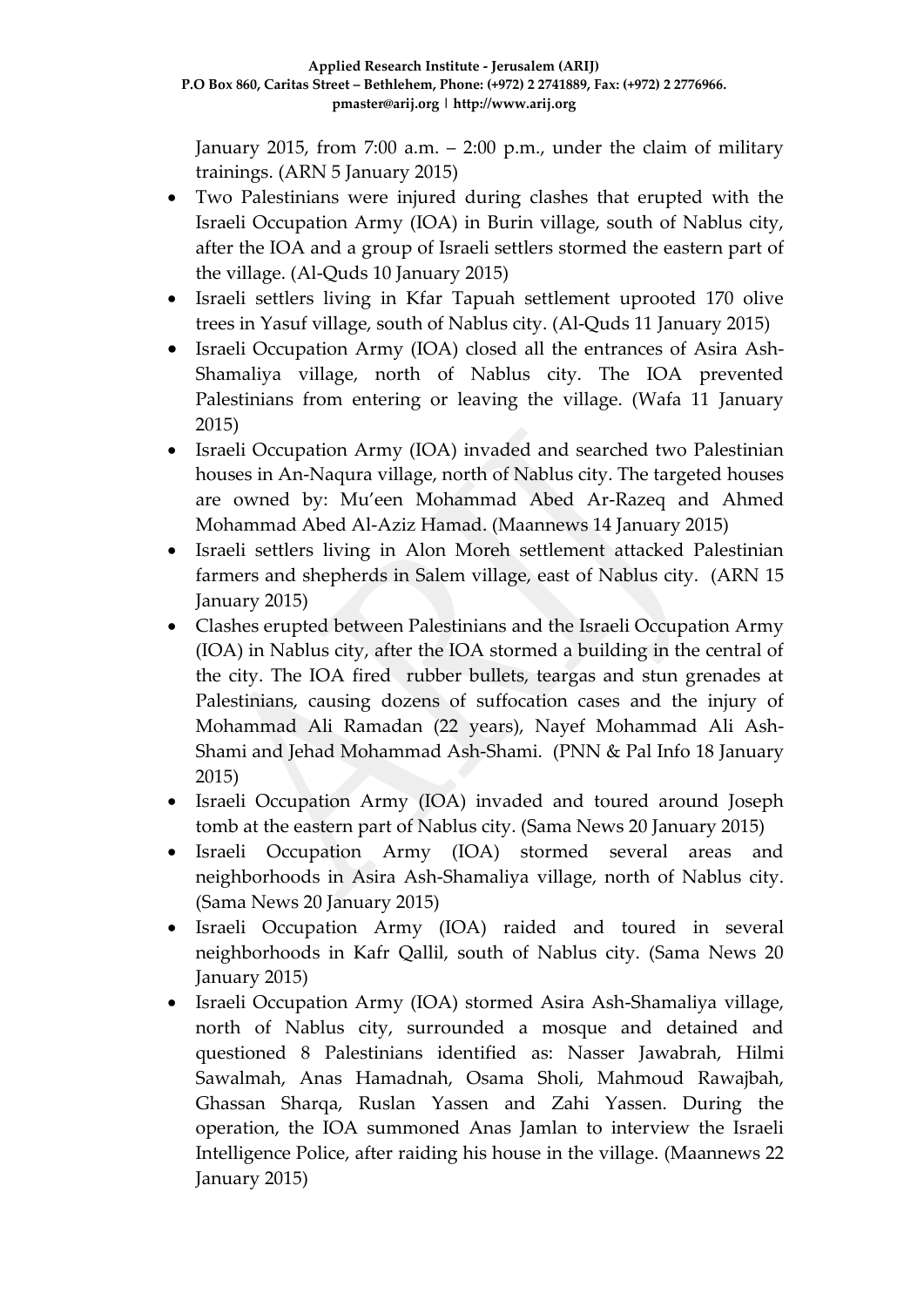- Israeli settlers living in Alon Moreh escorted by the Israeli Occupation Army (IOA) razed Palestinian agricultural land in Jabal Al-Kaber area, east of Salim village, east of Nablus city. At the same time, the IOA prevented the owners of the land from reaching their land. (Al-Quds 25 January 2015)
- Israeli settlers escorted by the Israeli Occupation Army (IOA) invaded an Islamic tomb in Awarta village, south of Nablus city, and performed Talmudic rituals. At the same time, the IOA fired stun grenades at Palestinian houses. (Pal Info 26 January 2015)
- Israeli settlers escorted by the Israeli Occupation Army (IOA) stormed Joseph tomb at the eastern part of Nablus city and performed Talmudic rituals. During the operation, clashes erupted between Palestinians and the IOA, where the IOA fired live bullets, teargas and stun grenades, causing dozens of suffocation cases and the injury of Bassem Zakariya Suliman (16 years). (Maannews 27 January 2015)
- Israeli Occupation Army (IOA) stormed and searched a number of Palestinian houses in Sabastiya village, northwest of Nablus city. Three of the targeted houses are owned by: Muayyad Raqi Kiwan, Mahmoud Kiwan and Abed Fathi Kiwan. (Maannews 28 January 2015)
- Israeli settlers living in Alon Moreh settlement escorted by the Israeli Occupation Army (IOA) attacked Palestinian farmers while they were working in their land in Jabl Al-Kabeer area in Salim village, east of Nablus city. (Wafa & Al-Quds 30 January 2015)
- Ahmed Ibrahim An-Najar (19 years) from Burin village, south of Nablus city, was killed after the Israeli Occupation Army (IOA) opened fire at him while he was near the Israeli bypass road, between Burin and Madama villages. (Mawwal & NBPRS 31 January 2015)

### **Gaza**

- A Palestinian was injured after the Israeli Occupation Army (IOA) opened fire at him while he was near the border fence, at the eastern part of Jabaliya town, north of Gaza strip. (Al-Quds 2 January 2015)
- A Palestinian fisherman, identified as: Jamal Na'man, was injured after the Israeli Occupation Navy opened fire at him while he was sailing at Rafah shore, southwest of Gaza strip. (Al-Quds & Wattan 3 January 2015)
- Israeli Occupation Army (IOA) staged few meters into Palestinian agricultural land, north of Beit Lahiya town, north of Gaza strip. (Al-Quds 3 January 2015)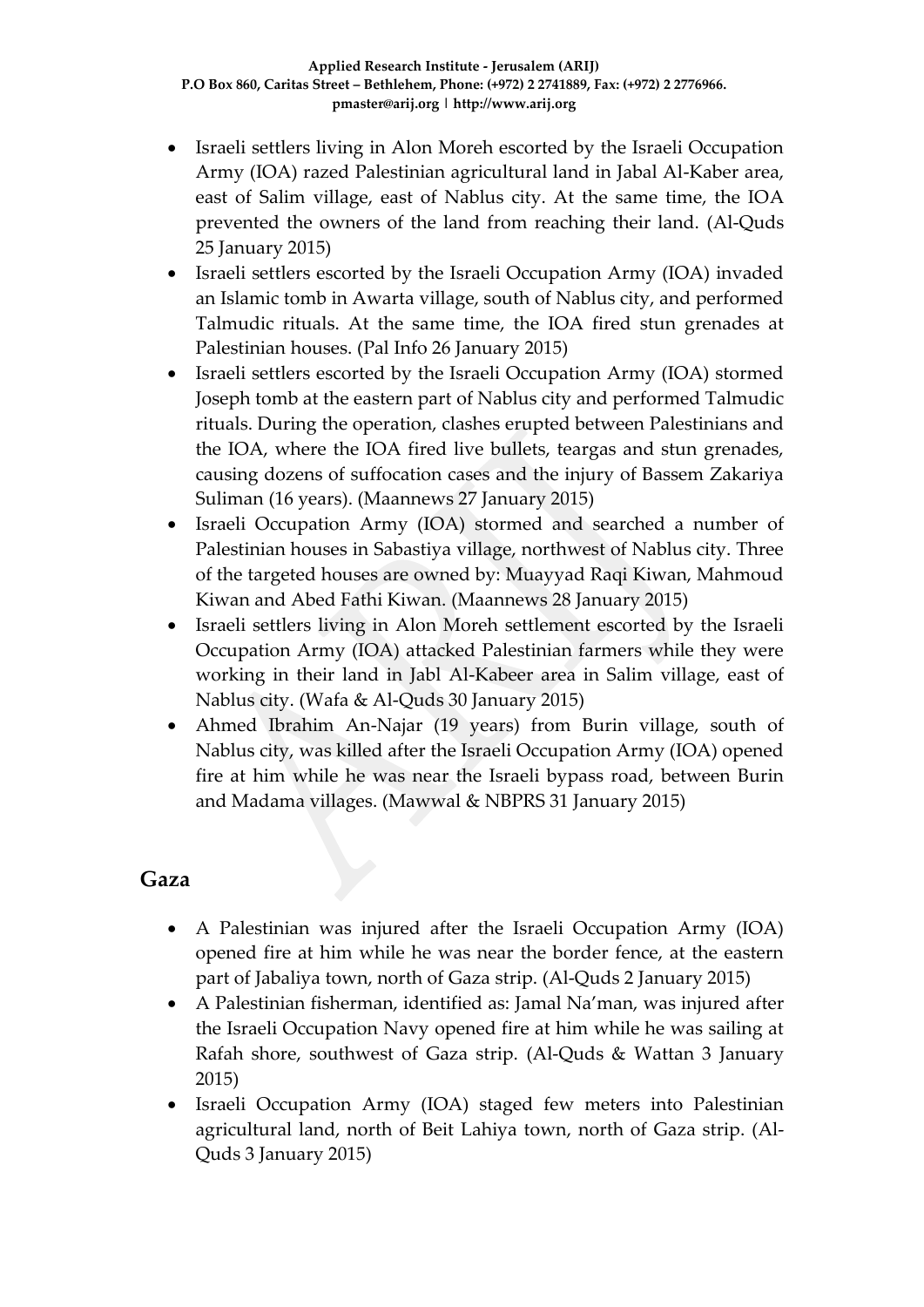- Israeli Occupation Army (IOA) opened fire at Palestinian farmers while they were working in their land near the border fence, east of Khan-Younis city, south of Gaza strip. (Shasha News 5 January 2015)
- Israeli Occupation Army (IOA) opened fire at Palestinians shepherds while they were at the eastern part of Rafah city, south of Gaza strip. (Al-Quds 12 January 2015)
- Israeli Occupation Army (IOA) opened fire at Palestinian farmers while they were working in their land at Al-Fakhariya area, east of Khan Younis city, south of Gaza strip. (Maannews 13 January 2015)
- Israeli Occupation Army (IOA) opened fire at Palestinian farmers while they were working in their land near the border fence at the eastern part of Khaza'a, Al-Faraheen and Al-Qarara villages, east of Khan Younis city, south of Gaza city. (Maannews 15 January 2015)
- A 25 years old Palestinian was injured after the Israeli Occupation Army (IOA) opened fire at him while he was near the border fence, east of Jabaliay town, north of Gaza strip. (Wafa 16 January 2015)
- Israeli Occupation Army (IOA) opened fire at Palestinians while they were working in their land at the eastern part of Khan Younis city, south of Gaza strip. (Al-Quds 16 January 2015)
- Israeli Occupation Navy opened fire at Palestinian fishing boats while they were sailing at the southern shores of Gaza strip. (ARN 18 January 2015)
- Israeli Occupation Army (IOA) opened fire at Palestinians while they were at the eastern parts of Al-Faraheen and Al-Qarara areas, east of Khan Younis city, south of Gaza strip. (Al-Quds 19 January 2015)
- Israeli Occupation Navy opened fire at Palestinian fishing boat while they were sailing at As-Sudaniya shore, northwest of Gaza city. (Maannews 20 January 2015)
- Two Palestinian fishermen were injured after the Israeli Occupation Navy opened fire at their boats while they were sailing at As-Sudaniya shore, northwest of Gaza strip. (PNN 21 January 2015)
- Israeli Occupation gunboats opened fire at Palestinian fishing boats while they were sailing at Khan Younis shore, in Gaza stip. (Al-Quds 21 January 2015)
- Israeli Occupation gunboats opened fire at Palestinian fishing boats, while they were sailing at As-Sudaniya shore, northwest of Gaza city. (RB2000 22 January 2015)
- A Palestinian was injured after the Israeli Occupation Army (IOA) opened fire at a group of Palestinians while they were at the eastern part of Jabaliya town, north of Gaza strip. (Al-Quds 23 January 2015)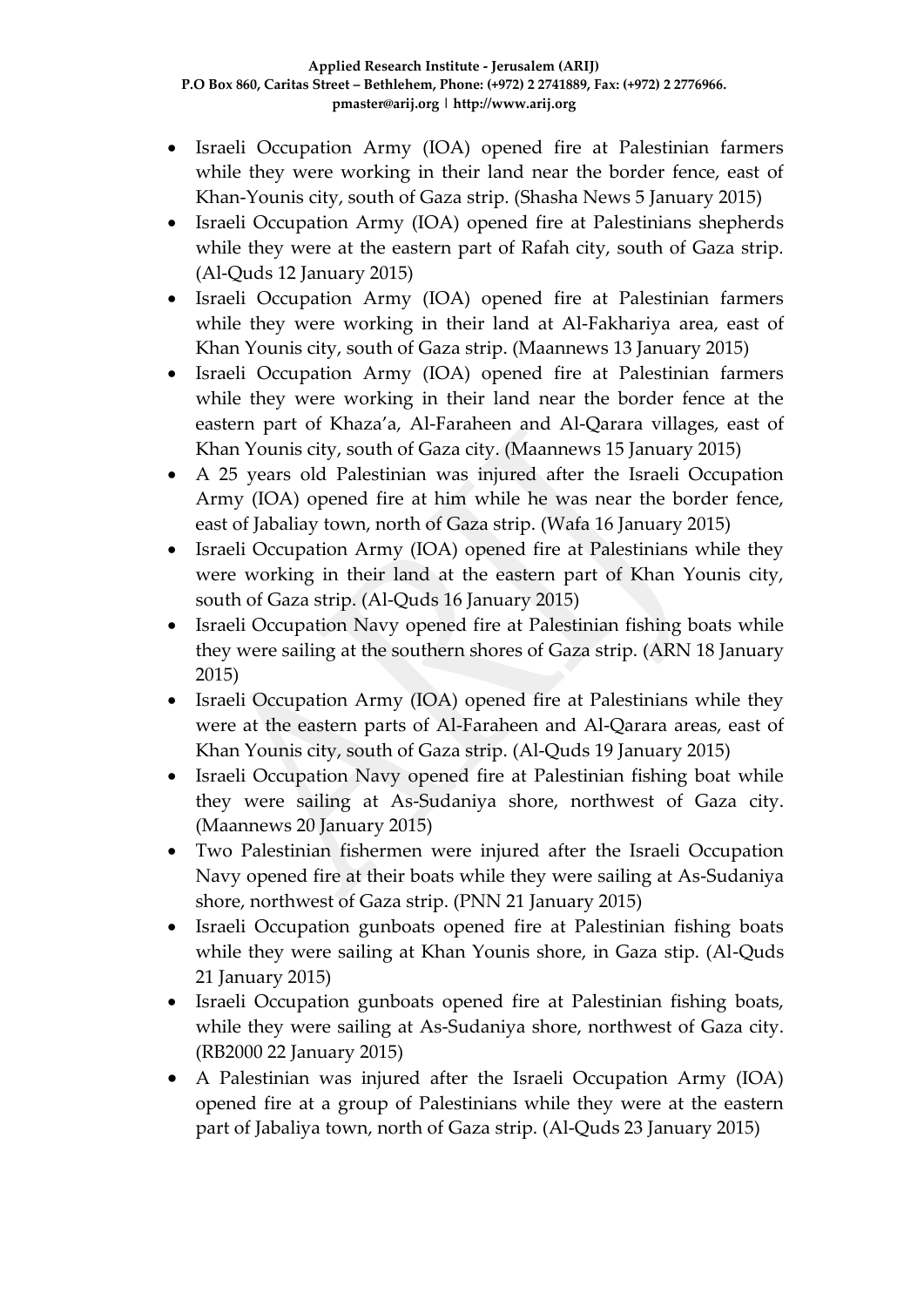- Israeli Occupation Army (IOA) opened fire at Palestinian land and houses at the eastern part of Deir Al-Balah village in the central of Gaza strip. (Al-Quds 23 January 2015)
- Israeli Occupation gunboats opened fire at Palestinian fishing boats while they were sailing at As-Sudaniya shore, northwest of Gaza city. (Wattan 24 January 2015)
- Israeli Occupation Army (IOA) opened fire at Palestinians and land at the eastern parts of Rafah and Khan Younis cities, south of Gaza strip. (Shasha News 24 January 2015)
- Israeli Occupation Army (IOA) opened fire at Palestinian houses at the eastern part of Al-Faraheen town, east of Khan Younis city, south of Gaza strip. (Maannews 25 January 2015)
- Israeli Occupation gunboats opened fire at Palestinian fishing boats while they were sailing at As-Sudaniya shore, northwest of Gaza city. (Al-Quds 26 January 2015)
- Israeli Occupation Army (IOA) and bulldozers staged into the eastern part of Rafah city, south of Gaza strip, razed Palestinian land and opened fire at houses. (Al-Quds 27 January 2015)
- Israeli Occupation Army (IOA) opened fire at Palestinian houses and land at the eastern parts of Khan Younis city, south of Gaza strip. (Maannews 27 January 2015)
- Israeli Occupation Army (IOA) opened fire at Palestinian houses at the eastern part of Khan Younis city, south of Gaza strip. (Maannews 28 January 2015)
- Israeli Occupation gunboats opened fire at Palestinian fishing boats while they were sailing at As-Sudaniya shore, northwest of Gaza strip. (Al-Quds 29 January 2015)
- Israeli Occupation Army (IOA) opened fire at Palestinians while they were near the border fence, east of Jabaliya town, north of Gaza strip. (Al-Quds 30 January 2015)
- Israeli Occupation Army (IOA) opened fire at Palestinian houses at the eastern part of Al-Burij refugee camp in the central of Gaza strip. (Wattan 30 January 2015)
- Israeli Occupation Army (IOA) opened fire at Palestinian agricultural land, east of Gaza city. (Al-Quds 30 January 2015)
- Israeli Occupation Army (IOA) opened fire at the eastern part of Abbsan town, east of Khan Younis city, south of Gaza strip. (Al-Quds 30 January 2015)
- Israeli Occupation opened fire at Palestinian fishing boats while they were sailing at As-Sudaniya shore, northwest of Gaza city. (Wafa 31 January 2015)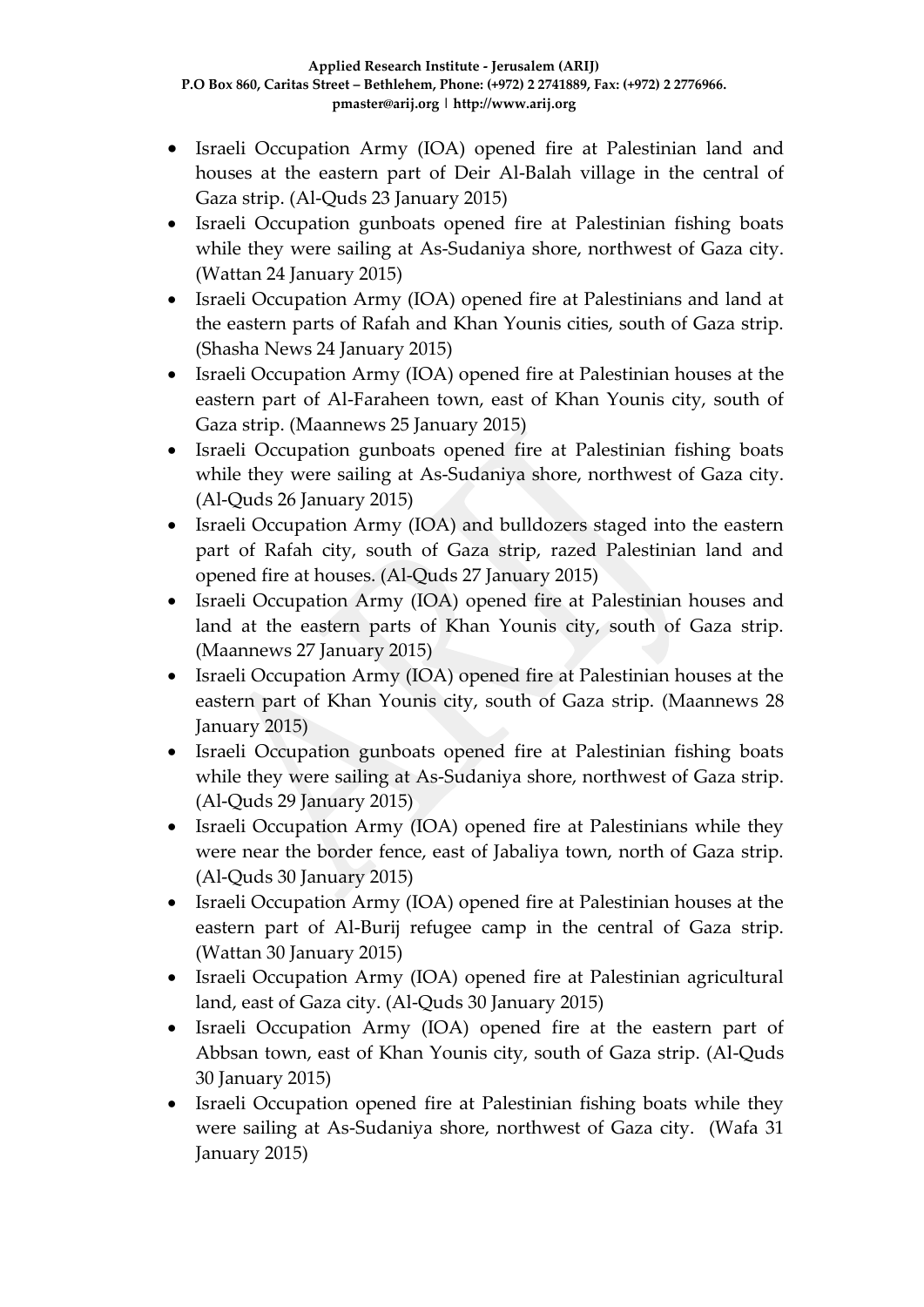• Israeli Occupation Army (IOA) opened fire at Palestinian houses and land at the eastern part of Khan Younis city, south of Gaza strip. (Al-Quds 31 January 2015)

### **Others**

 U.S. 'deeply concerned' over settler attack of convoy. State Department official says Israel has vowed to apprehend the assailants who threw rocks at American consulate convoy in the West Bank. The U.S. State Department said on Friday it is "deeply concerned by the [incident](http://www.haaretz.com/news/diplomacy-defense/.premium-1.635066) where U.S. diplomatic vehicle was attacked with stones by armed settlers in the West Bank." Settlers from the Adei Ad illegal outpost in the West Bank threw stones earlier on Friday at an American consulate convoy, which arrived at the area to examine complaints that settlers destroyed Palestinian-owned olive groves the day before. Jeff Rathke, Director of the Office of Press Relations at the State Department, said there were no injuries, adding that the U.S. is "working with Israeli authorities in their investigation of the incident, including by offering to provide video footage taken during the incident." The U.S. takes the safety and security of its personnel "very seriously," Rathke said. "The Israeli authorities have also communicated to us that they acknowledge the seriousness of the incident and are looking to apprehend and take appropriate action against those responsible." Rathke also strongly denied earlier reports claiming American security guards drew their weapons. "I do want to correct one thing proactively from some of the reporting I've read on this incident," he said. "No American personnel drew their weapons in the course of these events. What has been reported suggesting otherwise is inaccurate." The American diplomats from the U.S. consulate in Jerusalem arrived at the area after receiving complaints from Palestinians from the village of Turmusayya that settlers uprooted 5,000 olive saplings on Thursday. The saplings were planted in a plot which was only recently cultivated after years of legal battles. One of the landowners in the village is an American citizen, Israel Radio reported. Upon their arrival, settlers from Adei Ad approached the convoy, a confrontation developed, and the Americans left. The bulletproof American vehicles only sustained light damage, and no one was hurt. The area where the confrontation took place is where last month Palestinian Minister Ziad Abu Ein died after he was involved in a confrontation with Israeli officers during a protest held as part of the struggle of Turmusiya and Al Mugheir against Adei Ad, which has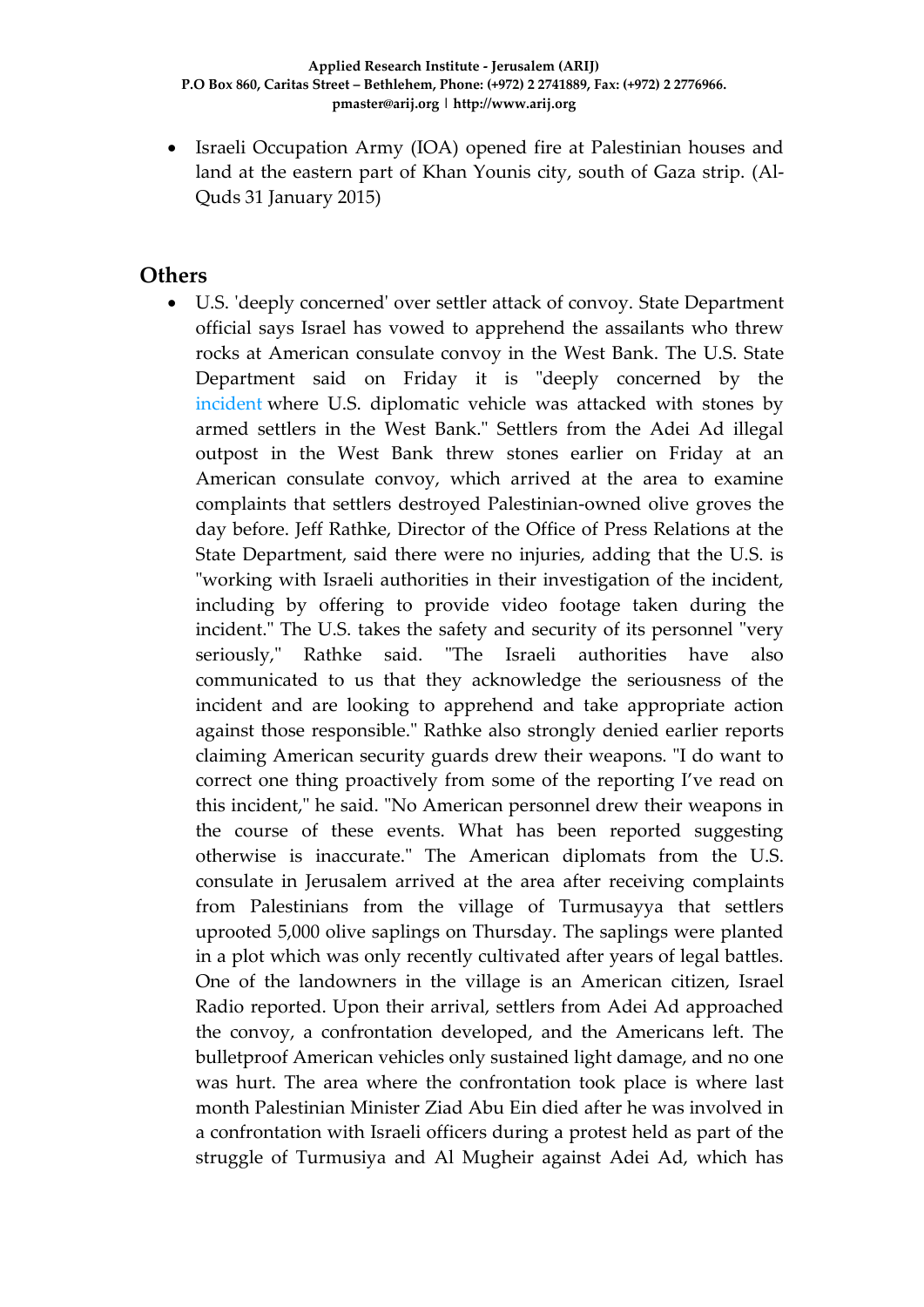taken control of their land and prevented them from cultivating it. (**Haaretz** 2 January 2015)

 East Jerusalem settlement NGO ordered to vacate apartment. Dwelling is only one of 27 Elad organization sent security personnel to occupy in Silwan in September. Jerusalem Magistrate's Judge Michal Sharvit has ordered the East Jerusalem settler organization Elad to vacate an apartment it inhabited two months ago. The decision was made over a month ago, and published after a request from Haaretz. In late September, in a move deemed "strategic," the Elad organizationsent [security personnel to occupy](http://www.haaretz.com/news/national/.premium-1.618470) 27 apartments in Silwan. The apartments had been purchased in recent years by organization activists through a company registered abroad. In most cases the apartments were sold by Palestinians, who hid the sales from their families and neighbors. In most cases the families raised claims opposing the entry of settlers into the homes, primarily over the legality of the sales. In one case, regarding an apartment that belongs to a woman long hospitalized, her family claimed that the home had been sold, and that Elad personnel illegally inhabited it. With attorney Mohammed Dahla, the family asked the court to issue an injunction ordering Elad to vacate the apartment. Sharvit sided with the family and ordered the apartment evacuated. The incident sheds light on the Elad organiation's methods. The apartments were purchased by Kandel Finance, a company based in the United States. The individuals responsible for negotiating and conducting the sales were all Elad personnel, led by David Be'eri, head of the organization. Immediately after the sale, the apartments were rented to the organization. Throughout legal proceedings, Elad officials refused numerous times to present bills of sale, claiming that doing so would endanger the Palestinians who sold the apartments. "I wrote that I'm not willing at this time to say who sold; it will be made clear in the future, due to the danger they would face," said Be'eri on the witness stand. The organization filed an appeal to the district court, which has thus far halted the evacuation of the apartment. The appeal statement mentioned "the present danger that would face the seller if his identity were revealed at this point, due to the Palestinian Authority law that guarantees a death penalty for those who sell land to Jews, as well as numerous cases of violence and murder against those who've sold land to Jews in the past." "In all my days, I've never seen a case like this," said attorney Dahla during the hearing. "They go into the apartment in the dead of night, and they remain there until this very day, a total of 40 days already, and then the owners come to the courts to defend their rights against invaders – and those invaders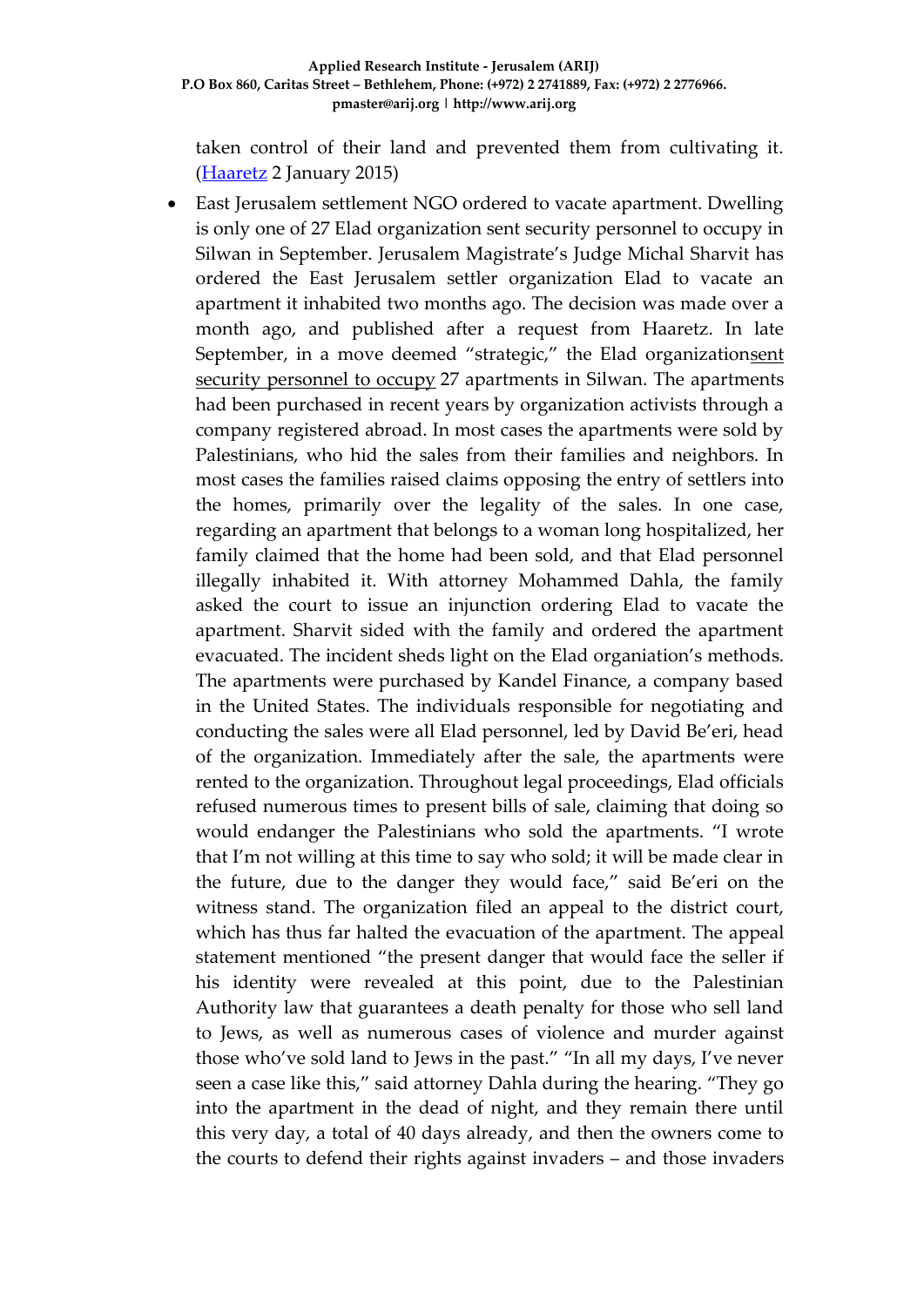fail to show even a shred of a document or legitimacy behind their claims." In response, the Elad organizations stated that all of the details in claims were presented in court, and that the organization will not respond while legal proceedings are still in process. [\(Haaretz](http://www.haaretz.com/news/diplomacy-defense/1.634812) 2 January 2015)

- Number of Israeli settlers in West Bank reached 400,000 in 2014. According to the Israeli Interior Ministry over 389-thousand Israeli settlers are now living in the West Bank settlements. The number which saw a 15-thousand settlers increase compared to 20-13 is expected to grow rapidly in coming years. Palestinians warn that rising number of Jewish settlers means more settlement activities and Palestinian land confiscations. Ahead of Israel's general elections, many Israeli politicians are trying to support settlers and new settlement plans. Dani Dayan who is running for Zionist political party HaBayit HaYehudi says recent figures prove settlements in the West Bank are irreversible facts. According to experts Prime Minister Netanyahu's cabinet has offered financial incentives to foreign Jews to move to Israel. 2014 saw over 26-thousald migrant Jews moving to Israel. That's a record in a decade. Experts say with an additional 200 thousand settlers living in occupied East Jerusalem, al-Quds, the number of settlers is predicted to reach one million within four years. Presence of Israeli settlers in the occupied territories means displacement of more Palestinians from their homes, allowing further settlement expansion. Palestinians warn that as the number of Israeli settlers has recently escalated, so has their aggression and violence. [\(Press TV](http://www.presstv.ir/Detail/2015/01/03/391471/Number-of-Israeli-settlers-in-West-Bank-reached-400000-in-2014) 3 January 2015)
- Netanyahu, Ya'alon agree to divert \$18m from defense budget to expand Beit El settlement. PM sought to allocate money last month as part of the agreement with Beit El settlers over the 2012 removal of five apartment buildings, but former Finance Minister Lapid blocked the move. Prime Minister Benjamin Netanyahu and Defense Minister Moshe Ya'alon agreed to use 70 million shekels (\$17.8 million) from the defense budget to evacuate a Border Police base in the Beit El settlement and to build infrastructure there for 300 new homes, Channel 10 reported on Sunday. The money had been promised by Netanyahu to Beit El settlers in return for their agreement to the state's removal in 2012 of five apartment buildings at the Ramallah-area settlement that had been built illegally on private, Palestinian-owned land. Haaretz reported in November that Netanyahu, under pressure from Housing Minister Uri Ariel, had ordered the transfer of the money to keep his side of the Beit El deal. Then-Finance Minister Yair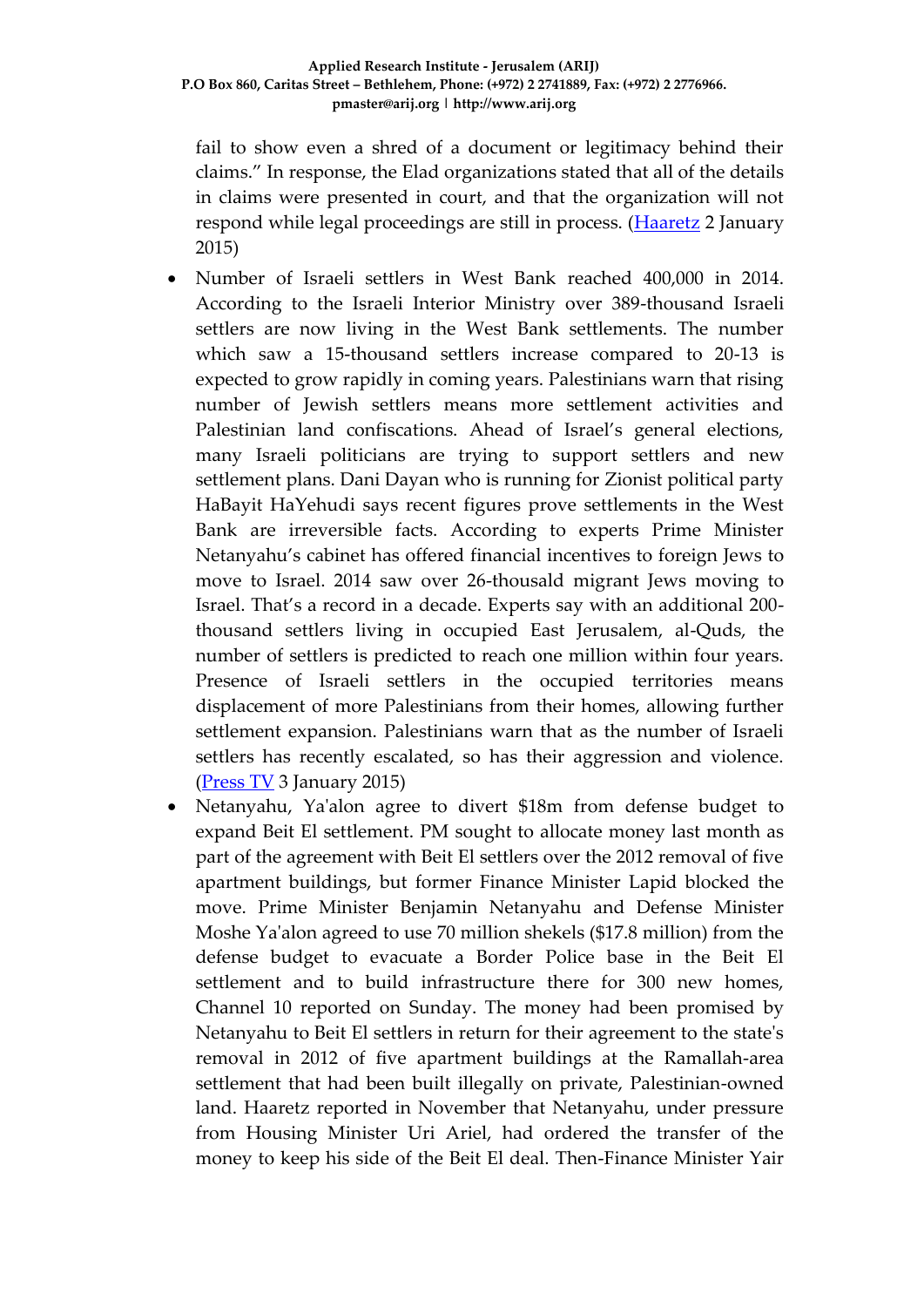Lapid blocked the move, saying it was up to the government to decide publicly on such an expenditure, and not a matter for the prime minister to decide quietly on his own. Netanyahu had made the decision and kept it under wraps rather than risk the political fallout that was likely to follow. His dismissal of Lapid and takeover of the Finance Ministry last month evidently gave the Beit El deal new life. It came about in summer 2012, when a Supreme Court petition by the anti-occupation NGO Yesh Din led the state to order the removal of five buildings, containing 30 populated apartments, that had been built without permits on Palestinian-owned land. The evacuation was carried out with the locals' consent, as a result of a pact worked out by cabinet Minister Gilad Erdan, with Netanyahu's approval. The deal included the transfer of government funds to expand the population of Beit El, which included the creation of temporary housing for the settlement's evacuees and the Defense Ministry's construction – which is taking place now – of 90 homes for settlers connected to Yeshivat Beit El. Lapid slammed Netanyahu for transferring the funds to Beit El. "The residents of Gaza vicinity communities were left without the protection of IDF troops today, but Netanyahu is busy winking at the right," Lapid said. "He transfers 70 million shekels to Beit El and builds settlements instead of solving the housing problems faced by young couples in Israel. "As always, Netanyahu puts his narrow political interests ahead of the good of the public." [\(Haaretz](http://www.haaretz.com/news/diplomacy-defense/.premium-1.635305) 4 January 2015)

 Palestinians, settlers, greens declare victory in court ruling on separation barrier. After 3-year battle, judges freeze state's plan to build fence at UNESCO-protected environmental site near village of Battir, after army, government decide it wasn't such a security priority after all. The High Court on Sunday froze proceedings over the state's plan to build the separation barrier past the West Bank village Battir, whose ancient agricultural terraces, which villagers are still farming, were recognized last year by UNESCO as a World Heritage Site. Villagers and Israeli environmentalists claimed victory in their threeyear battle against the plan. "This triumph is a victory for Palestine as a whole," Akram Badir, head of the local council in Battir, south of Jerusalem, told the Palestinian news agency Ma'an. "This is a great achievement for everyone who cares about preserving our environmental and cultural heritage," said Gideon Bromberg, head of Friends of the Earth – Israel. "The High Court today put an end to the web of deception and foolishness the defense ministry has engaged in over the construction of the separation barrier in this unique part of the world." Along the way, the villagers and Friends of the Earth-Israel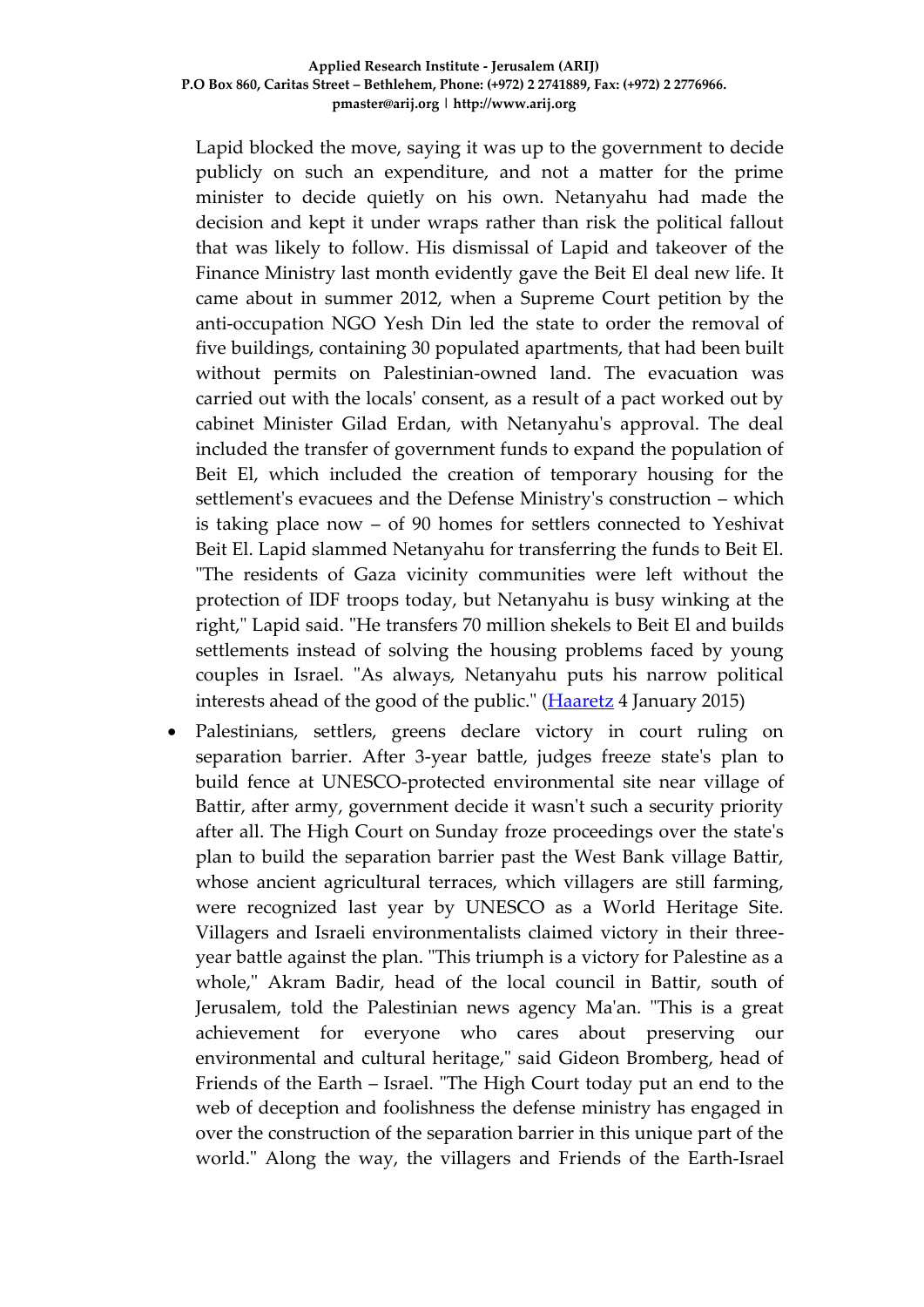were joined in their petition by the Israel Nature and Parks Authority, which took the highly unusual step of coming out strongly against the Defense Ministry's plan. Others joining the extraordinarily broad coalition of opponents included Gush Etzion settlers and the Gush Etzion Field School. A turning point in the controversy came three months ago with an interview given by Defense Minister Moshe Ya'alon to Makor Rishon newspaper, in which he said the ministry had no plans to go forward with construction at any time soon. "It's not a priority at all," Ya'alon said. "I could use the excuse that we don't have the money, but the point is that I don't see a need at the moment for a fence around Gush Etzion." Right after the interview was published, the petitioners submitted it to the court, saying it contradicted the state's long-held contention that construction of the barrier at Battir was a matter of utmost urgency because it was the last unfenced stretch between the West Bank and Israel. Between Ya'alon's interview and the state's announcement that there was no money for the construction because of the government's collapse and consequent failure to pass the 2015 budget, the court decided on Sunday to vacate the petitions. Thus, it effectively forbade the government from constructing the barrier at Battir before submitting a new building plan, which would be subject to further court challenges. Court President Asher Grunis ruled if the government decided later to go ahead with the construction, it would have to inform the petitioners ahead of time to allow them time to prepare their legal responses. Attorney Michael Sfard, who represented Friends of the Earth – Israel, said the court's ruling suspends for a long time the possibility of extending the separation barrier past Battir. "The ruling does not say it's forbidden to build, but the judges, after three years of deliberations, basically say that on the day [the state] decides to build, everything will start from the beginning," Sfard said. Grunis wrote, "Inasmuch as the [state] contended throughout the various stages of proceedings that there was a vital security need to construct the barrier along a route next to Battir, at this point the defense minister position is that building the separation barrier along this route (while stressing its security importance) is not of a priority that would justify building it at this time." Said Bromberg, "It's just too bad that the army chose to waste everyone's time for two whole years with its claim about an immediate security need, when it had no intention, according to its recent declarations, to build the fence in the area." [\(Haaretz](http://www.haaretz.com/news/diplomacy-defense/.premium-1.635293) 4 January 2015)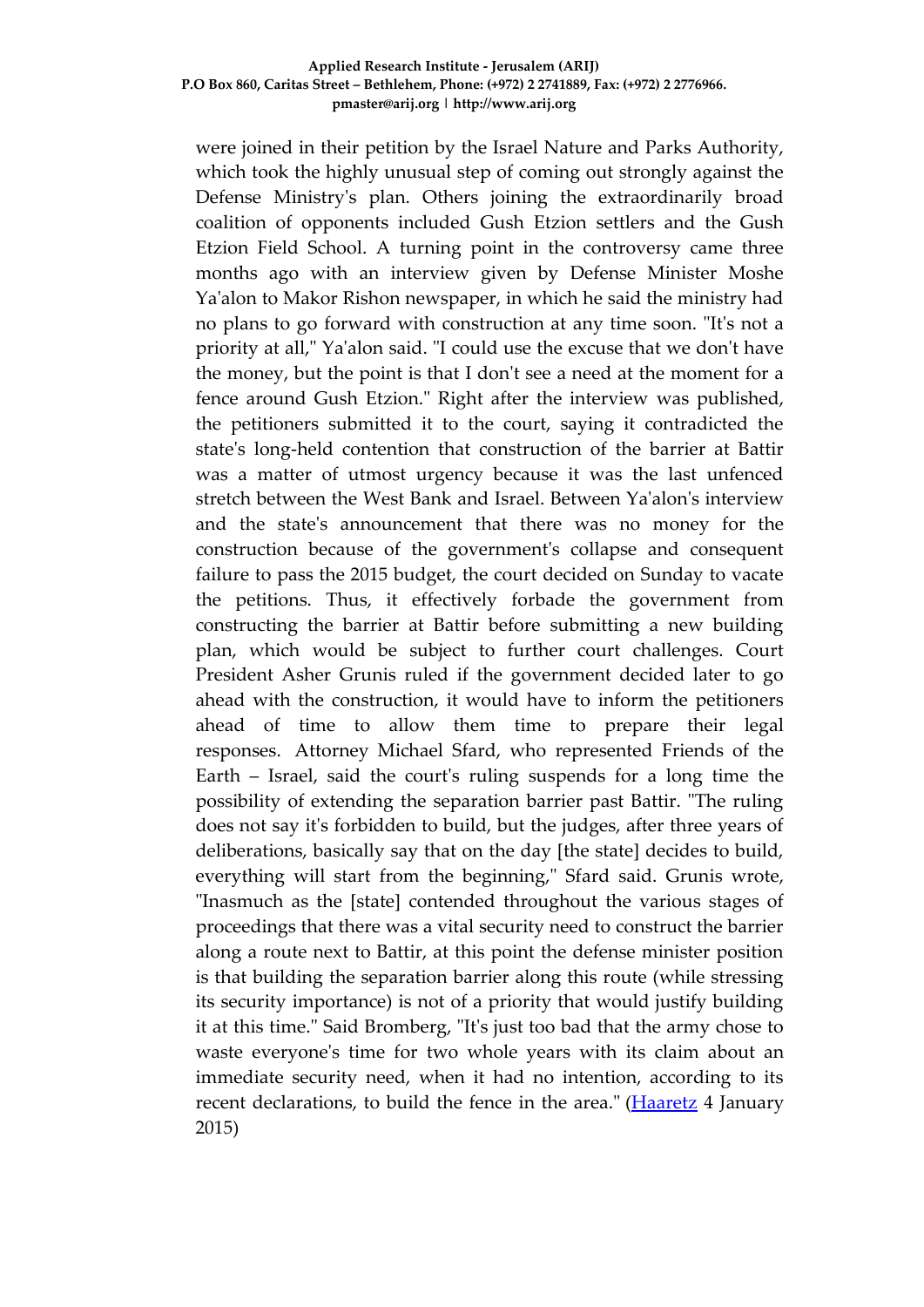- Peace Now: Gov't Gave More Money to 'Settlements' in 2014. Far-left group claims Interior Ministry granted 3.5 times more money to Judea-Samaria in 2014. But could froze funds be the cause? Extreme leftist group Peace Now has accused the Interior Ministry of granting Jewish communities in Judea and Samaria an unprecedented amount of government funding on Sunday, stating in a report that the state granted "settlements" 3.5 times the money granted to Israeli cities and towns within 1949 Armistice Lines. The Interior Ministry said in response that the grants and budgets are given to local authorities according to standards established based on specific criteria and based on government decisions. It added that regional councils in areas of greater danger from terrorism, such as Judea-Samaria, are entitled to special security budgets at the government's discretion. **Year of the frozen funds** If true, the report could reflect the government's decision to [unfreeze funds](http://www.israelnationalnews.com/News/News.aspx/188366) to Judea-Samaria after months of political waffling from former Finance Minister Yair Lapid (Yesh Atid). Lapid had frozen the transfers, which constituted normative funds for security and other local matters, to the regional councils [for months](http://www.israelnationalnews.com/News/News.aspx/176968) over claims of a "lack of transparency" regarding how they were being used. For Lapid, the recent freeze that was lifted is far from his first. [In February,](http://www.israelnationalnews.com/News/News.aspx/176968-uvmUc6U) the Yesh Atid party head took similar measures against the residents of Judea and Samaria, and [did the same two months later](http://www.israelnationalnews.com/News/News.aspx/180062-ufmUc6U) - when roughly 563 million shekels (\$162,173,276) earmarked for the Housing Ministry were cut until further notice. As such, it is possible that more transfers were made to Judea and Samaria Regional Councils in 2014 than in years past - due to the fact that other areas of Israel regularly receive their funding on time from the sitting government. 2014 also saw an unprecedented crackdown on terrorism in Judea and Samaria as well, prompting high defense expenses, after the abduction and murder of Israeli teens Naftali Frenkel, Eyal Yifrah, and Gilad Sha'ar in June. [\(Israeli National News](http://www.israelnationalnews.com/News/News.aspx/189473#.VKpEpyuUepc) 4 January 2015)
- Housing Minister Uri Ariel plans to move a possible influx of French immigrants to West Bank settlements and has instructed authorities to look at ways to expand existing settlements to make room for them. In a letter sent Monday to the Yesha council of settler leaders, the minister told settlement officials to prepare to absorb a wave of French immigration in the wake of the Paris terror attacks that will be keen to join Jewish communities over the Green Line, Israel's Channel 2 news reported Tuesday night, showing the letter on screen. "There is no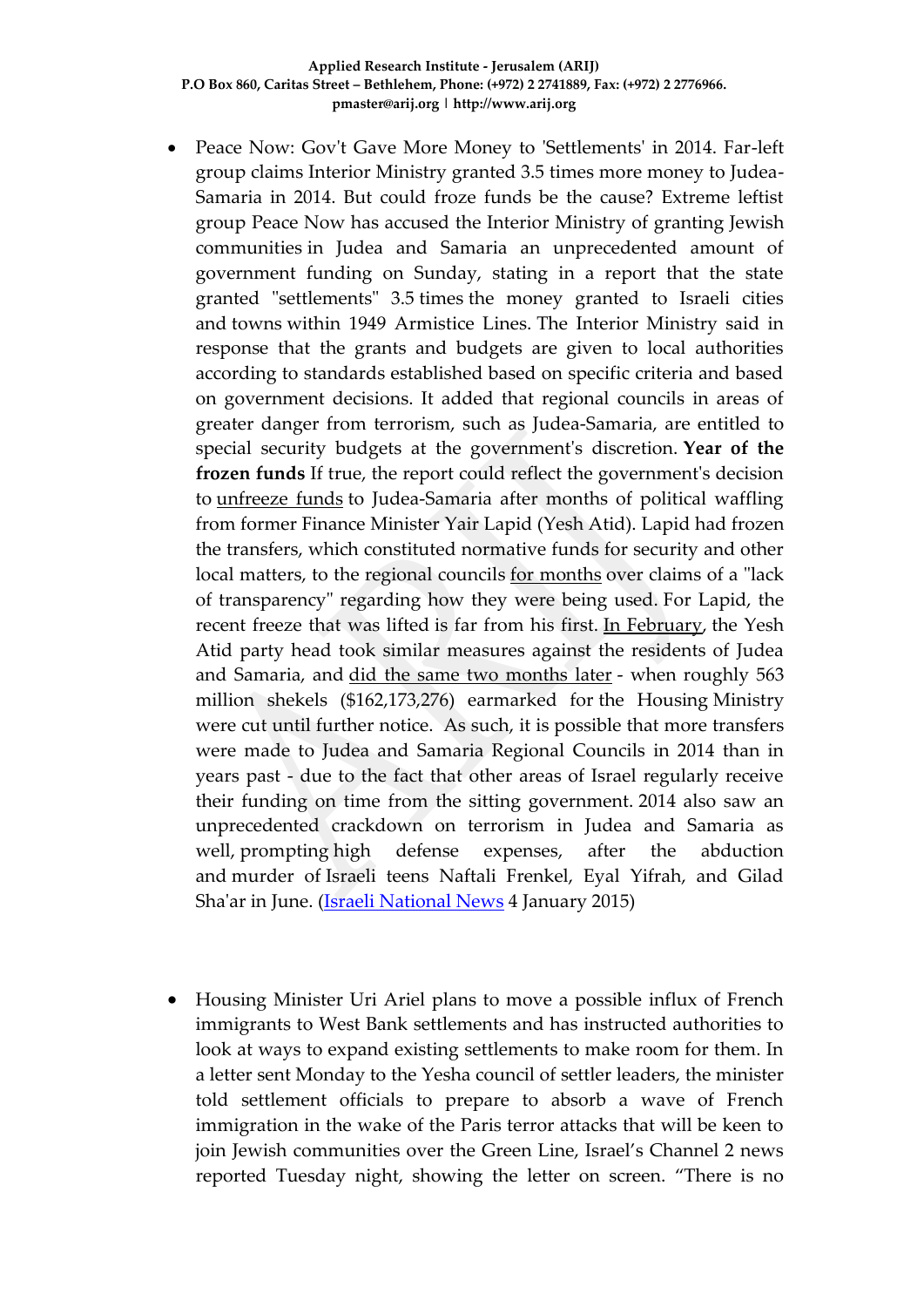doubt that the Jews of France feel a deep identity with the settlement movement in the West Bank," Ariel wrote. "And that is where they will want to establish their home." Ariel, a member of the nationalreligious Jewish Home party led by Economics Minister Naftali Bennett, ordered relevant authorities in his ministry and the Israel Land Authority to expand current settlements to receive the immigrants. He also tasked the Yesha council, that coordinates settlement activity, to find suitable sites for expansion in Jewish communities in the West Bank, the report said. Ariel has been an outspoken supporter of settlement expansion, even as the enterprise has come under increasingly severe criticism from the international community, which views settlement activity as a roadblock to a twostate solution with the Palestinians. France and other Western countries have leveled considerable criticism against settlement activity, with the EU threatening sanctions against Israel. Prime Minister Benjamin Netanyahu and Foreign Minister Avigdor Liberman have both urged French Jews to move to Israel in the wake of the series of terror attacks that rocked France last week. France is home to the third largest Jewish community in the world. Some 7,000 Jews from the country moved to Israel in 2014, a record number that officials expect to be topped in coming years. [\(Time of Israel](http://www.timesofisrael.com/minister-expand-settlements-to-absorb-french-immigrants/) 14 January 2015)

- Al-Aqsa Foundation for Waqf and heritage published a statement warned that an Israeli organization is working on a plan which seeks to register Al-Aqsa Mosque, as the King of Israel formally, in the circle of the" Tabo ", in a step forward to establish Jewish Synagogue on parts of it. The Israeli organization is seeks also to get the approval from the Israeli Justice Minister in the next Government to register Al-Aqsa mosque in " Israeli "Tabo, which will allow them to develop detailed plans for building Jewish synagogues in some of its parts. This warning came after a report published on Hebrew newspaper recently about the subject, claim that the Association/Organization Yishai led by Rabbi Shmuel Eliyahu, "expressed their resentment after the Israeli map Centre did not responded with a request made by the Organization to record the whole area of the Al-Aqsa Mosque as a Royal official of the Israeli occupation, for fear of the reactions and the sensitivity of the subject. (Al-Quds 14 January 2015)
- 70 Bedouin ordered to leave homes near West Bank settlement. The Kaabneh tribe was moved to the area 30 years ago. Nonetheless, the evacuation order issued Monday refers to a 'new incursion' onto state land. Israel's Civil Administration has ordered 70 Bedouin, including 27 children, to evacuate their homes near the West Bank settlement of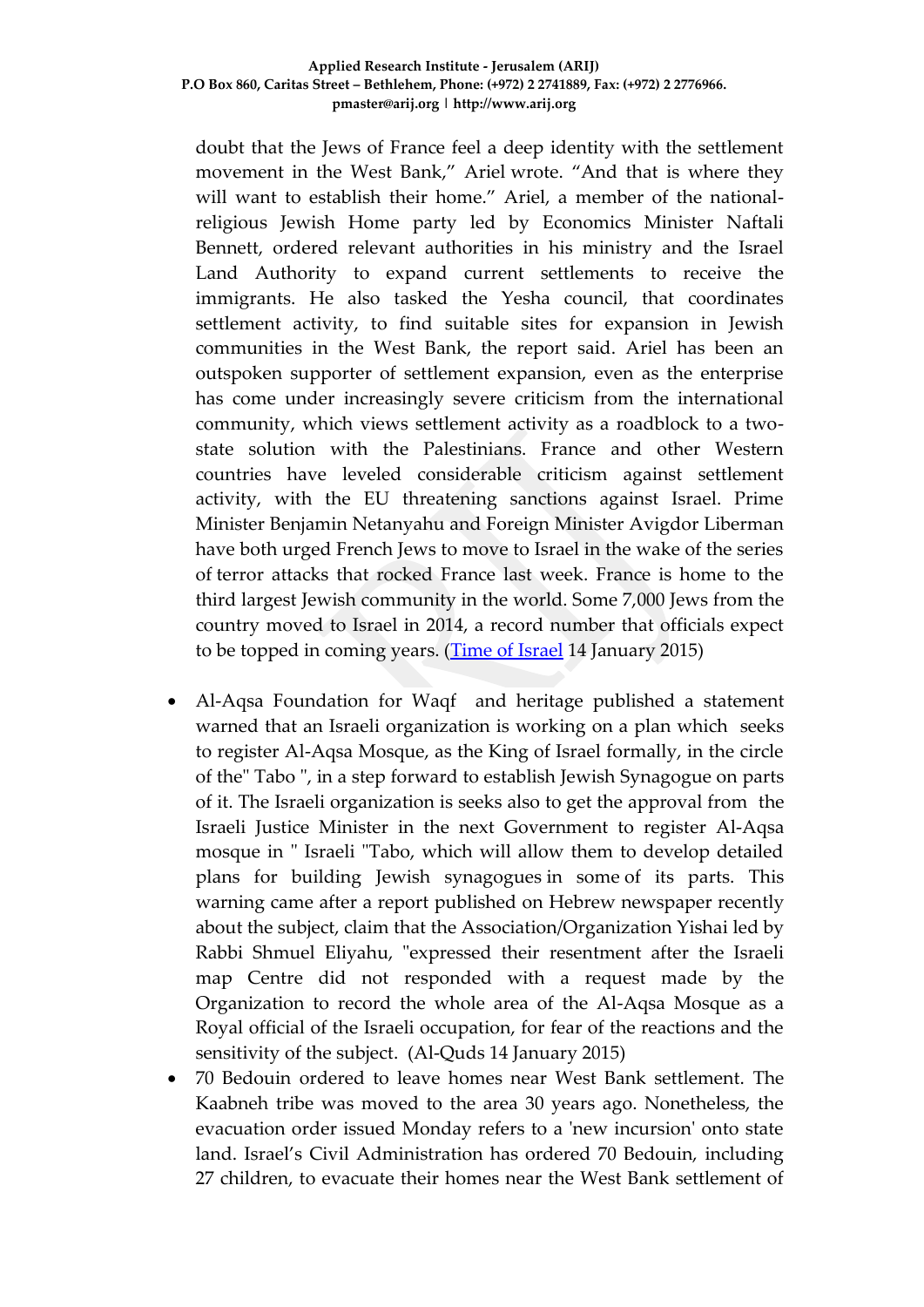Mitzpeh Yeriho, even though the government body was responsible for moving them there in the first place. A protest letter sent to the Civil Administration Wednesday says the evacuation order ignores the obligation to "protect the basic rights of the residents," especially during the winter. The community, of the Kaabneh tribe, was moved to the area 30 years ago. Nonetheless, the evacuation order issued Monday refers to a "new incursion" onto state land. It comes shortly after residents brought in prefabricated structures to replace the same number of tents and rickety tin shacks in which they had been living. The office of the Coordinator of Government Activities in the Territories said the structures were illegal The evacuees comprise one of about 25 communities of the Jahalin and Kaabneh tribes scattered on the eastern outskirts of Jerusalem, all of which the Civil Administration has targeted for forced evacuation and resettlement to a town north of Jericho to allow for the expansion of settlements in the Adumim bloc. In other Bedouin communities where residents began replacing their tents and shacks with prefab structures, the Civil Administration issued pre-demolition stop-work orders, which were suspended in response to petitions to the High Court of Justice. In this case, ordering the residents to evacuate rather than attempting to stop the work makes it easier for the state to hastily remove the residents from the area, said attorney Shlomo Locker. Locker sent a letter of protest on Wednesday to the Civil Administration's central inspection unit, saying, "Choosing this order … ignores the obligation of the civil administration to protect the basic rights of the residents, particularly their protection during the winter, and ignores the civil administration's obligation to act with administrative fairness and correctness." The Coordinator of Government Activities said the new structures were supposed to be evacuated by last night. "Over the past two years, some 200 illegal prefabricated structures have been erected in the Wadi Kelt area, most of them built on weekends and overnight, because it was understood that this construction was illegal," the spokesman said in a statement. "In recent days, 15 structures were illegally erected on state land. These orders refer solely to the new structures, which must be evacuated 48 hours from when the order is delivered." The spokesman did not respond to Haaretz's question about where the people were supposed to live if they had to evacuate the buildings. Two Civil Administration inspectors and three Border Policemen arrived Monday evening at the small area housing the extended Arara family, near the western entrance to Wadi Kelt, alongside Route 1 in the direction of Jericho and about four kilometers from Mitzpeh Yeriho. The chief inspector issued 15 "Requirement to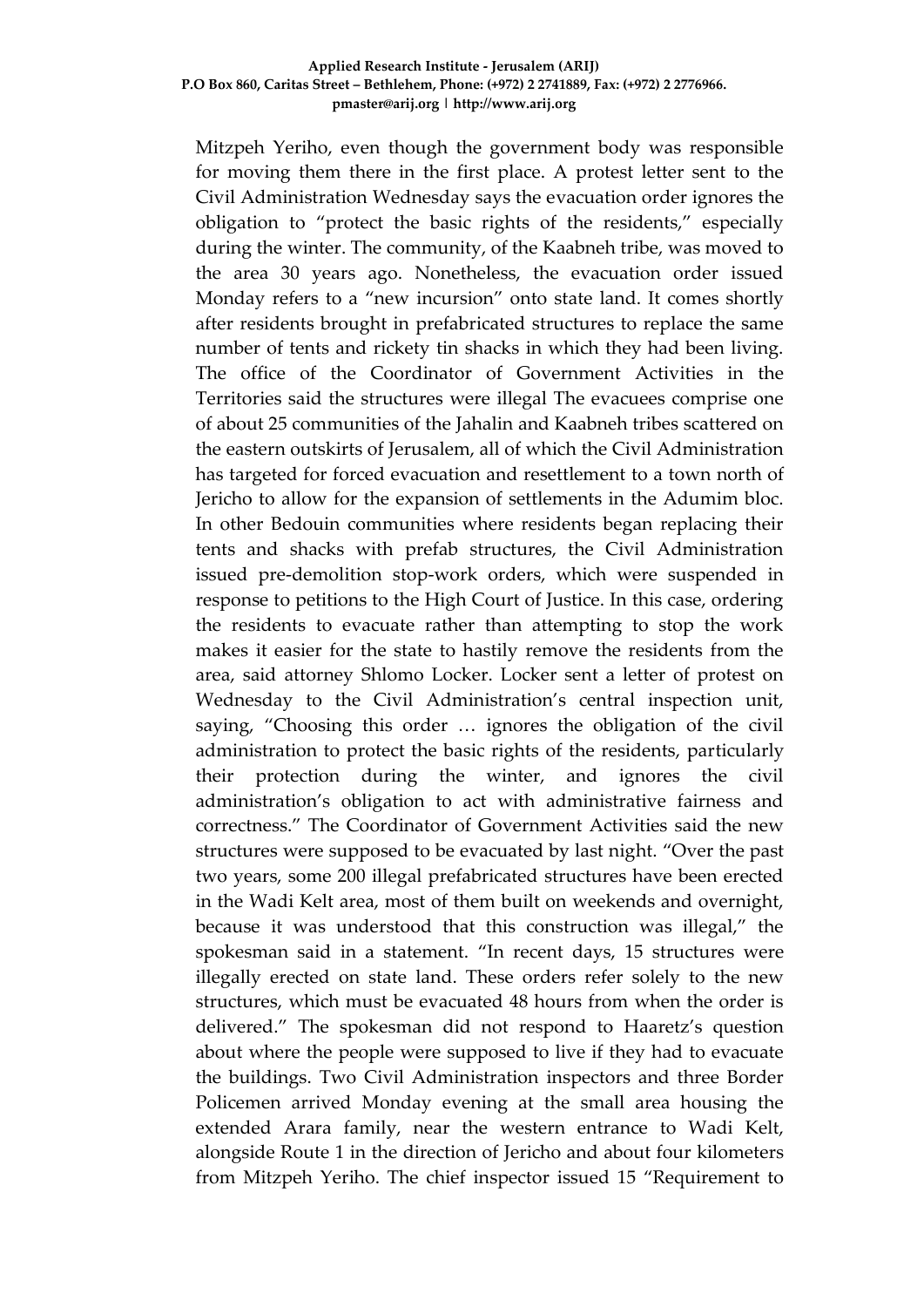evacuate" warnings. The inspectors came when most of the community's men were out grazing their flocks, according to a member of the Kaabneh tribe who asked to be identified only by his initials, A.G. He said the inspectors brought the orders and left. The Arara family, like most of the Bedouin in the region, were expelled from the Negev in 1948 and settled in the eastern West Bank. A.G. said that in 1980 or 1981, when he was still a child, "they cleared us out from the place where I was born when they built the settlement of Kfar Adumim, and moved us to Wadi Kelt." "Then they started to build the settlement of Mitzpeh Yeriho, and the Civil Administration moved us to where we are now," he said. The orders are not addressed to the heads of the households but "To the holder," and the signature scribbled on the order is unreadable. The coordinator of government activities office said the order is addressed to "the holder of the structure" when "the owner doesn't cooperate with the inspector and does not identify himself, as happened in this case." The details of the orders are confusing. Under "Description of the Land," it says: "Structures of light pallets, grey in color, of around 30 sq. meters," as if to say that the residents must evacuate their homes, but not the land itself. But under "Description of the Incursion," it says that this is "A new incursion onto state land that includes light construction." Because they erected the prefab structures two weeks ago, A.G. said, the community weathered the recent storm far better than they had in previous years, when they were basically open to the elements. [\(Haaretz](http://www.haaretz.com/news/national/.premium-1.637152) 15 January 2015)

 Settlement housing gets third of Israeli state funds for 'national priority' areas. Since Uri Ariel became housing minister, government funds have been diverted to construction in the territories. Nearly a third of the state's budget for subsidizing housing units has been transferred to the territories since Uri Ariel became housing and construction minister two years ago. Also, according to statistics released by the ministry and analyzed by Haaretz, 28 percent of the housing units subsidized by its rural affairs administration over the past four years were built in the settlements — even though the settlements comprise only 10 percent of the communities on the map of national priority areas. The Housing and Construction Ministry subsidizes, to the tune of hundreds of millions of shekels, infrastructure-development projects for the construction of new housing units in national priority areas. These areas are determined based on a map that the government approved in January 2012 during Prime Minister Benjamin Netanyahu's second government. The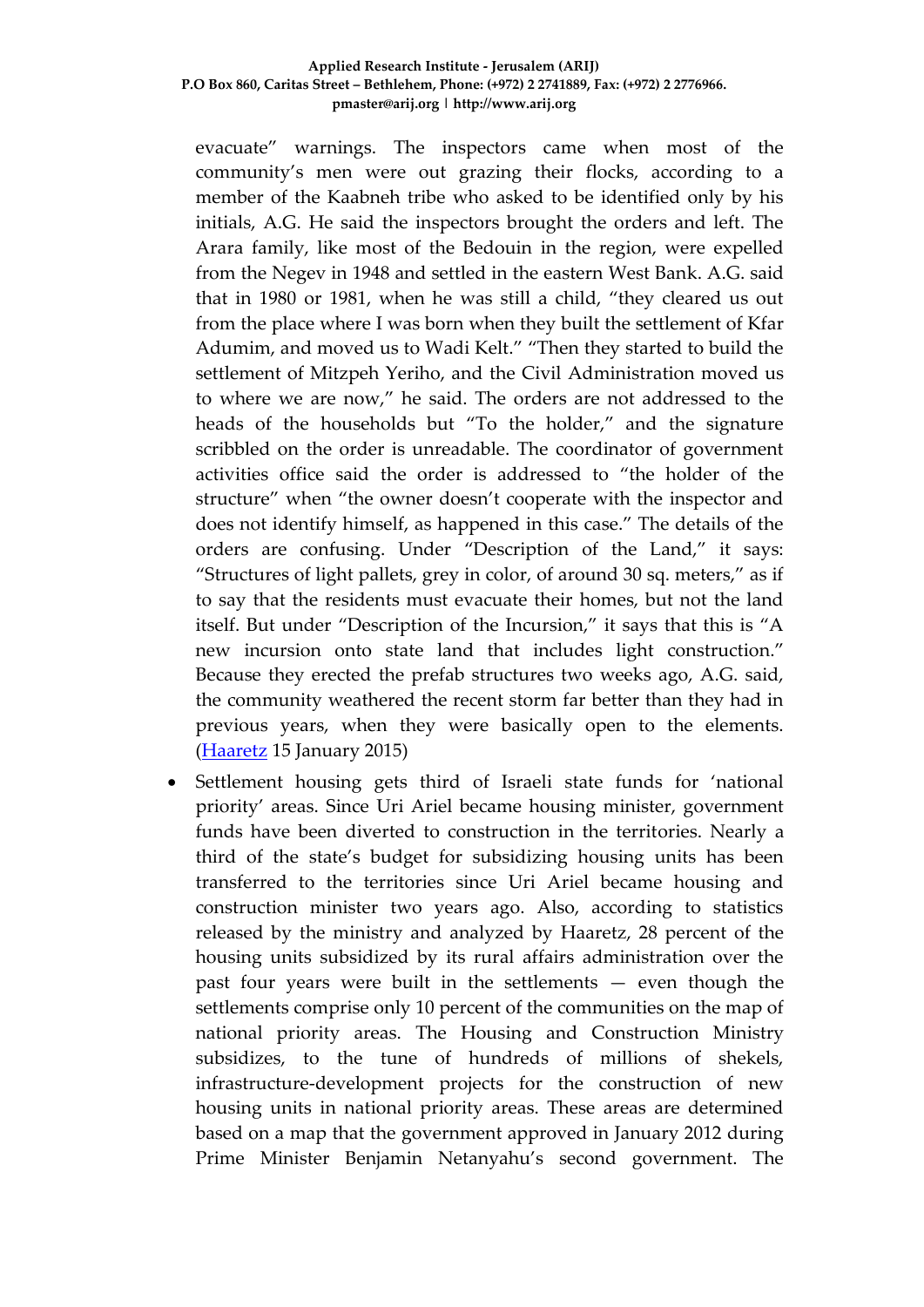purpose of the subsidy is "to encourage positive immigration to the communities and to strengthen their economic resilience." Haaretz's analysis of the information that the ministry published about the subsidies provided over the past four years shows the state assisted in the construction of 8,800 housing units, 2,400 of them in the settlements. The total cost of the subsidy for building in the settlements during those years was 184 million shekels  $(\$46.7$  million)  $-35$  percent of the development budgets that were provided. Many budgets have been diverted to the settlements since Ariel of Naftali Bennett's Habayit Hayehudi took office in March 2013. For example, in 2011 when a different map of national priority areas was in use  $-$  the state did not subsidize the construction of a single housing unit in the territories, compared with 617 inside the Green Line. In 2012, 353 housing units in the territories were budgeted, compared with 1,233 inside Israel's sovereign borders. In 2013 budgets were provided for 1,604 housing units in the territories and 2,462 housing units inside Israel and in 2014, money went to 513 housing units in the settlements and 1,916 in Israel. During Ariel's term, 32 percent of the budget for funding the construction of housing units was transferred to the territories. The percentage of settlements that received budgets, out of the total number of settlements on the map of national priority areas, is particularly high: 44 of 67 of the settlements that appear on the map — 65 percent — received development budgets. By comparison, only 119 communities of the 580 inside Israel that appear on the map  $-$  only 20 percent — received such budgets. Although the information is made public on the Housing and Construction Ministry's website, a ministry spokesperson commented that "the statistics are not at all accurate." Ministry officials said that "the inclusive statistics of the neighborhoods that are in development in the rural communities, where the sale of the housing units has not ended yet, are as follows: 9,205 housing units are being developed in the Galilee, of which 5,353 were put on the market; 6,413 housing units are being developed in the Negev, of which 3,558 were put on the market; and in Judea and Samaria, 1,778 housing units are being developed, of which 517 have been put on sale. That makes 17,396 housing units, of which 1,778 are in Judea and Samaria — ten percent of the total number of housing units that are being developed in rural construction... and 5.48 percent of the total number put on the market." The Housing and Construction Ministry officials added: "All the ministry's actions are carried out in accordance with the law. In addition, all the marketing, development costs and development subsidies appear in a completely transparent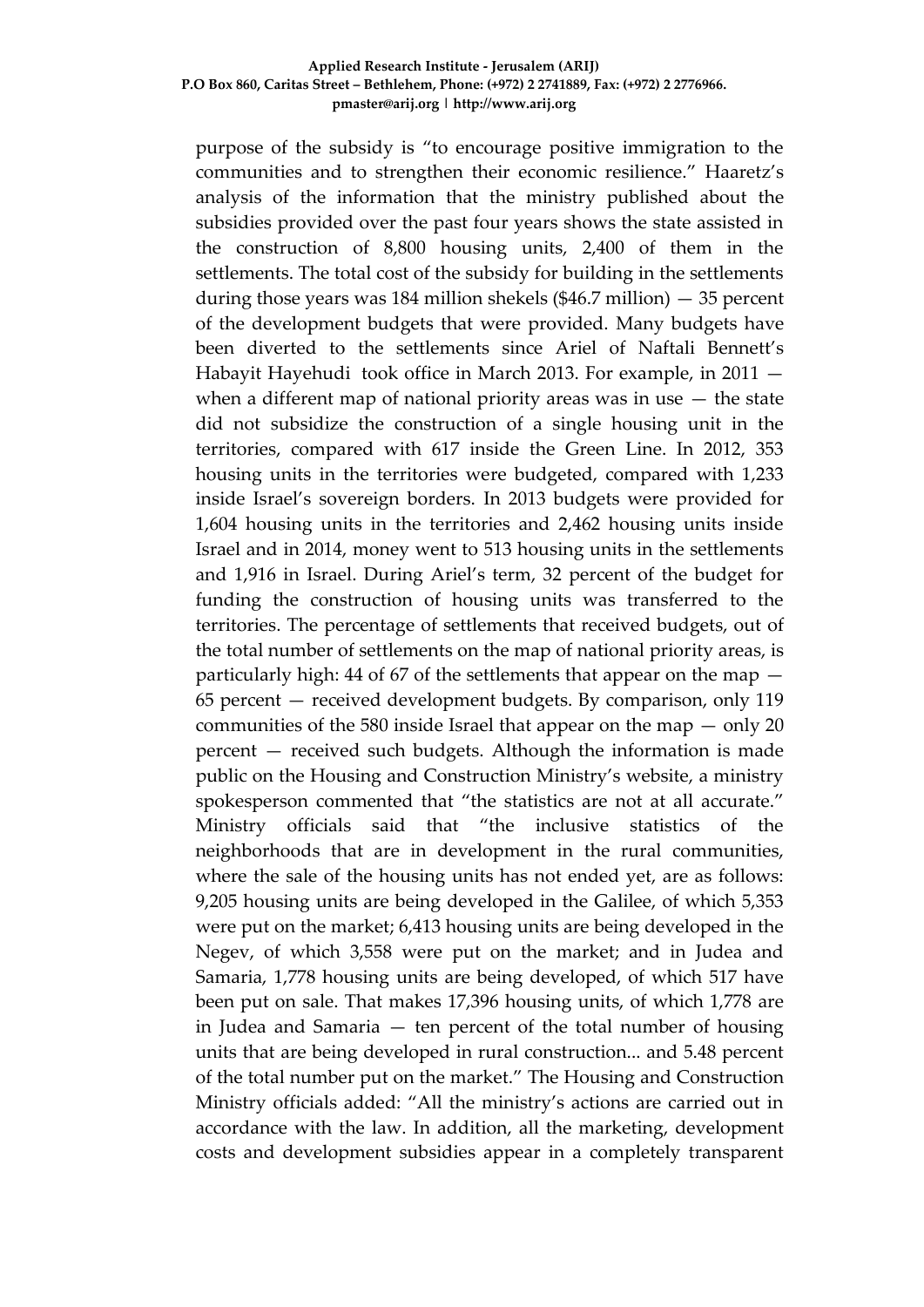and detailed manner on the ministry's website." [\(Haaretz](http://www.haaretz.com/news/national/.premium-1.638265) 21 January 2015)

 Israel retroactively okayed illegal settlement construction Under Housing Ministry Uri Ariel, disproportionate government building subsidies siphoned into West Bank. The Housing Ministry subsidized retroactively the illegal construction of dozens of housing units in the West Bank settlement Ofra. As Haaretz reported on Wednesday, nearly a third of the state's budget for subsidized housing [has been](http://www.haaretz.com/news/national/.premium-1.638265)  [transferred to the territories](http://www.haaretz.com/news/national/.premium-1.638265) since Uri Ariel became housing and construction minister two years ago. Also, according to figures released by the ministry, 28 percent of the housing units subsidized by its rural construction administration over the past four years were built in the settlements – even though the settlements comprise only 10 percent of the communities on the map of national priority areas. Ofra, for example, received 1.7 million shekels for building 66 apartments, at the cost of about 27,000 shekels per apartment. This means buyers had to add 194,000 shekels to the subsidized development costs. The funding was authorized by the ministry's rural construction administration on December 18 2013. But the construction work had begun without authorization or permits already three years earlier. The Amana settlement movement, which is responsible for massive illegal construction in the territories, started extensive construction work in an area that was confiscated from its Palestinian owners and given to Ofra at the end of 2010. In April 2011 Palestinians claiming to be the owners petitioned the High Court of Justice against the construction on their land. In June 2011 Justice Miram Naor issued an interim injunction banning construction work on the site. Several homes had already been inhabited before the injunction was issued, while dozens of others were stuck in various construction stages. In January 2014 the Defense Ministry's Civil Administration approved the construction retroactively and signed a master plan for the area. The Housing Ministry claims it only passed on the money after a valid master plan had been submitted. But according to reports issued by the ministry, the construction began in 2011, which means the ministry officials knew it was going on without a permit. Haaretz's analysis of the information that the ministry published about the subsidies provided over the past four years shows the state assisted in the construction of 8,800 housing units, 2,400 of them in the settlements. The total cost of the subsidy for building in the settlements during those years was 184 million shekels (\$46.7 million) – 35 percent of the development budgets that were provided. Funds from numerous budgets have been diverted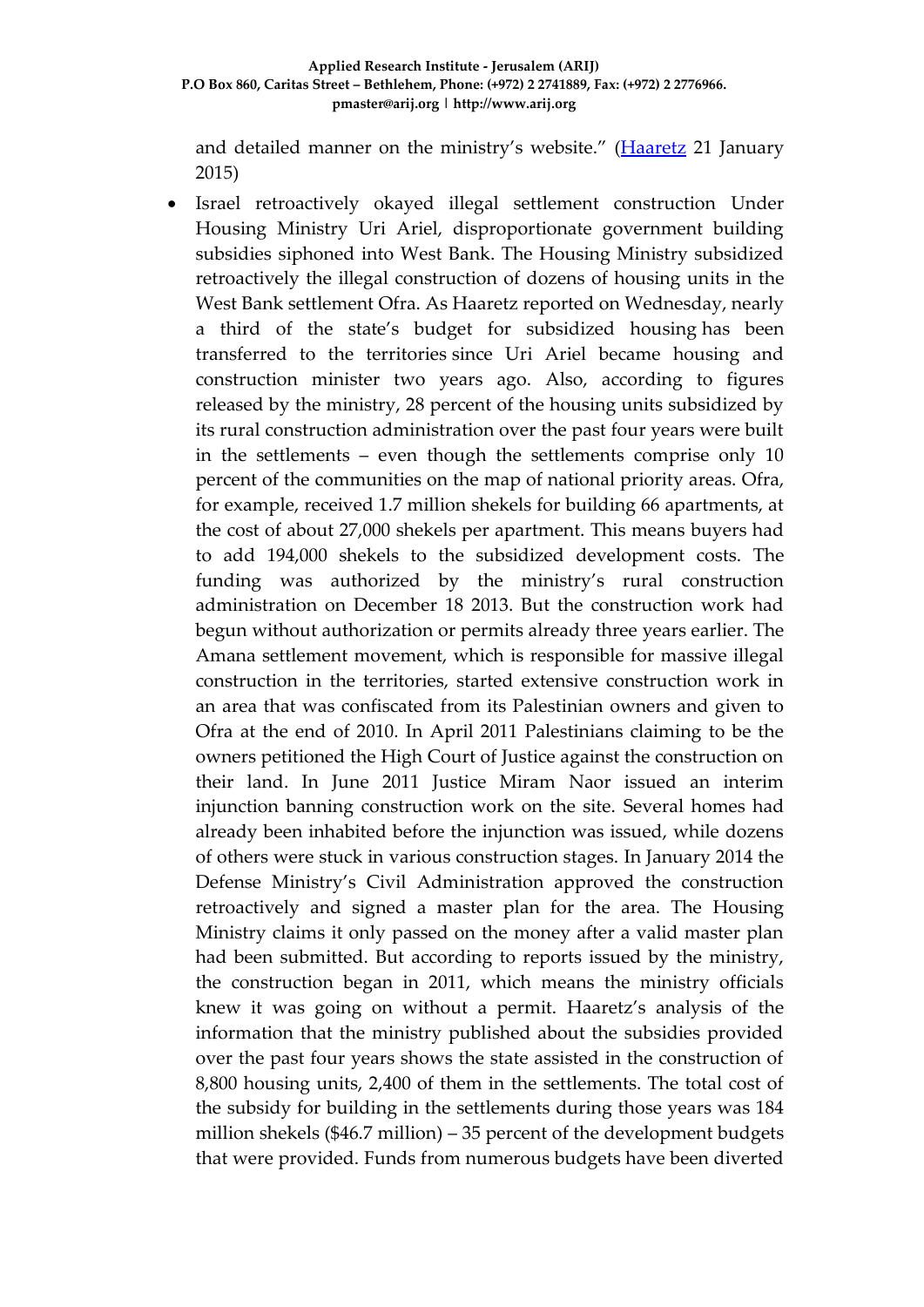to the settlements since Ariel of Naftali Bennett's Habayit Hayehudi party took office in March 2013. The Housing Ministry said on Wednesday that the master plan for Ofra, on which the ministry based its approval for the development costs, was released in January 2014 but had been valid since December 2013. The ministry subsidizes the public development – not the construction – and began doing so only after the master plan had been approved, it said. "If there was illegal construction ... before the master plan had been approved, then the local authority is responsible for it. The authority's duty is to enforce the law and prevent illegal construction," the ministry replied. [\(Haaretz](http://www.haaretz.com/news/national/.premium-1.638388) 22 January 2015)

 IDF broke international law in dozens of Gaza war strikes, Israeli rights group says. More than 70 percent of those killed in dozens of house bombings over the summer were civlian, according to B'Tselem report. The Israel Defense Forces broke international law at least in some of the dozens of strikes it made against homes during the fighting in Gaza last summer, according to a report released this week by the human rights group B'Tselem. The group came to its conclusions based on its examination of 70 incidents in which more than three people were killed in homes as a result of IDF strikes. More than 70 percent of the people killed in 70 incidents examined by B'Tselem were noncombatants, according to the report, a copy of which was also given to Prime Minister Benjamin Netanyahu. In these 70 strikes, 606 Palestinians were killed, B'Tselem says, including 93 children under age 5, 129 children ages 5 to 14, and 42 teens, ages 14 to 18. This figure also included 135 women ages 18 to 60, and 37 men over 60 years old. "B'Tselem has not yet reached a determination regarding participation in the fighting by each of those killed, however it can already be determined that more than 70 percent were non-combatants," the report stated with regard to the incidents it examined. An IDF Military Police investigation is now underway regarding the strike against the home of the Abu Jama family in Khan Yunis, in which 27 civilians were killed. The B'Tselem report states that Hamas also broke international law and its obligation to distinguish between military and civilian targets. It noted that Hamas fired on Israeli civilian targets from populated areas of the Gaza Strip, which "undermines the most basic rule of humanitarian law, intended to reduce strikes against civilians as much as possible and to keep them away from combat zones," the report said. The human rights group said civilian casualties were caused by the broad nature of Israel's definition of a "military target," which meant that numerous homes were hit. Senior IDF officers said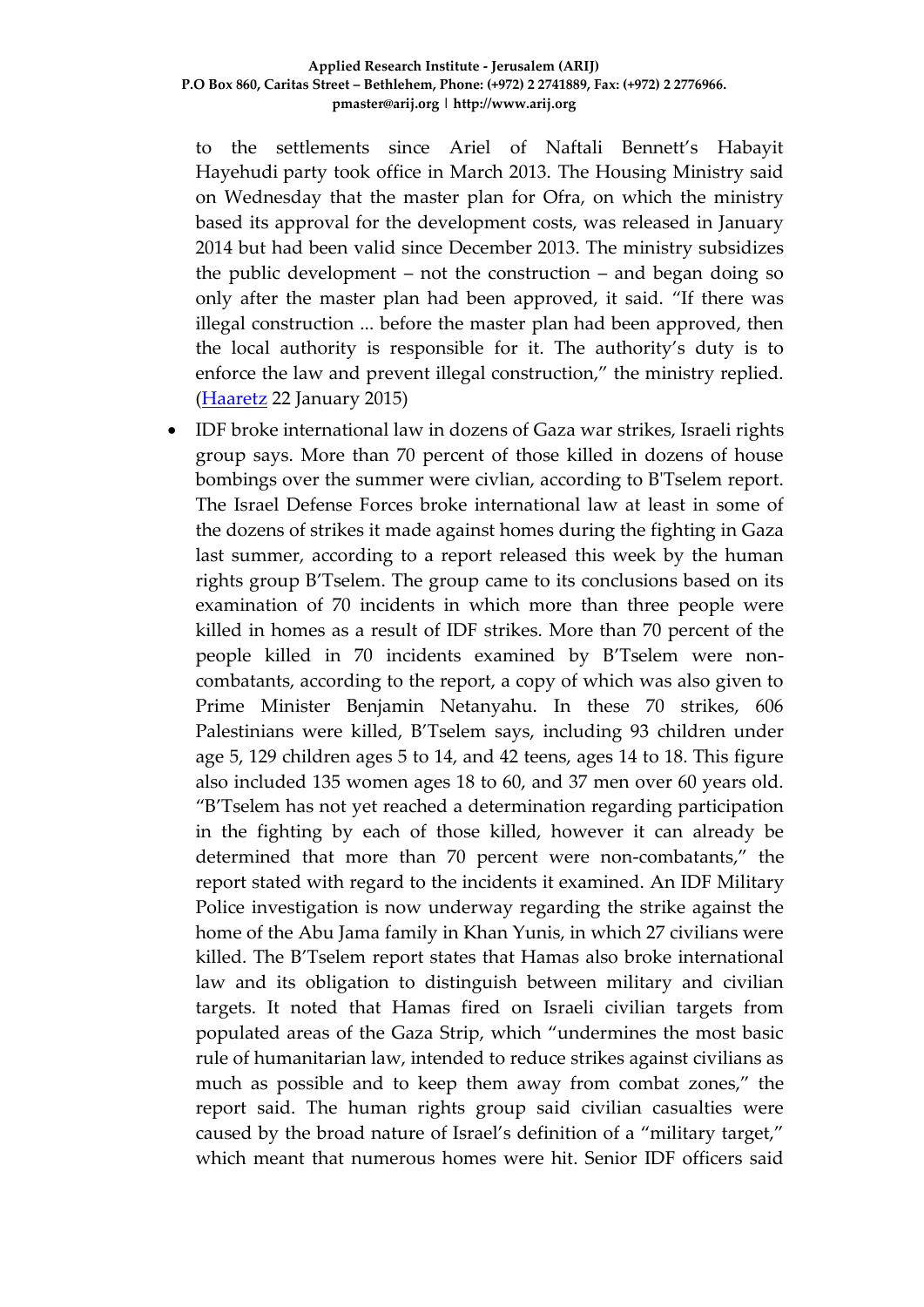that many Hamas commanders turned their homes into operational headquarters or bases, thus, according to the Military Advocate General's office, making "military use" of these premises, and turning them into legitimate targets. "There is no doubt that from the point of view of these rules of warfare, these are military targets against which attacks are legitimate, as long as the collateral damage does not greatly exceed the military advantage expected from it," Chief Military Advocate General Danny Efroni said six weeks ago at an Institute for National Security Studies conference. According to B'Tselem, the army's practice of firing a mortal shell on a house, before a major strike, known as "knocking on the roof," or warning entire neighborhoods, was insufficient. The report also states that the army too broadly interpreted the concept of "collateral damage," considered legal during warfare. "Even if the leaders of the state and the army believed that implementing this policy would bring about the cessation of firing on Israeli communities, it should not have been implemented because of the expected and horrific consequences, the report stated. The IDF declined to comment on the report. [\(Haaretz](http://www.haaretz.com/news/diplomacy-defense/1.639462) & [B'Tselem](http://www.btselem.org/publications/summaries/201501_black_flag) 28 January 2015)

 IDF to probe illegal transfer of pricey West Bank land to settler body. Handover made against explicit order from head of army Central Command. Maj. Gen. Nitzan Alon, head of the army's Central Command, has appointed an officer to investigate how the Civil Administration in the West Bank gave lands worth millions of shekels to the Samaria Development Company, despite his explicit order not to do so. The 2,400 dunams, which are slated to become an industrial park, are just across the Green Line from Rosh Ha'ayin. The combination of its location in the West Bank, which enables companies to employ cheap Palestinian labor, and its proximity to central Israel makes the site very attractive. The industrial park's establishment has been delayed for years by a three-way dispute between the Samaria Regional Council and the settlements Elkana and Oranit over control of the lucrative property. Whichever locality controls it will get tens of millions of shekels in development fees and municipal taxes. Eventually, Oranit and the Samaria Regional Council decided to split control of the site evenly while excluding Elkana – a decision to which Elkana vehemently objected. But because jurisdiction over land in the West Bank is formally assigned by the head of Central Command, the decision needed Alon's approval. In November, he met with the heads of all three local authorities and told them he had no intention of getting involved in the dispute; they had to settle it among themselves.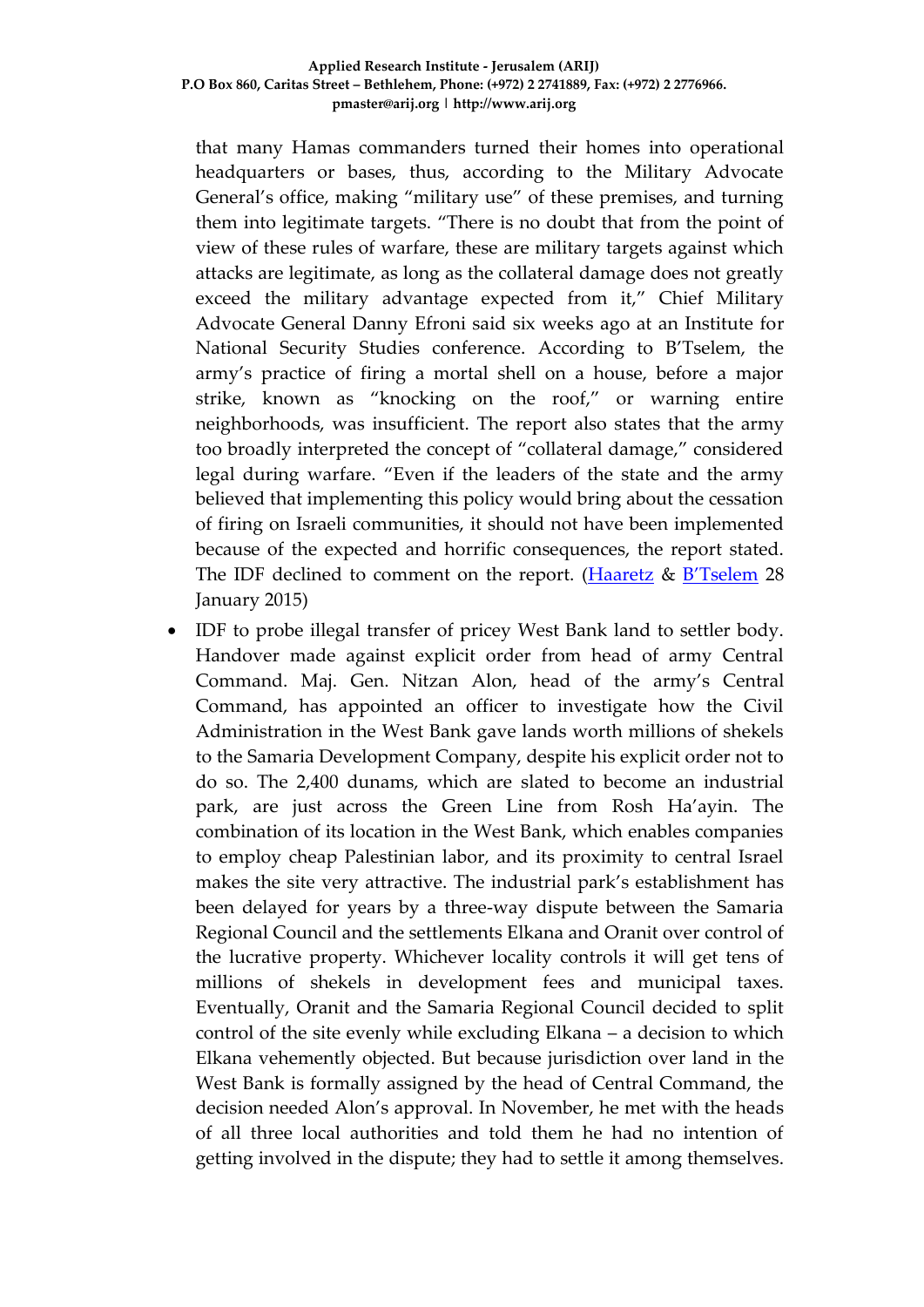And in the minutes of the meeting which were then sent to the Civil Administration, Alon's aide wrote, "Until the negotiations are completed, [Alon] ordered that all progress in the plans on the ground be halted in order not to create irreversible facts prior to his final decision on the matter." Nevertheless, in December, it became clear that someone in the Custodian's Office of the Civil Administration had signed documents transferring responsibility for planning the land to the Samaria Development Company. Essentially, this means land worth millions of shekels was allocated without a tender, and behind Alon's back. The company is jointly owned by the Samaria Regional Council and the settlements under its jurisdiction. It is headed by Gershon Mesika, who is also chairman of the Samaria Regional Council and a Likud party activist. Currently, the company is embroiled in a major fraud investigation that led to both Mesika and the company's former director general, Haim Ben-Shushan, being arrested and interrogated on suspicion of bribing Yisrael Beiteinu MK Faina Kirshenbaum. In exchange, she was supposed to get the company's debts to the government erased. Alon discovered the land allocation by chance and decided to appoint Col. Uri Mendes to investigate how it happened. The investigation is still in progress, but Haaretz has learned that Defense Ministry officials were apparently involved in the allocation. Yesterday, Elkana Mayor Asaf Mintzer sent a letter to all the settlement's residents welcoming Alon's decision to cancel the land allocation. [\(Haaretz](http://www.haaretz.com/news/diplomacy-defense/1.639443) 28 January 2015)

 The Government Issues Tenders for 450 units in the Settlements. The Government issued this morning tenders for 450 units in West Bank settlements, half of them east of the route of the separation barrier. Kiryat Arba – 102 units, Adam (Geva Binyamin) – 114 units (in the neighborhood "Migrons East" that was proposed as an alternative for the Migron settlers who eventually established another settlement). Elkana – 156 units, Alfei Menashe – 78 units, Another tender was for a hotel in Maale Adumim, and another few tenders were for trade and offices in the settlement of Immanuel and in Maale Adumim. In addition, a plan for the construction of 93 housing units in southern Gilo was deposited for public review in East Jerusalem. Most of the units were proposed in bids in the past but were never sold for contractors. The government is now trying again to sell those units and promote their construction. Peace Now: "*It is a pre-election grab to establish facts on the ground made by the Netanyahu Government. After embarrassing the Obama administration with the invitation to the congress,*